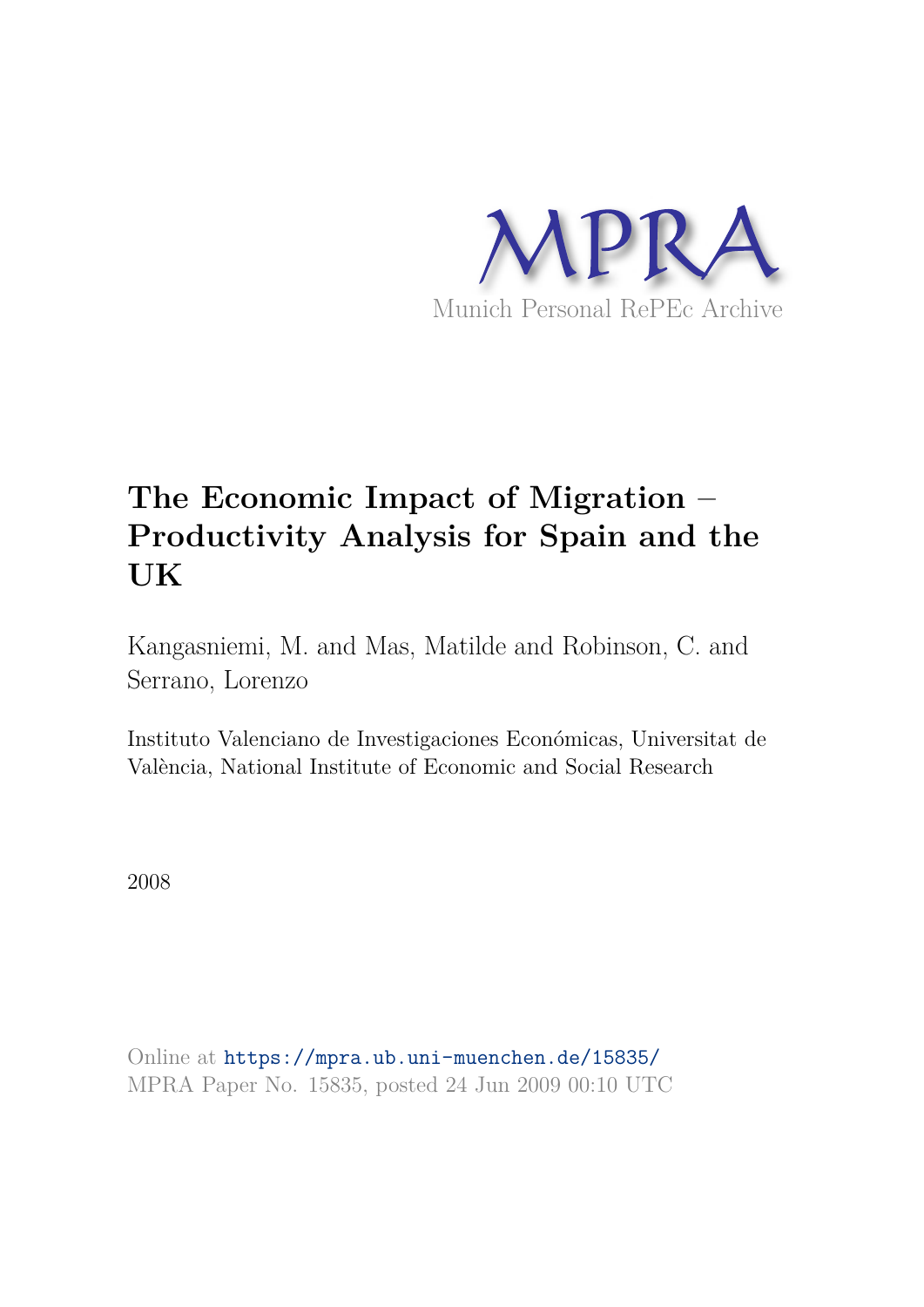## **The Economic Impact of Migration – Productivity Analysis for Spain and the UK<sup>1</sup>**

Mari Kangasniemi\*, Matilde Mas<sup>§</sup>, Catherine Robinson\* and Lorenzo Serrano<sup>§</sup>

\*National Institute of Economic and Social Research,  $UK<sup>2</sup>$ 

§ Ivie and University of Valencia, Spain

#### PRELIMINARY: PLEASE DO NOT CITE OR QUOTE WITHOUT PERMISSION

#### **ABSTRACT**

<u>.</u>

As a consequence of increased internationalization over the past 20 years labour has become increasingly mobile, and yet the implications for firm and industry performance have been largely ignored. This paper explores the direct economic consequences of immigration on host nations' productivity performance at a sectoral level. We consider its impact in two very different European countries, Spain and the UK. Whilst the UK has traditionally had a substantial in-flow of migration, for Spain, the phenomenon is much more recent. The paper provides an overview of the role played by immigration on per capita income, highlighting the importance of demographic differences. We then go on to analyze the role of migration on productivity using two different approaches: *i)*  growth accounting methodology and *ii)* econometric estimation of a production function. Our findings indicate that migration has had very different implications for Spain and the UK, migrants being more productive than natives in the UK but less productive than natives in Spain. This may in part be a function of different immigration policies, particularly related to the skill requirements on entry, but also in part a feature of the host nations' ability to 'absorb' foreign labour.

<sup>&</sup>lt;sup>1</sup> This research has been funded by the European Commission, Research Directorate General as part of the 6th Framework Programme, Priority 8, *"Policy Support and Anticipating Scientific and Technological Needs".* We are grateful to the EUKLEMS consortium for helpful comments on our initial findings, presented at the EU KLEMS Conference, Brussels, 15-17<sup>th</sup> March, 2007 and the 2008 World Congress on National Accounts and Economic Performance Measures for Nations, Arlington, May 12–17, 2008. M. Mas and L. Serrano acknowledge the support of the Spanish Minister of Education/FEDER grant SEJ2005-02776

<sup>&</sup>lt;sup>2</sup> We would also like to thank Peter Loveridge and Juan Carlos Robledo for their research assistance.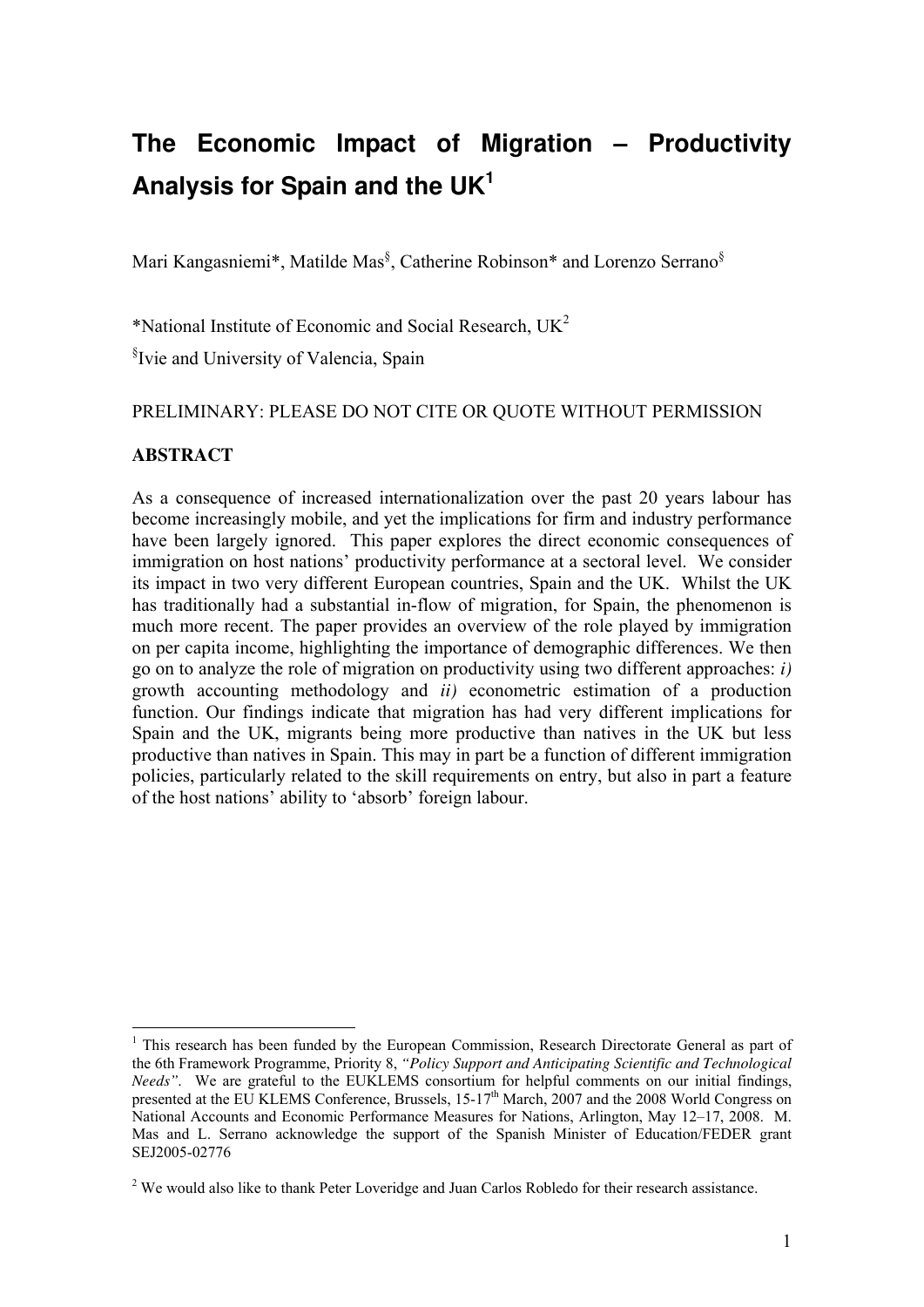#### **1. Introduction**

In an era of global labour markets migration can be seen both as a source of invaluable human resources as well as a threat to the relative economic status of the native workforce. The majority of economic literature that considers migration has largely focussed on wage and employment effects on native labour. In many of these studies, micro data has been used to explore the characteristics of migrants and their impact on native employment and wages in the total economy and often at a regional level (for surveys, see Friedberg & Hunt 1995, Borjas 1999, for US studies see e.g. Card 1990, 2001 and 2005, Card & DiNardo 2000, Borjas 2003, and for evidence on Europe, see Angrist and Kugler 2003; Dolado and Vázquez, 2007). Similarly, there has been work on migrants' instantaneous impact on wage distribution and the complementarity or substitutability of migrants and natives in the total economy (Grossman 1982, Manacorda et al 2006, Ottaviano and Peri 2006). In one study of the UK Manacorda et al. 2006 finds that migrants and natives are imperfect substitutes. A similar result is obtained by Carrasco, Jimeno and Ortega (2007), for the Spanish case. It remains, however, uncertain whether these aggregated findings carry through to sectoral or firm level or to occupational labour markets. The effects of migration at the industry level are largely unexplored, as indeed is its impact on performance indicators, such as productivity.

Migration may have an impact on economic growth through a number channels, which are largely dependent on the characteristics of the migrants:

- labour market demographics may change, which will ultimately affect labour participation, activity and employment rates
- Migrants may be more productive than natives since they represent a selected group of workers, especially in the presence of selective immigration policy
- low skilled migrant labour may contribute to the expansion of activities related to traditionally low value added and productivity, which can ultimately affect industry growth and national productivity
- Migrants may have skills that are scarce in the native population and these skills complement native skills in production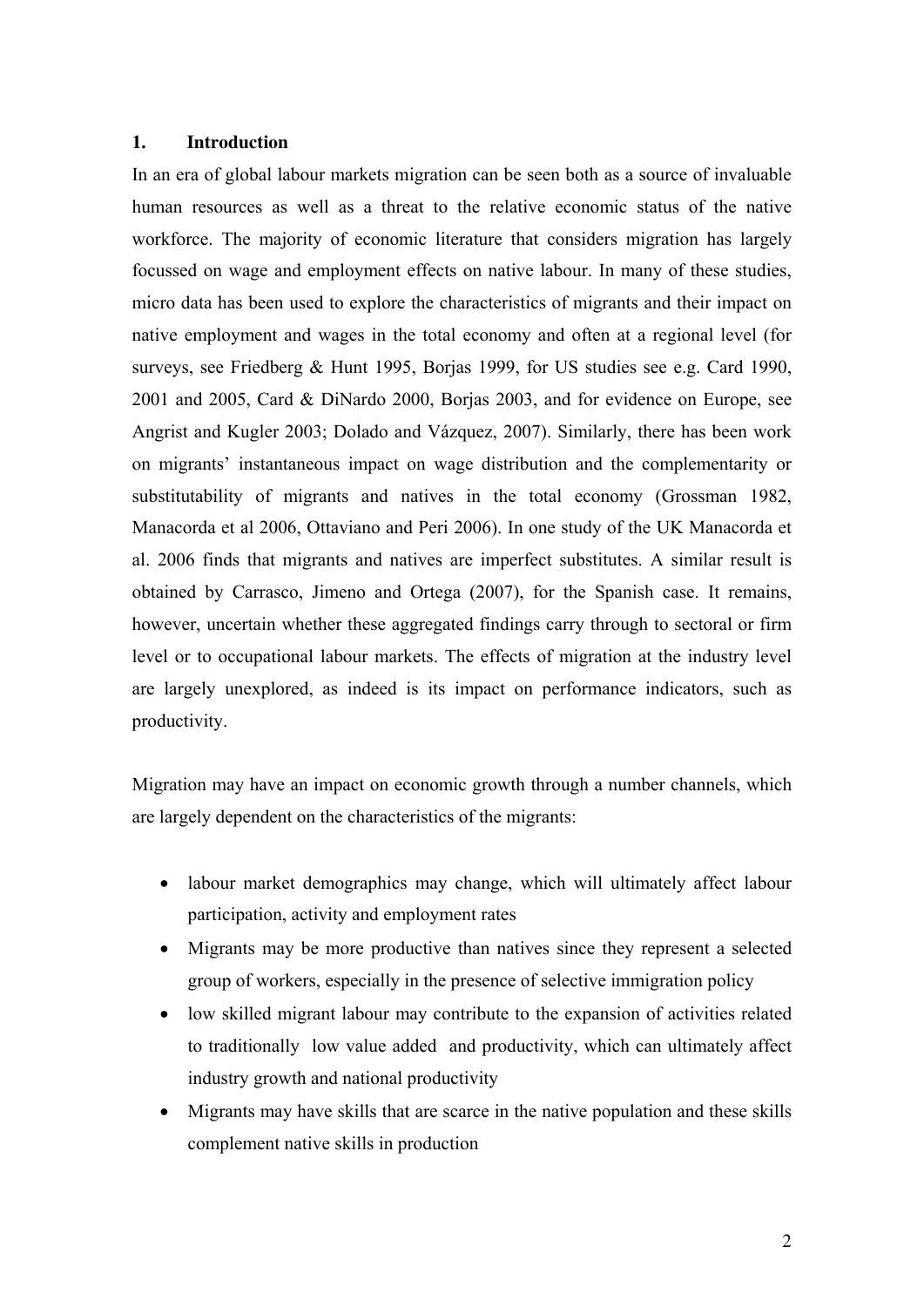• Migrants may influence TFP growth through their contribution to innovation (Mattoo et al 2005) or increased knowledge spillovers (Moen 2005)

It is clear from these possible channels that the impact of migration on host country productivity will be dependent on the characteristics of those migrating which highlights the importance of immigration policy. With these possible channels in mind, we wish to explore whether relative productivity differences exists between migrants and natives and if they vary between industries. Also, to what degree is there substitutability or complementarity between migrants and natives? Does it vary between industries? Is there a measurable link between TFP growth and the use of migrant labour? To what extent we can control for differences in labour composition between migrant and native labour? In this work we examine some of these issues for the UK and Spain. We adopt both a growth accounting and an econometric approach using a specially constructed industry panel data.

The UK and Spain offer contrasting case studies since they have distinctly different histories as recipient countries of immigration, and therefore offer interesting comparisons. The UK has experienced significant inflow of immigrants since the Second World War. Spain on the other hand has seen mass immigration only relatively recently. It is likely that in these countries migrants differ in their characteristics and sectoral distribution as well as in their contribution to productivity.

The paper is organized as follows: Section 2 briefly outlines the data sources used in this analysis, section 3 presents an overview of recent trends in migration in Spain and the UK and its impact on per capita income growth. Section 4 provides an analysis of the migrant impact on output and productivity growth using the growth accounting methodology. Section 5 addresses similar issues but using the econometric estimation of a production function. In section 6 we conclude.

#### **2. Data sources**

The data used are from two sources. The EUKLEMS database provides the information on output, employment, capital, energy, materials and service inputs which have been used to calculate multi-factor productivity using standard growth accounting techniques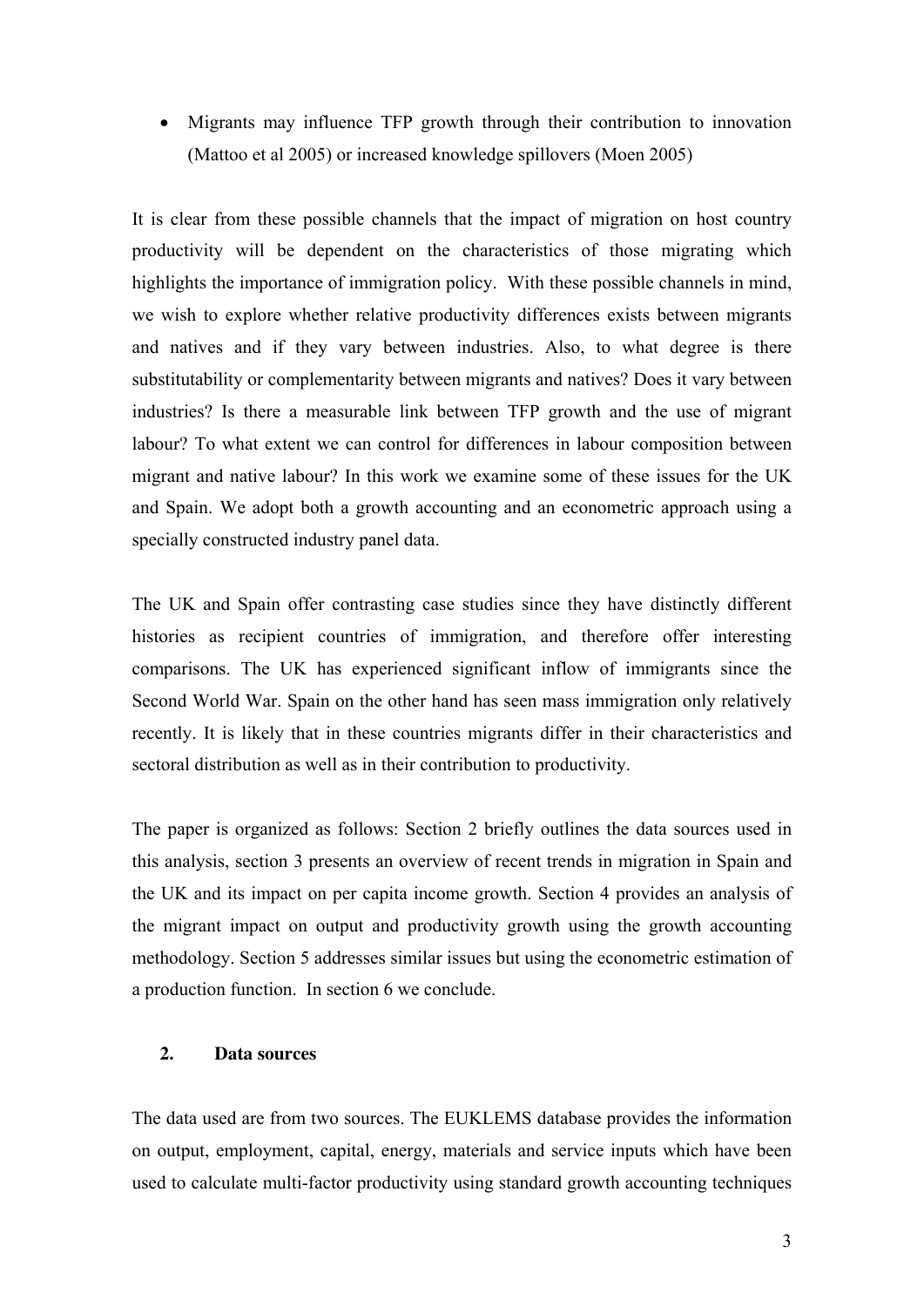(Jorgenson, Gollop and Fraumeni,  $1987$ )<sup>3</sup>. This dataset has been augmented with shares of migrant and native labour (including information on the characteristics of migrant workers, such as age and qualifications) in different industries. These data are derived from the *Labour Force Survey* (*LFS)*, in the case of the UK and the *Encuesta de Población Activa (EPA)* for Spain.

*The Labour Force Survey (hereafter LFS)<sup>4</sup>* records detailed characteristics of individuals, including employment and migrant status, education and skills, wages and various measures of on the job training which can be used as individual records or summarised by industry. For the UK, we use the LFS to calculate shares of migrant (migrant being defined as someone whose country of origin is not the UK) labour in each industry for 1984-2005. For Spain, the information for the number of migrants, as well as their characteristics, comes from the EPA for the period 1996-2005. These shares have been applied to the number of hours per industry from the EUKLEMS database in order to obtain migrant and native labour input. The data on the relative wages of migrants and nationals for Spain have been obtained for 2002 from the *Encuesta de Estructura Salarial* (Spanish Wage Structure Survey). This survey provides information according to nationality, and not to country of origin, as in the UK, while EPA provides information for both concepts.

#### **3 Migration in Spain and the UK**

-

Whilst the UK has a long established tradition of immigration, in Spain it is a more recent phenomenon. In fact, Spanish statistics have only included data on migrants on a regular basis since the 1990s, a result of the enormous changes, both politically and economically. Traditionally, what little migration there was into Spain, came largely from Northern Europe, particularly from Britain. However, from 1992-2000, the number of migrants from developing nations increased dramatically.

<sup>&</sup>lt;sup>3</sup> Further information on the harmonisation and construction of these data is available at

http://euklems.net<br><sup>4</sup> The access to the LFS micro data that were used in employment, hours and labour composition calculations was granted by the UK Data Archive whose assistance is gratefully acknowledged. The original data creators, depositors or copyright holders, the funders of the Data Collections and the UK Data Archive bear no responsibility for their further analysis or interpretation. The LFS data are Crown copyright.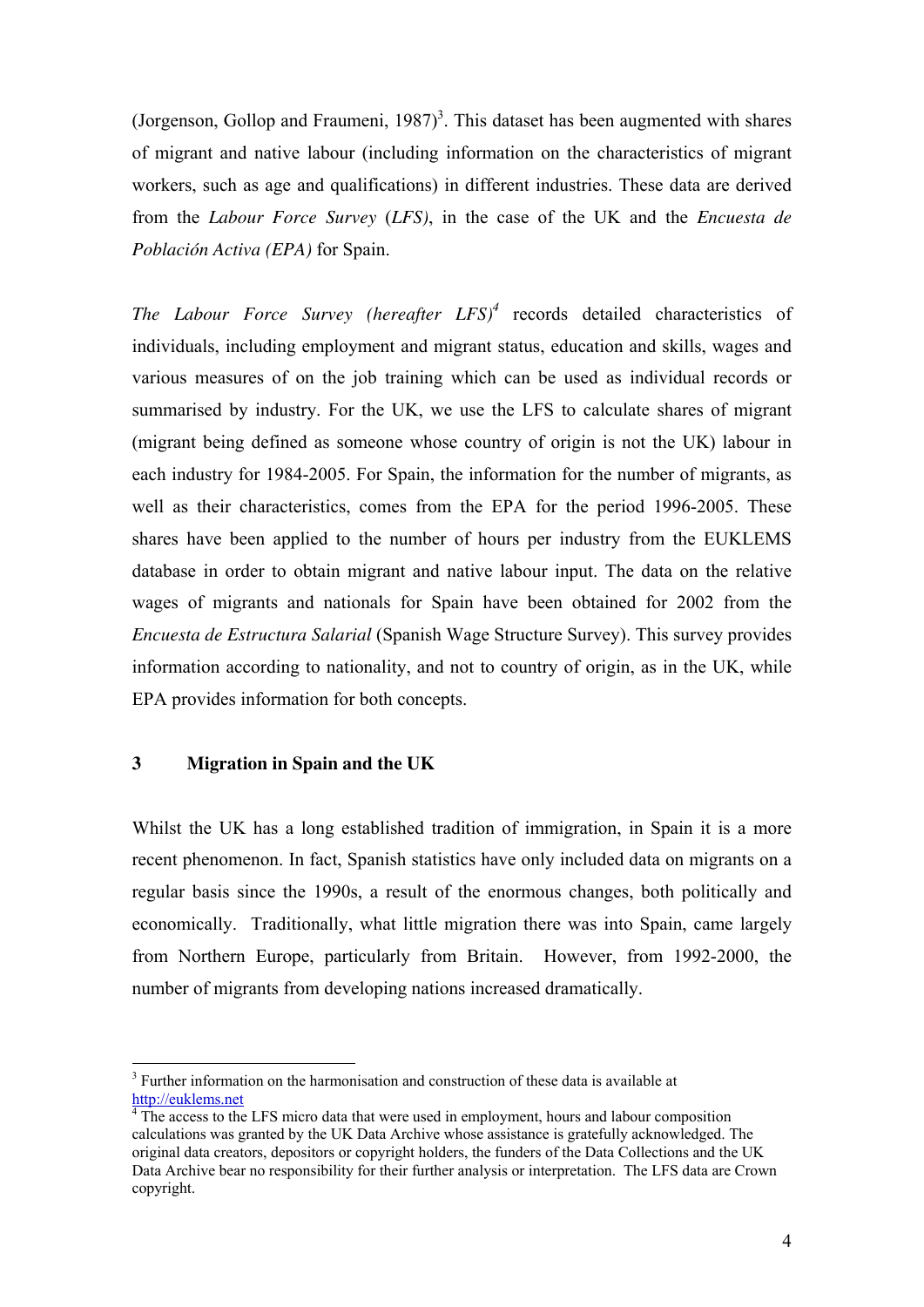Whilst the UK has tended to have a steady flow of migrant workers, trends in migration patterns highlight the shift from the 1960s and 1970s from Commonwealth countries such as India and Australia, to a significant rise in European migration into the UK. Most recently (and covered to a lesser extent in our analysis) has been the rise in Eastern European migration, the expansion of the EU in May 2004, which has been well documented in the media. Longer term trends in both emigration and immigration have been reviewed and analyzed in Hatton (2005), who uses the International Passenger Survey. He finds that rising inequality at home, skills selective policies overseas and the effect of UK immigration policy since 1996 have both had significant impacts on net immigration. Salt and Millar (2006), using a combination of data sources, report on UK migration trends since 2000 and find that those migrating from developed economies are less likely to remain in the UK than those from developing countries. They find evidence to suggest that the 'foreign inflow is now more concentrated in the lower skilled end of the labour market' (p342). However, overall they note that UK policy is a highly selective system, based on both occupations and nationality.

Thus, we see that migration in both countries has undergone significant changes and is at record levels. Figure 1 illustrates the strong upturn of immigration in Spain and, to a lesser extent, the UK. In 1992, 7.4% of the UK population was born outside this country, while in Spain the corresponding figure was much lower, at 1.9%. By 2005, however, the situation had changed, rising to 10.1% in UK compared to 13.1% in Spain.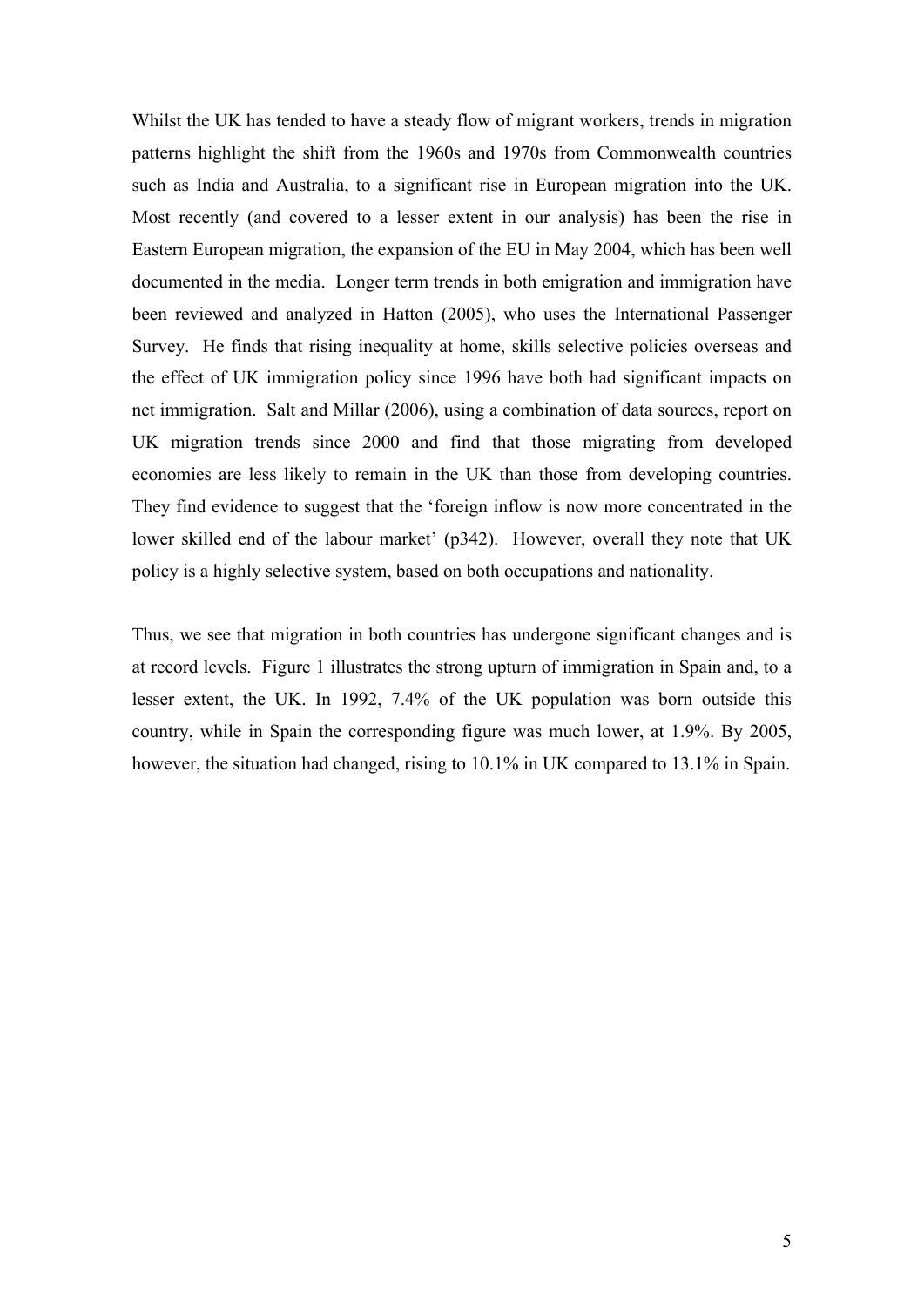

Figure 1 Percentage of migrants in total employment. UK vs. Spain. Migrants classified according to their country of origin. Source: EPA (INE) and LFS (ONS)

Such a marked increase has affected population and employment growth (as seen in table 1) and consequently, also per capita income and productivity. Of the total population growth in Spain (1.2% per year) during the period 1996-2005, migrants contributed 1 percentage point, but in terms of employment growth its contribution was higher (1.7 percentage points of the 4.5% employment growth can be attributed to migrants). In the most recent period, 2000-2005, the contribution of migration was even more marked - 1.4 percentage points for population growth and 2.2 percentage points for employment growth. These figures are in stark contrast with the UK where population and employment growth were much more modest (0.3% for population and 0.9% for employment in period 1996-2005). Despite the modesty of employment and population growth in the UK, the contribution of migrant labour was larger than that of natives.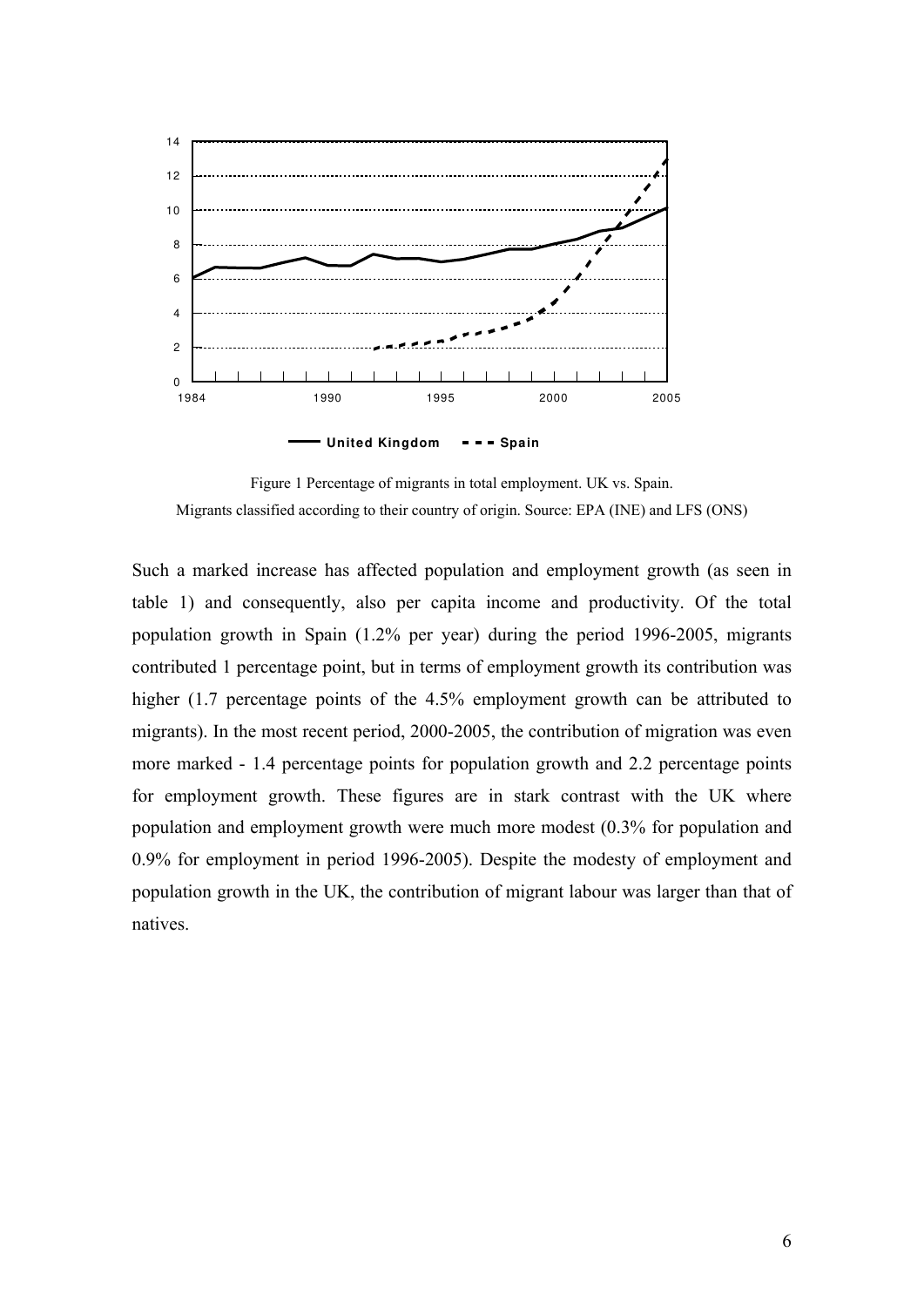|                                          | Population |           |           | <b>Employment</b> |           |           |  |
|------------------------------------------|------------|-----------|-----------|-------------------|-----------|-----------|--|
|                                          | 1996-2005  | 1996-2000 | 2000-2005 | 1996-2005         | 1996-2000 | 2000-2005 |  |
| <b>Spain</b>                             |            |           |           |                   |           |           |  |
| Total                                    | 1.23       | 0.58      | 1.61      | 4.54              | 4.67      | 4.18      |  |
| Migrants                                 | 1.01       | 0.35      | 1.40      | 1.72              | 0.66      | 2.19      |  |
| Non-migrants                             | 0.22       | 0.24      | 0.21      | 2.82              | 4.00      | 1.99      |  |
| <b>United</b><br><b>Kingdom</b><br>Total | 0.28       | 0.28      | 0.28      | 0.93              | 1.21      | 0.70      |  |
| Migrants                                 | 0.31       | 0.22      | 0.38      | 0.42              | 0.32      | 0.49      |  |
| Non-migrants                             | $-0.03$    | 0.06      | $-0.10$   | 0.51              | 0.89      | 0.21      |  |

Table 1. Contributions to population and employment growth migrants and non-migrants. Migrants classified according to their country of origin. Source: EPA (INE) and LFS (ONS).

In both countries the demographics of the labour market have also been altered by immigration. The consequences of these flows in three key variables are illustrated by Figure 2. Panel a) shows the proportion of working age migrants in the total population of migrants (equivalently for non migrants). In both countries the ratio of working age population to total<sup>5</sup> is higher in the case of migrants than in natives. This is especially true in the case of UK, where the difference between migrants and non-migrants is more than ten percentage points higher.

The influence of immigration in the activity rates has been rather different in the two countries (panel b). In Spain the strong increase of migration flows since the midnineties has significantly boosted activity rates from a traditionally low level<sup>6</sup>. Note that in the most recent years, the differences between migrants and non-migrants in this variable are more than twenty percentage points. Conversely, in the UK the difference between these two groups is not only minor but also of the opposite sign, with activity rates higher for the non-migrants. Finally, panel c) shows that for both countries, the employment rate has been lower for immigrants in the most recent years. In the Spanish case it is interesting to note that the strong upsurge of immigration has been accompanied by a more than noticeable drop in the unemployment rate.

<u>.</u>

<sup>&</sup>lt;sup>5</sup> Where working age population is defined as 16 years and over.

<sup>&</sup>lt;sup>6</sup> A second source has been increased participation of women in the labour market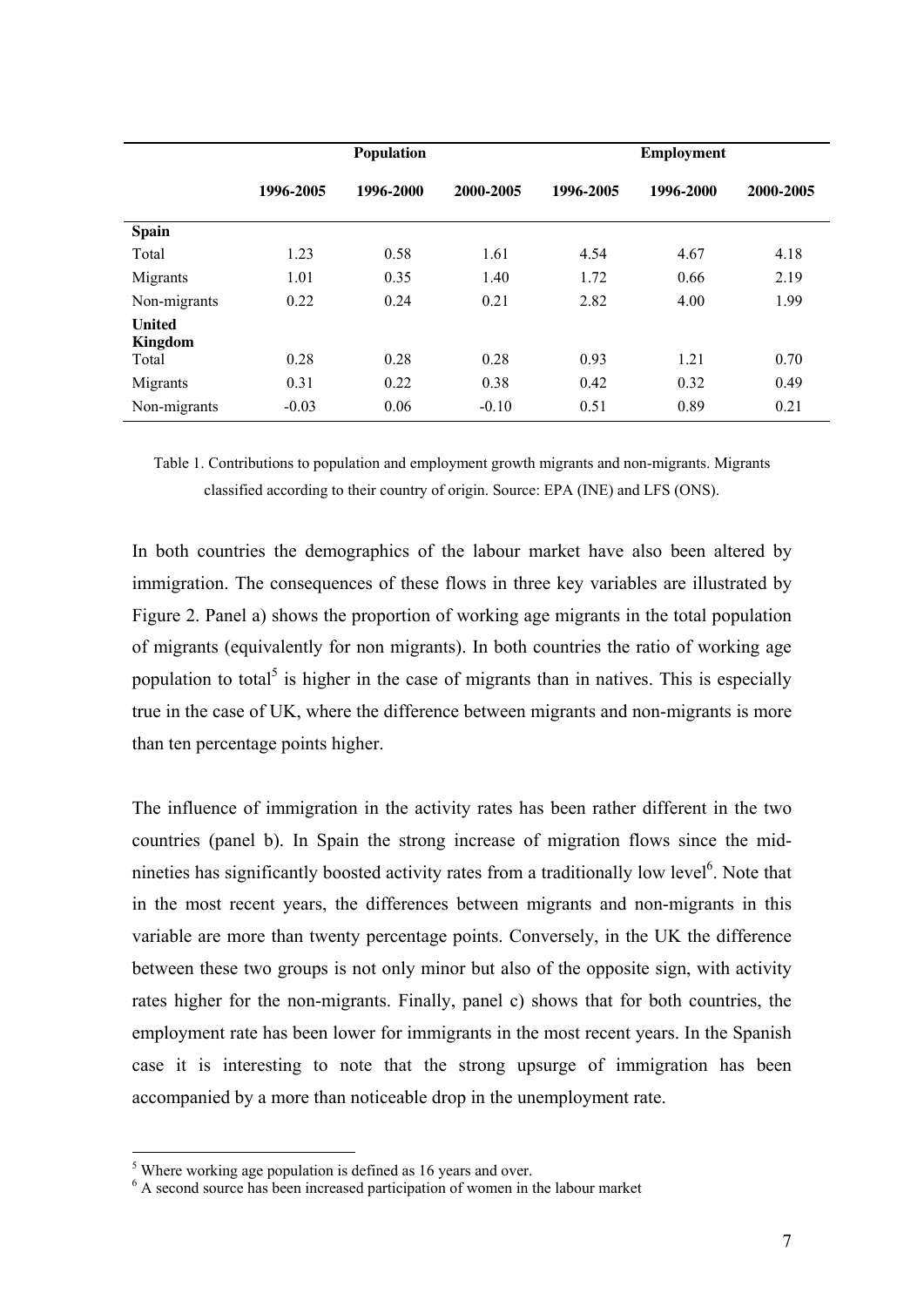

**a) W orking age population/ total population**

Figure 2. Migrants and non-migrants. UK vs. Spain. Migrants classified according to their country of origin. Source: EPA (INE) and LFS (ONS)

These observed changes to labour market demographics have had consequences for per capita income and labour productivity. Here we provide some insight as to its impact on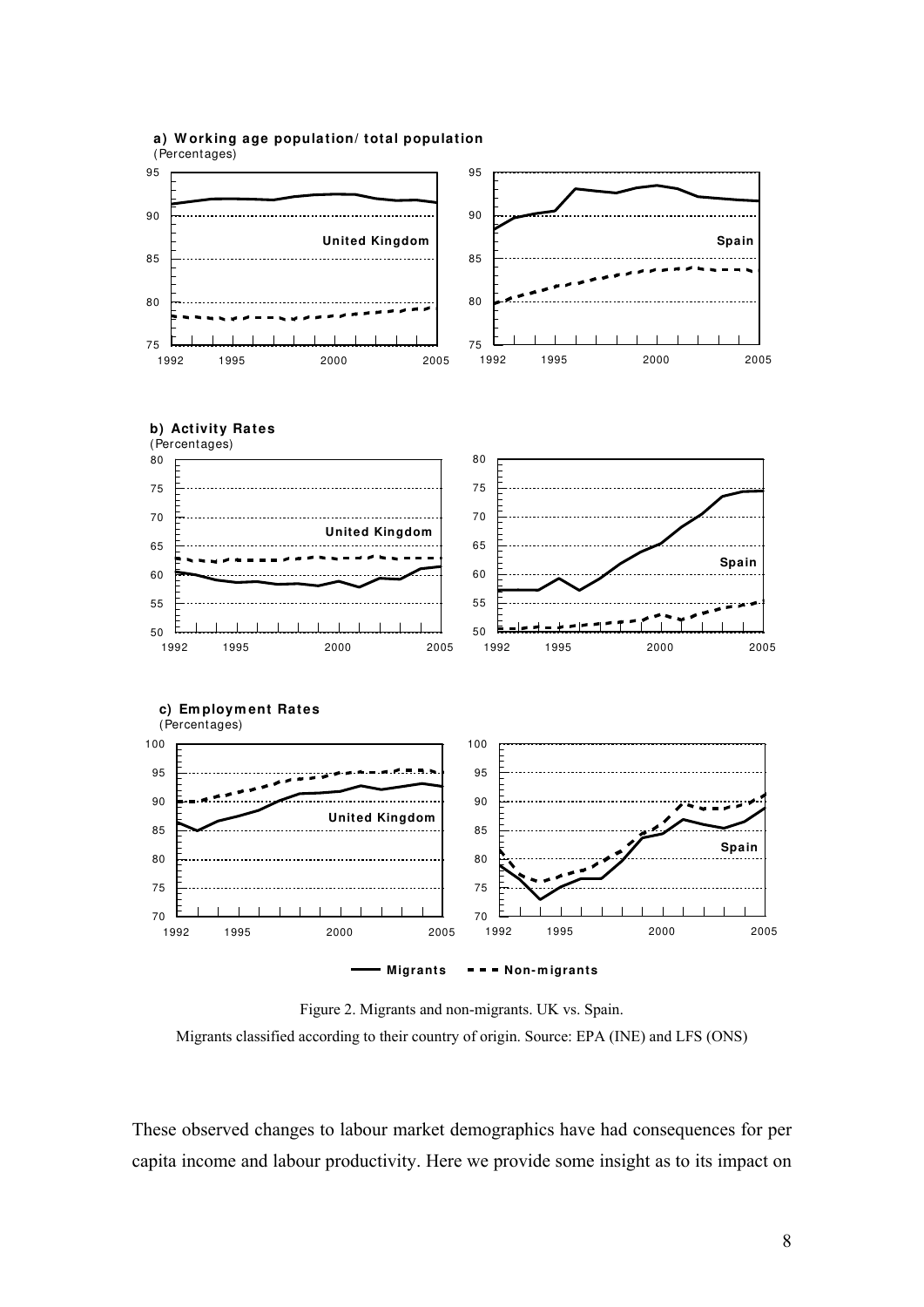per capita income, while the next two sections concentrate on labour productivity using two complementary methodologies.

GDP per capita may be decomposed into four components as in equation [1]:

$$
\frac{Y}{\underbrace{N}_{GDPpc}} = \underbrace{\frac{WAP}{N}}_{\underbrace{\text{age}}_{\text{activity}}}\cdot \underbrace{\frac{L}{AP}}_{\text{employment}}\cdot \underbrace{\frac{Y}{L}}_{\text{production}} \qquad [1]
$$

Equation [1] is an identity, where Y is Gross Value Added (GVA) at constant prices; N is total population; WAP, the working age population; AP, the active population; and L represents employment. The result of this decomposition for both countries is presented in figure 3. The graph shows a decomposition of *actual* per capita income in three demographic variables (age, activity and employment) and labour productivity. Spanish per capita income growth has been fuelled by demographic changes, indicated by the sharp improvements in the employment ratio, and also by the increase in the activity rate, while the contribution of labour productivity has been negative. Conversely, UK per capita income growth has been barely affected by demographic changes where we see an increase in the activity rate being the only significant influence. The main source of UK per capita income growth has been through productivity. Thus, although a relative newcomer in terms of migration flows the demographic impact of migration has the most important role in economic growth, while in the UK, productivity growth is the driving force.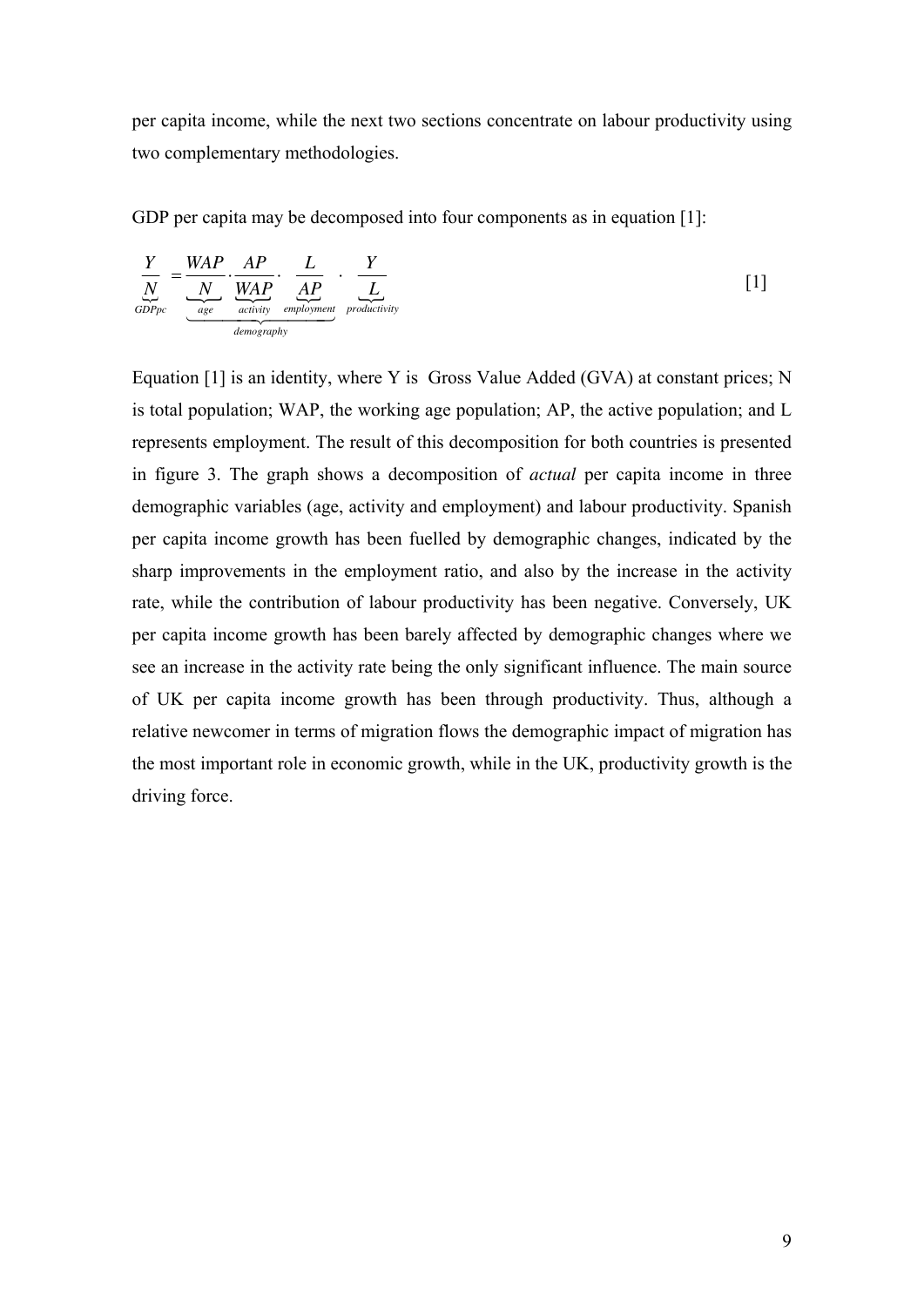

Figure 3 Contributions to per capita value added growth (percentages). Source: EUKLEMS database, March 2008, http://www.euklems.net, EPA (INE) and LFS (ONS) and own calculations.

In order to quantify the impact of migration in per capita income growth, we construct a *virtual* economy for UK and Spain, and compare it with the *actual* one*<sup>7</sup>* . The information for the *actual* economy was presented in figure 3, above. The *virtual* alternative is constructed by assuming that all the demographic characteristics of those in the non-migrants group in each country apply to migrant labour in each country. By this we compute the impact on GDP per capita growth of the different behaviour in the labour market, *assuming that labour productivity remains unchanged.* Relaxing this assumption is discussed in subsequent sections.

Our results are presented in Figure 4 where Panel a) shows the contributions to GDP growth of the three demographic characteristics in the two countries under the *virtual* assumption, while panel b) shows the differences between the *actual* and *virtual*  scenarios. This graph illustrates the importance of migration in Spanish economic growth through demographic variables, compared with the UK, which has a long established tradition of migration. Our results show that if the whole of the Spanish population had the same structure in terms of working age ratio, activity and

<u>.</u>

 $<sup>7</sup>$  This approach is a modified version of the statistical model developed by Stockman (1988), Costello</sup> (1993) and Marimon and Zilibotti (1998) and departs by the approach followed by Dolado and Vasquez (2007) chapter 1.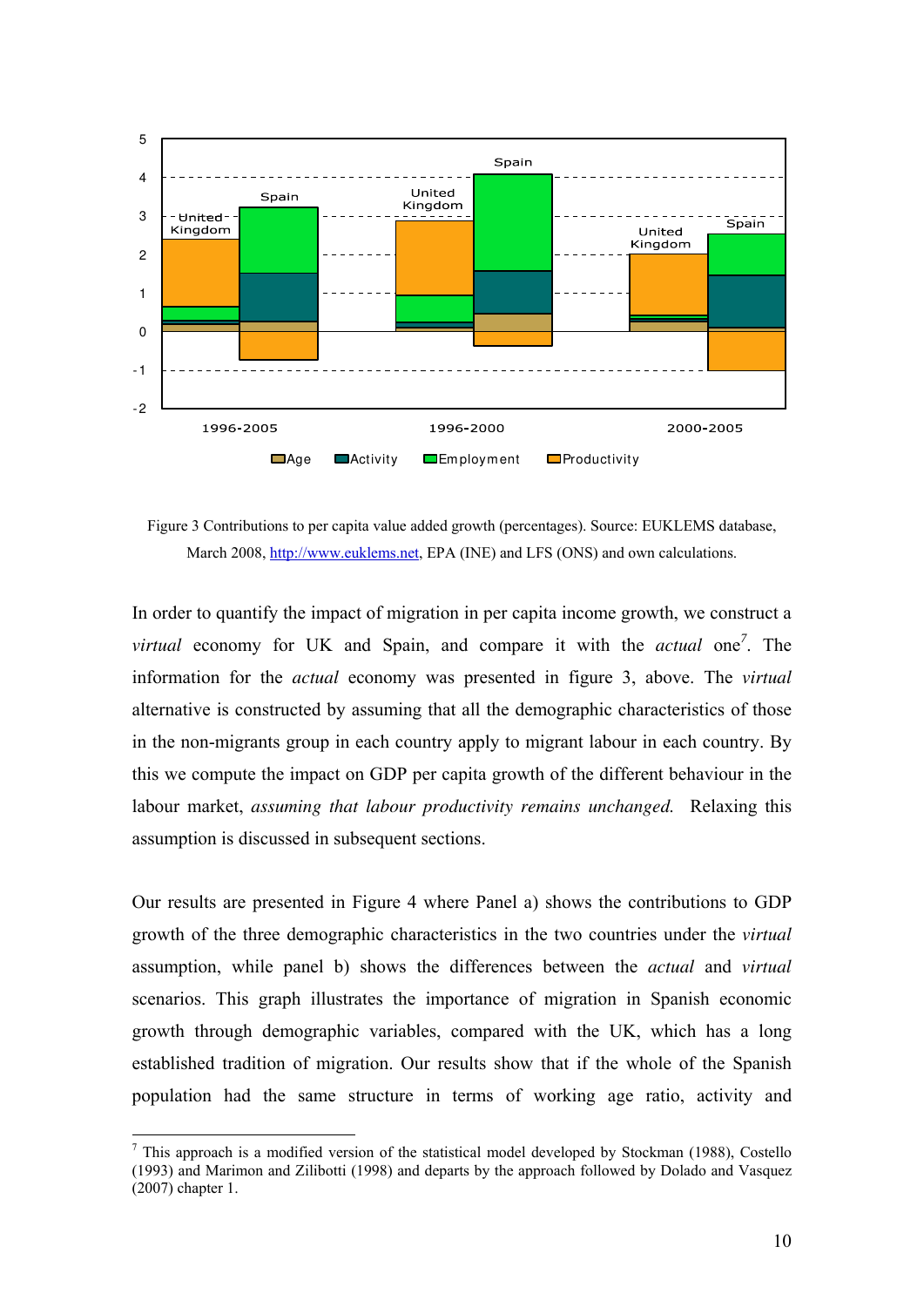employment rates (that is to say, if the increased labour market participation exhibited exactly the same characteristics as the existing native population) per capita income growth would have been 0.4 percentage points lower 1996-2005, and 0.6 percentage points lower 2000-2005, largely as a result of higher migrants activity rates. In the UK, this assumption has only very minor changes, 0.05 percentage points 1996-2005 and 0.07 percentage points 2000-2005.



Figure 4. Contributions to per capital value added growth, actual and virtual scenario. Source: EUKLEMS database, March 2008, http://www.euklems.net, EPA (INE) and LFS (ONS) and own calculations.

Thus, our findings suggest, other things being equal, that migrant labour (because of its higher activity rates) increased per capita income in Spain noticeably, but this is barely true for the UK. This assumes that productivity of migrant labour exactly matches that of native workers. There are a number of reasons why we would not expect this to be the case. There are likely to be language and cultural differences and different standards in education and training experiences compared with native workers. In addition, selective entry policies arguably should also be designed to maximize the benefit from additional foreign workers.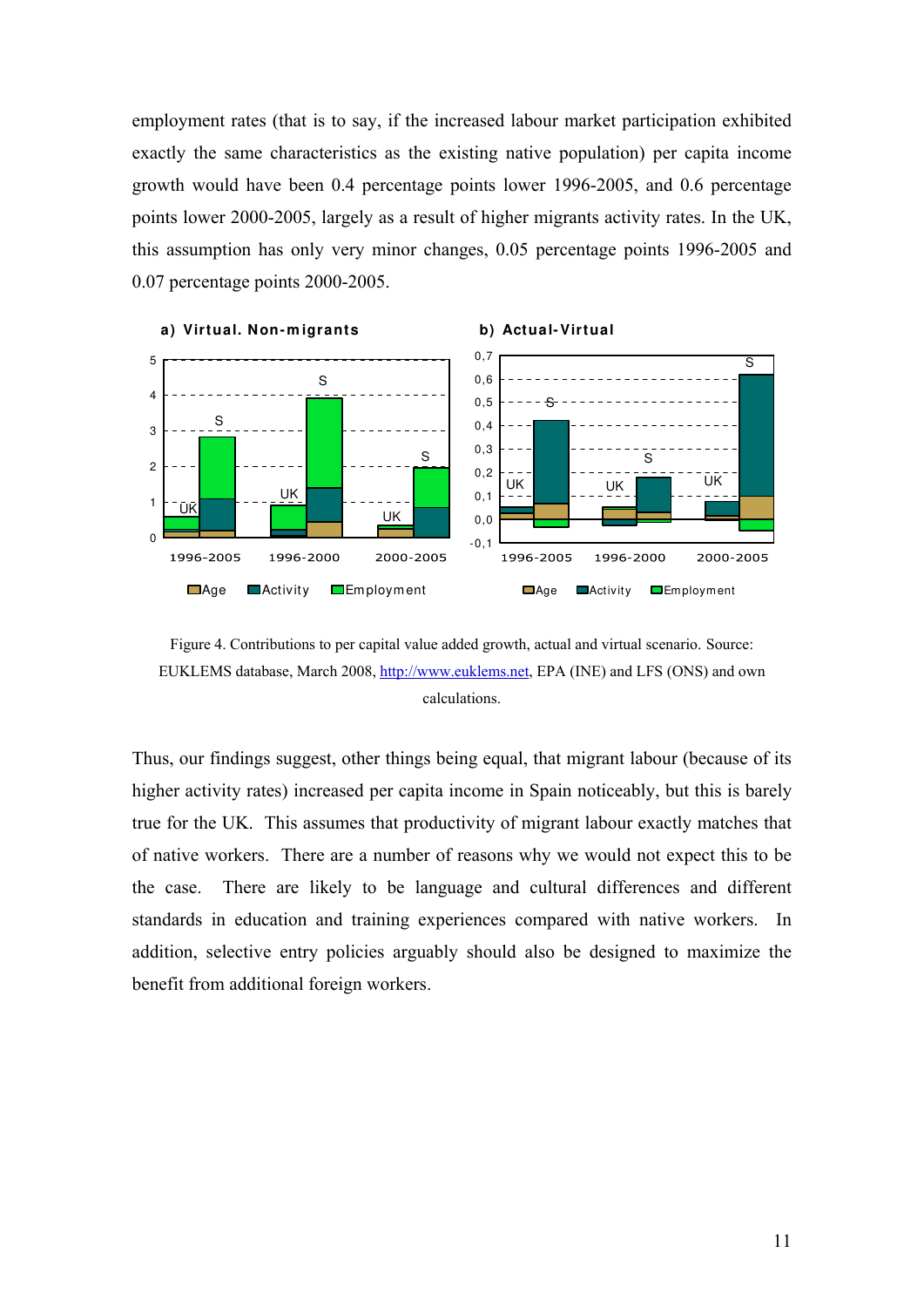### **4 The growth accounting approach to evaluating the productivity impact of migration**

Productivity is typically studied either by applying growth accounting or by estimating a production function econometrically. Both approaches have their advantages and shortcomings. Growth accounting is based on the potentially restrictive assumptions of perfect competition and constant returns to scale. TFP is considered to be what is left unexplained, but cost shares or output elasticities are determined flexibly based on the data rather than constrained to be the same across years or units of observation (in this case, industries) as is the case in econometric estimations.

Applying growth accounting techniques, the contribution to growth between periods *t-1* and *t* of each input is equal to the rate of growth of the quantity used of that input multiplied by the average share of the income of that input in total income. Therefore, we can define the contribution to output growth from the increases in total hours worked (labour quantity contribution) as:

$$
\frac{W_{t} + W_{t-1}}{2} \left[ \ln H_{t} - \ln H_{t-1} \right]
$$
 [2]

where  $W_t$  is the labour income share in total income in period *t* and  $H_t$  is the number of hours worked in period *t*. We also obtain the contribution to output growth from the changes in the labour mix (labour quality contribution) from:

$$
\frac{W_{t} + W_{t-1}}{2} \sum_{i} \left( \frac{\omega_{it} + \omega_{it-1}}{2} \right) \left[ \ln \frac{H_{it}}{H_{t}} - \ln \frac{H_{it-1}}{H_{t-1}} \right]
$$
 [3]

where  $\omega_{it}$  is the share of type-*i* workers in total labour income in period t and  $H_{it}$  /H<sub>t</sub> is the share of the workers of type *i* in total hours worked.

In order to estimate the contribution of migrant workers to output growth within this framework we will consider their impact through both the quantity of labour and the quality of labour. This last contribution can be obtained from equation [3] by considering two types of labour: migrants and non-migrants. The "quantity effect" of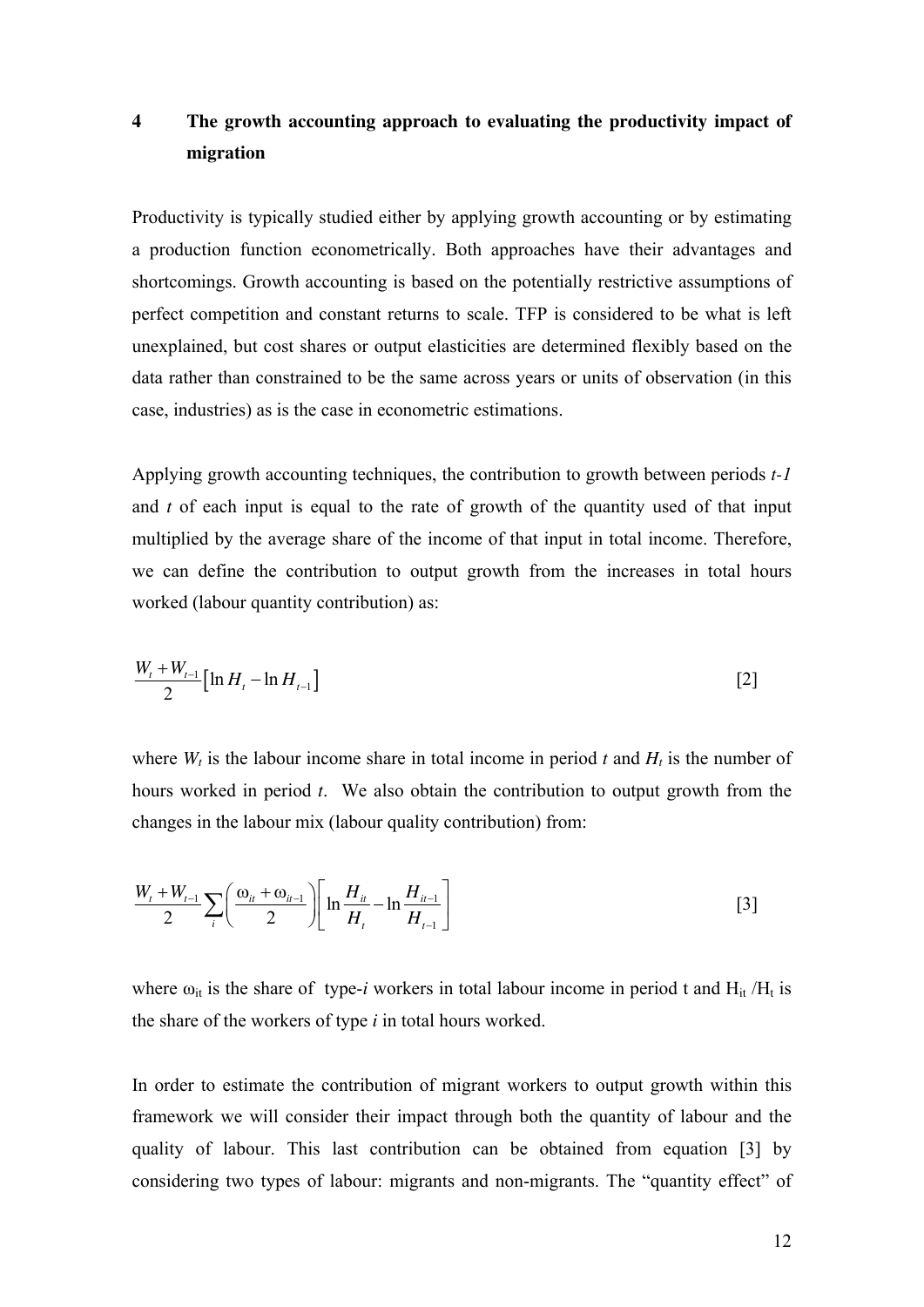migrants will depend on their effect on the growth of hours worked. If we denote the hours worked by nationals as  $H^*$  then we can obtain that contribution as:

$$
\frac{W_{t} + W_{t-1}}{2} \Big[ \ln H_{t} - \ln H_{t-1} \Big] - \frac{W_{t} + W_{t-1}}{2} \Big[ \ln H^{*}{}_{t} - \ln H^{*}{}_{t-1} \Big] \tag{4}
$$

The total contribution of immigration on output growth is obtained by adding both contributions (quantity and quality contributions of migrants).

Assuming that migration has no effect on TFP growth or on capital accumulation we can also use the growth accounting framework to estimate the migrants' total contribution to labour productivity growth. The first component of that contribution would be a quantity effect: the negative effect of migrant labour through diminishing the capital-labour ratio:

$$
-\left[\left(1-\frac{W_t+W_{t-1}}{2}\right)[\ln H_t - \ln H_{t-1}\right] - \left(1-\frac{W_t+W_{t-1}}{2}\right)[\ln H^*_{t} - \ln H^*_{t-1}\right]\right]
$$
 [5]

The second is simply the quality effect from the standard growth accounting equation specified in [3]

Full growth accounting results, distinguishing migrant labour from native labour, obtained for the total economy in the UK and Spain are shown in Table 2 for different periods<sup>8</sup>. The GVA growth and the contributions of total labour, ICT capital, Non-ICT Capital and TFP are directly obtainable from EUKLEMS.

<u>.</u>

<sup>&</sup>lt;sup>8</sup> In this section the Spanish data for migrants refers to nationality, instead of country of origin as in the previous section. The reason is that nationality is the criteria used by the *Encuesta de Estructura Salarial* (*Structure Wage Survey)* the source of the wages data.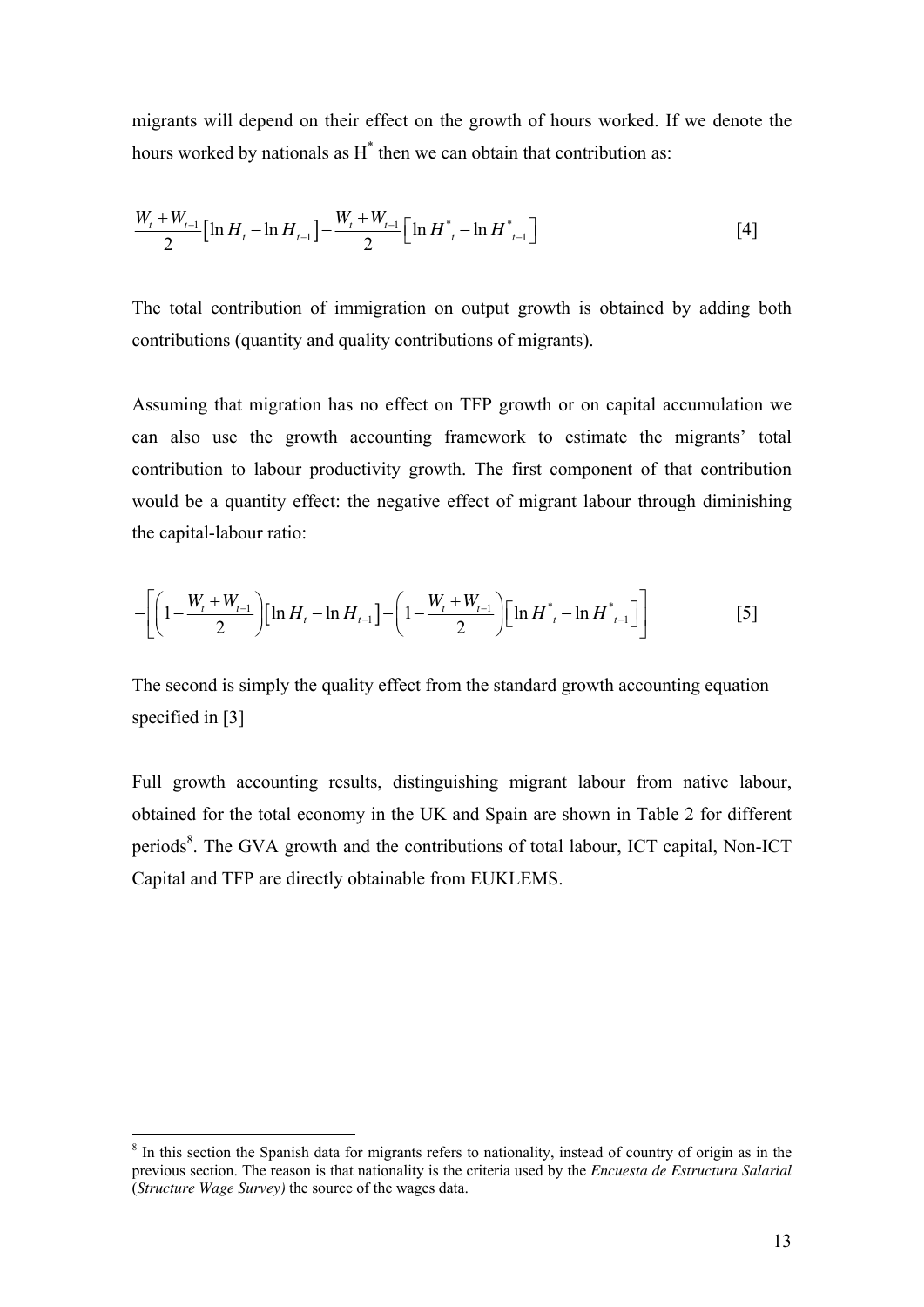|                    | UK      |         |         |         |         | <b>SPAIN</b> |         |         |
|--------------------|---------|---------|---------|---------|---------|--------------|---------|---------|
|                    | 1987-96 | 1996-00 | 2000-05 | 1987-05 | 1996-05 | 1996-00      | 2000-05 | 1996-05 |
| GVA growth         | 2.50    | 3.15    | 2.29    | 2.58    | 2.67    | 4.29         | 3.02    | 3.58    |
| VAConH             | 0.12    | 0.74    | 0.48    | 0.35    | 0.59    | 2.50         | 1.53    | 1.96    |
| VAConKIT           | 0.59    | 1.03    | 0.56    | 0.67    | 0.77    | 0.58         | 0.28    | 0.41    |
| VAConKNIT          | 0.66    | 0.79    | 0.49    | 0.64    | 0.62    | 1.41         | 1.49    | 1.45    |
| <b>TFP Euklems</b> | 0.81    | 0.07    | 0.37    | 0.54    | 0.24    | $-0.50$      | $-0.77$ | $-0.65$ |
| <b>Migrants</b>    |         |         |         |         |         |              |         |         |
| Quantity           | 0.04    | 0.17    | 0.33    | 0.15    | 0.26    | 0.28         | 1.07    | 0.72    |
| Quality            | 0.00    | 0.02    | 0.04    | 0.02    | 0.03    | $-0.05$      | $-0.18$ | $-0.12$ |
| Total              | 0.04    | 0.19    | 0.38    | 0.17    | 0.29    | 0.23         | 0.89    | 0.60    |

Table 2. Total Economy. GVA growth accounting (% annual)

We see that the contribution of migrant labour to economic growth is quite modest in the UK for the whole period 1987-2005. This is mainly due to the fact that the growth rates of total hours worked with or without migrants are very similar. Therefore, the average quantity effect on growth is just an additional 0.1% each year. It is thought that this is because migrants were already a very significant share of total labour in the 1980s. Furthermore, the quality effect is even smaller and very close to zero. This is unsurprising since the shares of migrants and non-migrants in total hours worked are roughly constant over the period. As a result the total effect of migrants on the GVA growth in the UK over the period 1987-2005 is positive but small, just 0.17%.

The picture changes if we consider subperiods (1987-1996; 1996-2000; 2000-2005). Still both quantity and quality effects are almost negligible for the period 1987-1996. However, the total contribution to value added growth over the period 1996-2000 is 0.19% and it grows to 0.38% in the final period 2000-2005. For the period 1996-2005, the total contribution of migrants is 0.29%. These are small but significant contributions. The main source of these positive value added growth contributions is the quantity effect, i.e. over this period there is an increase in the share of migrant labour in total hours worked that contrasts sharply with the stagnation or even decrease during the previous years. The quantity effect accounts for as much as 0.17% for the period 1996- 2000; 0.33% for the period 2000-2005; and 0.26% for the whole period 1996-2005. The rest comes from a smaller but positive quality effect during that period: 0.02%; 0.04%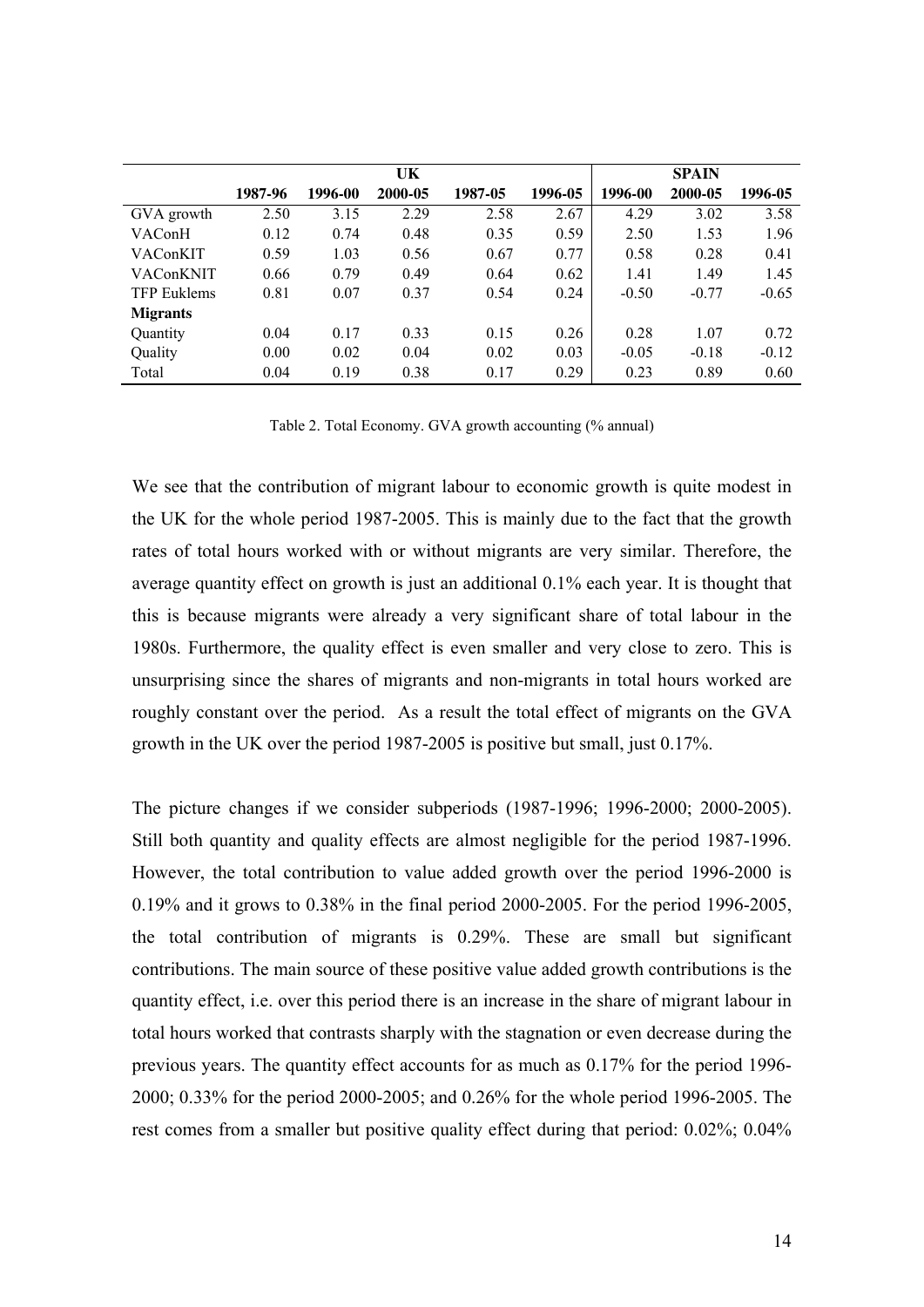and 0.03%, respectively. Migrants increase their share in total labour and their wages (and productivity) are also somewhat higher than those of nationals.

In Spain the picture differs considerably, largely a result of virtually no immigration from abroad to speak of until the late 1990s. Spain was the source of much migration towards other countries during the 1950s and the 1960s. Thus we expect to find the impact of migrants much higher than in the UK given that the migrants share in total hours worked in Spain increases sharply from 1% in 1996 to 11% by 2005.

From table 2 we see that the estimated contribution of migrants was 0.60% on average over the period 1996-2005. Furthermore, this contribution increases over time from 0.23% (1996-2000) to 0.89% (2000-2005). The main source of this sizeable contribution is the large increase of migrant labour in Spain. This is 0.28% (1996-2000) and grows to 1.07% over the 2000-2005 period. For the whole period we estimate an average annual effect of 0.72% on value added growth.

The quantity effect is dampened by the relatively lower productivity of migrants in Spain compared to national workers, revealed by the wage data. The very increase of migrant share in total hours worked tends to lower the average labour productivity in Spain. The quality effect is always negative: -0.05% (1996-2000); -0.18% (2000-2005) and an average of -0.12% for the whole 1996-2005 period. However it should be borne in minde that overall for the period 1996-2005, one sixth of the GVA growth in Spain is due to migrant contributions and for the 2000-2005 this contribution increases to roughly one third of total growth.

A feature of migrant labour is that it tends to be concentrated in certain industries. There are big differences among industries in terms of their overall patterns of growth and specifically in terms of the role played by migrants on their performances. Table 3 shows the results for an eight sector breakdown of the market economy: agriculture; manufacturing; construction; trade; hotels and restaurants; finance, insurance, real state and business services; transport and communication; and community, social and personal services. Table 3 shows growth rates in GVA and migrant contributions 1996-2005 and 2000-2005 subperiods.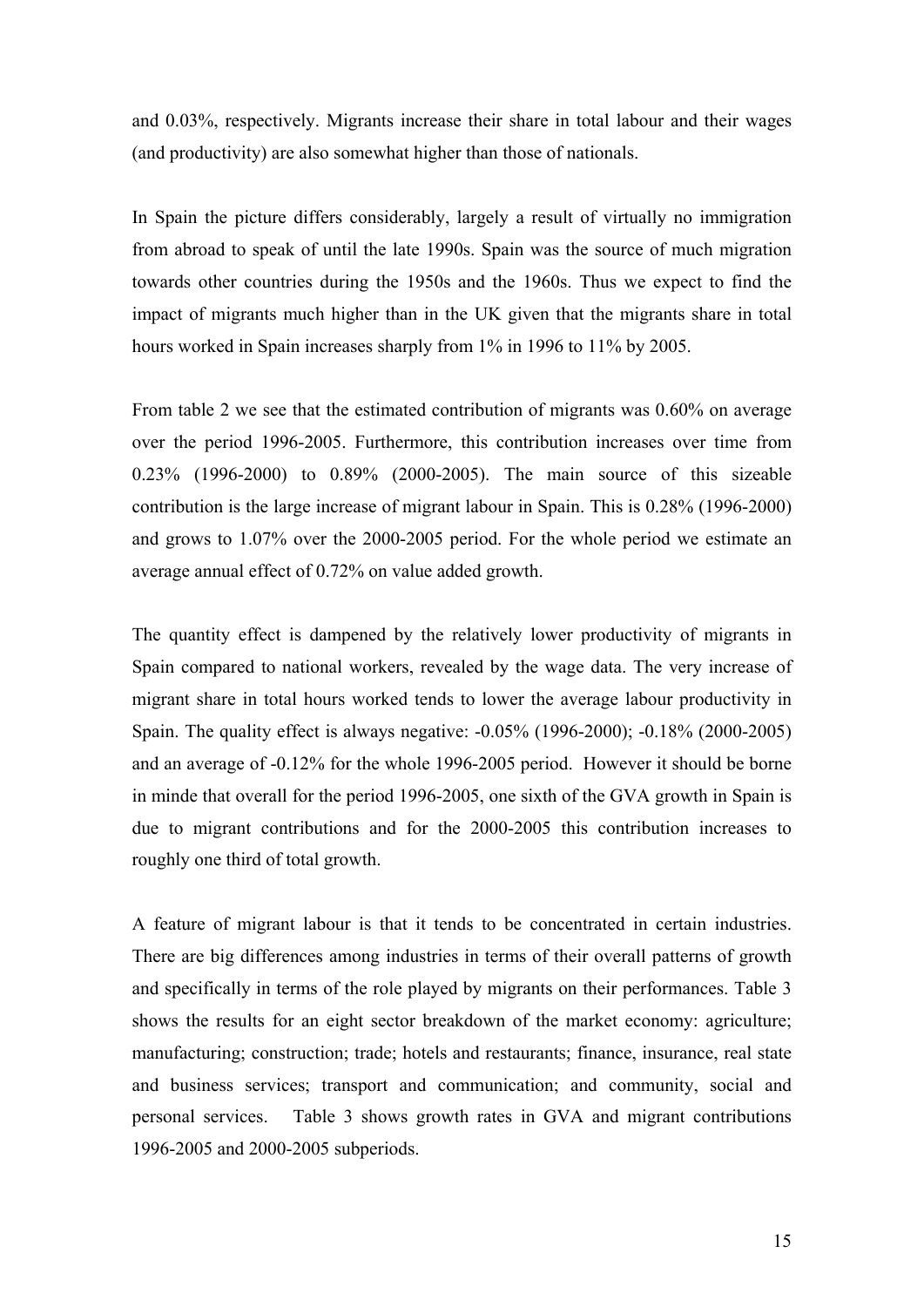|                                             | <b>GVA</b> |          | <b>Migrants</b> |              |
|---------------------------------------------|------------|----------|-----------------|--------------|
| UK 1996-2005                                |            | Quantity | Quality         | <b>Total</b> |
| Agriculture                                 | 0.87       | 0.15     | 0.02            | 0.17         |
| Manufacturing                               | 0.04       | 0.23     | 0.03            | 0.26         |
| Construction                                | 2.23       | 0.12     | 0.02            | 0.14         |
| Trade                                       | 3.29       | 0.26     | 0.03            | 0.29         |
| Hotels and restaurants                      | 3.26       | 0.65     | 0.08            | 0.73         |
| Finance, insurance, real state and business | 4.68       | 0.25     | 0.03            | 0.28         |
| services                                    |            |          |                 |              |
| Transport and communication                 | 5.71       | 0.45     | 0.06            | 0.51         |
| Community, social and personal services     | 1.75       | 0.26     | 0.03            | 0.29         |
| UK 2000-2005                                |            |          |                 |              |
| Agriculture                                 | 0.32       | 0.22     | 0.03            | 0.25         |
| Manufacturing                               | $-0.60$    | 0.42     | 0.05            | 0.48         |
| Construction                                | 3.11       | 0.28     | 0.04            | 0.31         |
| Trade                                       | 3.52       | 0.23     | 0.03            | 0.27         |
| Hotels and restaurants                      | 3.37       | 0.89     | 0.11            | 1.00         |
| Finance, insurance, real state and business | 3.89       | 0.30     | 0.04            | 0.34         |
| services                                    |            |          |                 |              |
| Transport and communication                 | 2.72       | 0.47     | 0.06            | 0.53         |
| Community, social and personal services     | 2.26       | 0.32     | 0.04            | 0.37         |

|                                             | <b>GVA</b> |          | <b>Migrants</b> |              |
|---------------------------------------------|------------|----------|-----------------|--------------|
| <b>SPAIN 1996-2005</b>                      |            | Quantity | Quality         | <b>Total</b> |
| Agriculture                                 | $-0.86$    | 0.77     | $-0.13$         | 0.64         |
| Manufacturing                               | 2.20       | 0.53     | $-0.09$         | 0.44         |
| Construction                                | 5.94       | 1.58     | $-0.25$         | 1.33         |
| Trade                                       | 3.68       | 0.46     | $-0.08$         | 0.38         |
| Hotels and restaurants                      | 3.05       | 1.65     | $-0.26$         | 1.39         |
| Finance, insurance, real state and business | 4.59       | 0.33     | $-0.06$         | 0.27         |
| services                                    |            |          |                 |              |
| Transport and communication                 | 4.53       | 0.40     | $-0.07$         | 0.33         |
| Community, social and personal services     | 3.42       | 0.82     | $-0.14$         | 0.68         |
| <b>SPAIN 2000-2005</b>                      |            |          |                 |              |
| Agriculture                                 | $-2.18$    | 1.11     | $-0.18$         | 0.93         |
| Manufacturing                               | 0.84       | 0.82     | $-0.14$         | 0.68         |
| Construction                                | 5.91       | 2.51     | $-0.39$         | 2.11         |
| Trade                                       | 2.62       | 0.66     | $-0.11$         | 0.55         |
| Hotels and restaurants                      | 2.01       | 2.38     | $-0.37$         | 2.01         |
| Finance, insurance, real state and business | 4.46       | 0.46     | $-0.08$         | 0.38         |
| services                                    |            |          |                 |              |
| Transport and communication                 | 3.14       | 0.59     | $-0.10$         | 0.49         |
| Community, social and personal services     | 3.40       | 1.20     | $-0.20$         | 0.99         |

Table 3. GVA growth accounting across industries (% annual), continued.

In the UK, for the whole period 1996-2005, the migrant total contribution is especially noteworthy in hotels and restaurants (0.73%) and transport and communication (0.51%), in both cases, the contribution of migrant labour is well above the 0.29% estimated for the total economy. On the other hand, construction  $(0.14\%)$  and agriculture  $(0.17\%)$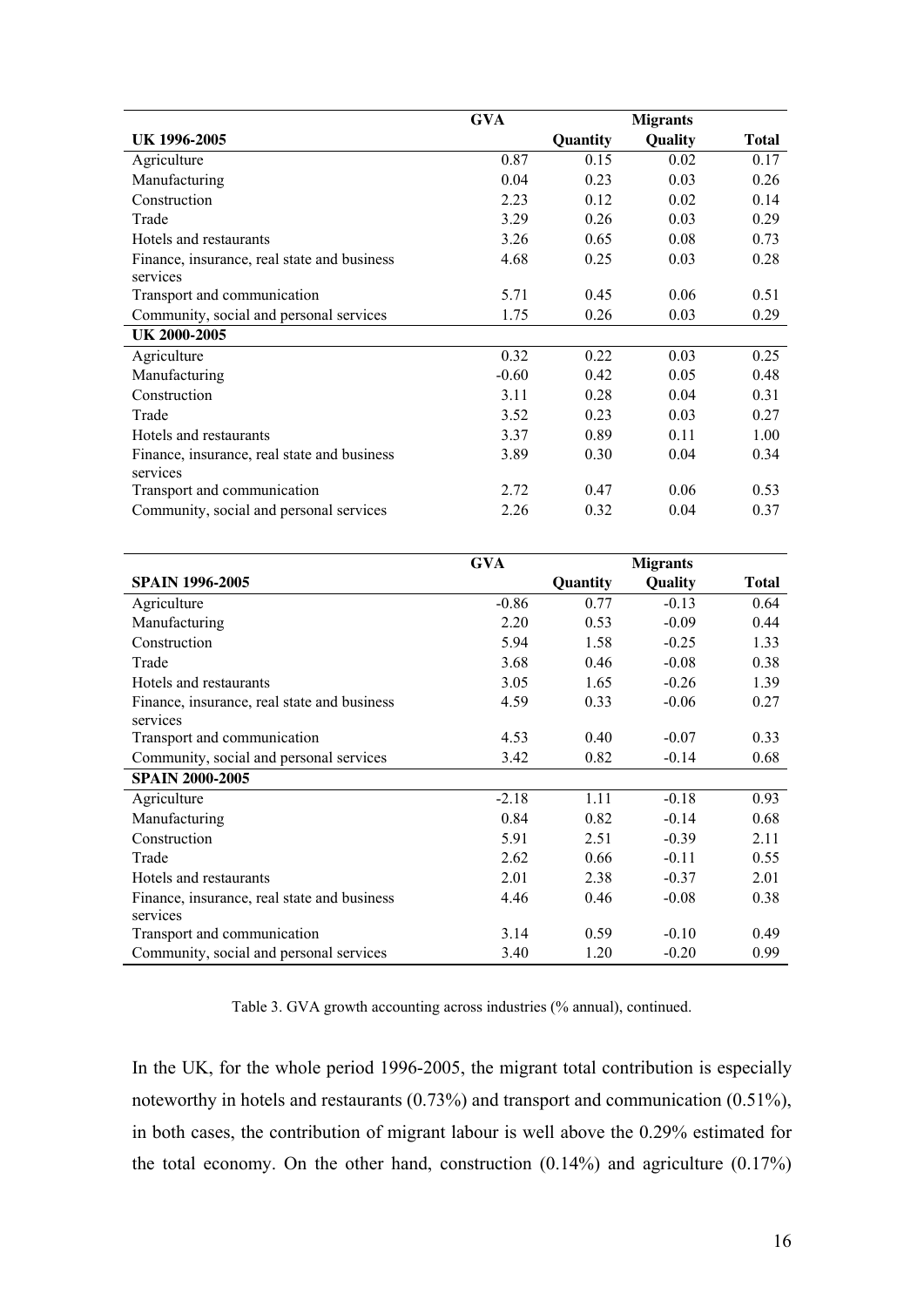show the lowest migrant's contributions to growth. The other industries (manufacturing, trade; and community, social and personal services) are very similar to the total economy. In all industries, the contributions are mainly driven by the quantity effect because the labour quality effect is always very small, being usually 0.02% or 0.03% (although a bit higher in hotels and restaurants (0.8%) and transport and communication (0.51%)). It is interesting to note that even in the industries where the migrant contribution is high, it represents only 22.5% of total growth (hotels in restaurants) and 9.8% (transport and communications).

For the most recent period (2000-2005) our estimates show a somewhat higher contribution from migrants (except in trade) although the overall picture, in terms of differences between industries, is very similar. Hotels and restaurants (1%) and transport (0.53%) show the highest contributions, whereas agriculture (0.25%), trade  $(0.27%)$  and construction  $(0.31%)$  show the lowest ones. The quality effects are slightly bigger than for the whole 1996-2005 period (for example being 0.11% in hotels and restaurants), but even so our results are mainly driven by the quantity effect.

It is interesting to note that differences across industries are more perceptible in Spain. Looking at the whole period 1996-2005 we can see industries where the migrant total contribution is 1 percentage point higher than in others. Again, hotels and restaurants is the sector with the highest migrant's contribution (1.39%). In contrast with the UK, however, construction shows also a very high contribution (1.33%). Finance (0.27%), trade (0.38%) and transport (0.33%) have the lowest contributions. All other industries lie somewhere in between. We note a very asymmetric effect of immigration across industries in Spain and also the differences with respect to the UK experience. In comparative terms contributions are generally higher than in the UK (agriculture,  $+0.47\%$ ; construction,  $+1.19\%$ ; hotels and restaurants,  $+0.65\%$ ) except in finance and transport. Similarly to the UK case the main source of the migrants' contribution is the quantity effect, however the negative quality effect dominates in Spain, more so than in the UK and is negative for all industries (as high as -0.26% in some sectors).

In the last subperiod, 2000-2005, the migrants' contribution increases in every industry. As a consequence we can see migrants' contributions over 2% in construction and hotels and restaurants, whereas the lowest contribution (finance) is 0.38%. The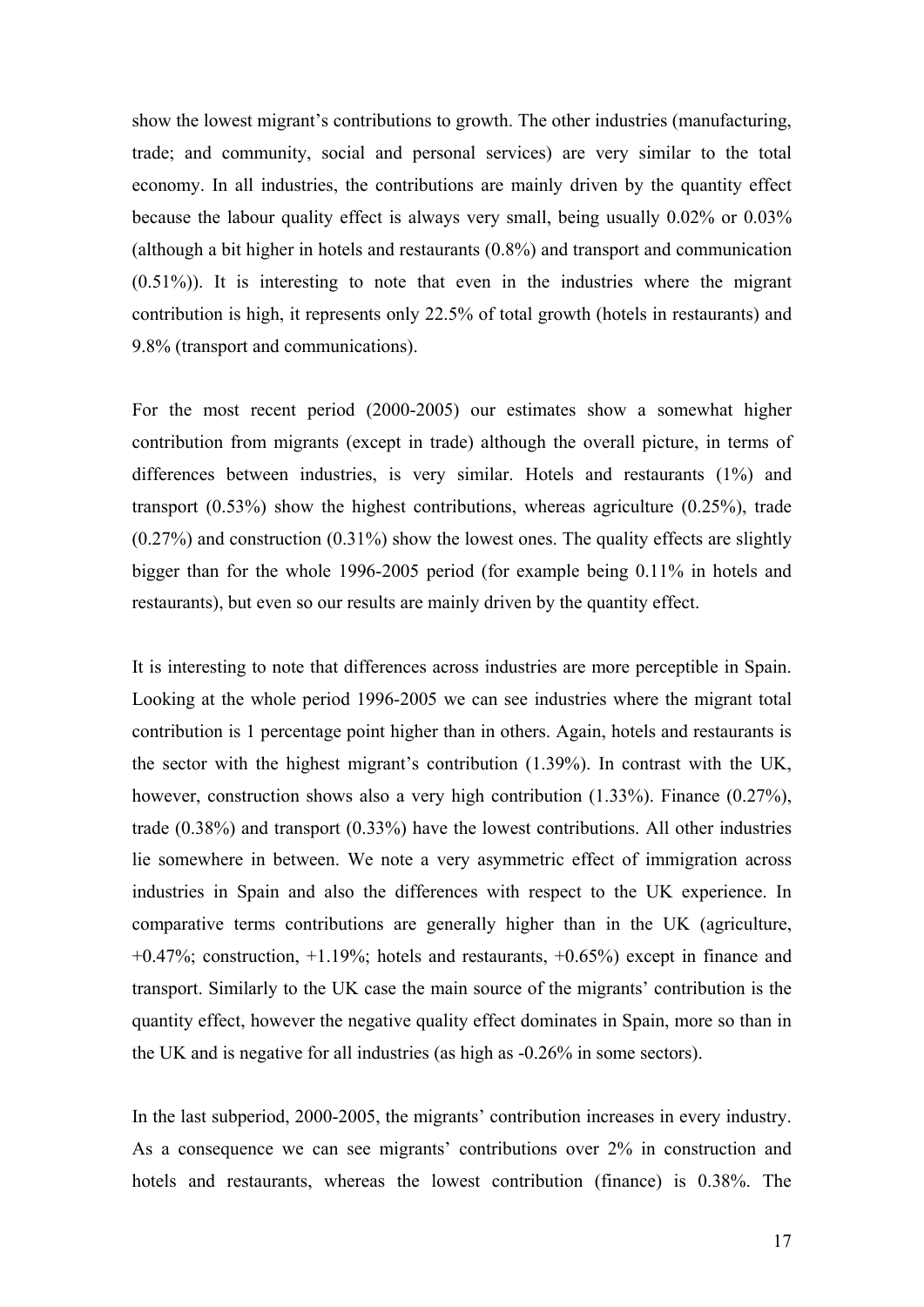increases are significant because the migrants' contributions within each industry for the subperiod 2000-2005 are some 40-60% higher than for the whole period 1995-2005.

Using equations [3] and [5] we can estimate also the migrants' total contribution to labour productivity growth. We assume that migration does not have an effect on TFP growth or on capital accumulation. The results from this approach are shown in Table 4.

|                       |         | UK      |         |         |         | <b>SPAIN</b> |         |         |  |
|-----------------------|---------|---------|---------|---------|---------|--------------|---------|---------|--|
|                       | 1987-96 | 1996-00 | 2000-05 | 1987-05 | 1996-05 | 1996-00      | 2000-05 | 1996-05 |  |
| LP growth             | 2.19    | 2.09    | 1.62    | 2.01    | 1.83    | 0.37         | 0.58    | 0.48    |  |
| <b>Migrants</b>       |         |         |         |         |         |              |         |         |  |
| Quantity              | $-0.02$ | $-0.08$ | $-0.13$ | $-0.06$ | $-0.11$ | $-0.16$      | $-0.64$ | $-0.43$ |  |
| Quality               | 0.00    | 0.02    | 0.04    | 0.02    | 0.03    | $-0.05$      | $-0.18$ | $-0.12$ |  |
| Total<br>contribution | $-0.01$ | $-0.05$ | $-0.09$ | $-0.04$ | $-0.07$ | $-0.21$      | $-0.82$ | $-0.55$ |  |

Table 4. Total Economy. Labour productivity growth accounting (% annual).

For the UK the impact of migrant workers on labour productivity growth is negligible over the whole period 1984-2005 (-0.07%), although we see some increase in the negative impact in later years, -0.09% for period 2000-2005. In Spain we find a more sizeable and more negative effect, -0.55% for the whole period 1996-2005, especially in the last five years. From a contribution of -0.21% for the period 1996-2000 it increases to -0.82% for the period 2000-2005.

The results by industry in Table 5 show some significant differences in Spain, but for the UK, the magnitude is always quite small, below 0.2% even in sectors where the contribution is most relevant. For the period 1996-2005 these are finance (-0.17%), hotels and restaurants (-0.11%), transport (-0.07%) and trade (-0.07%). For 2000-2005, the size of the contribution is similar although slightly higher. The negative sign is due to the positive quality effect being dominated by the quantity effect (i.e. dampening of capital deepening).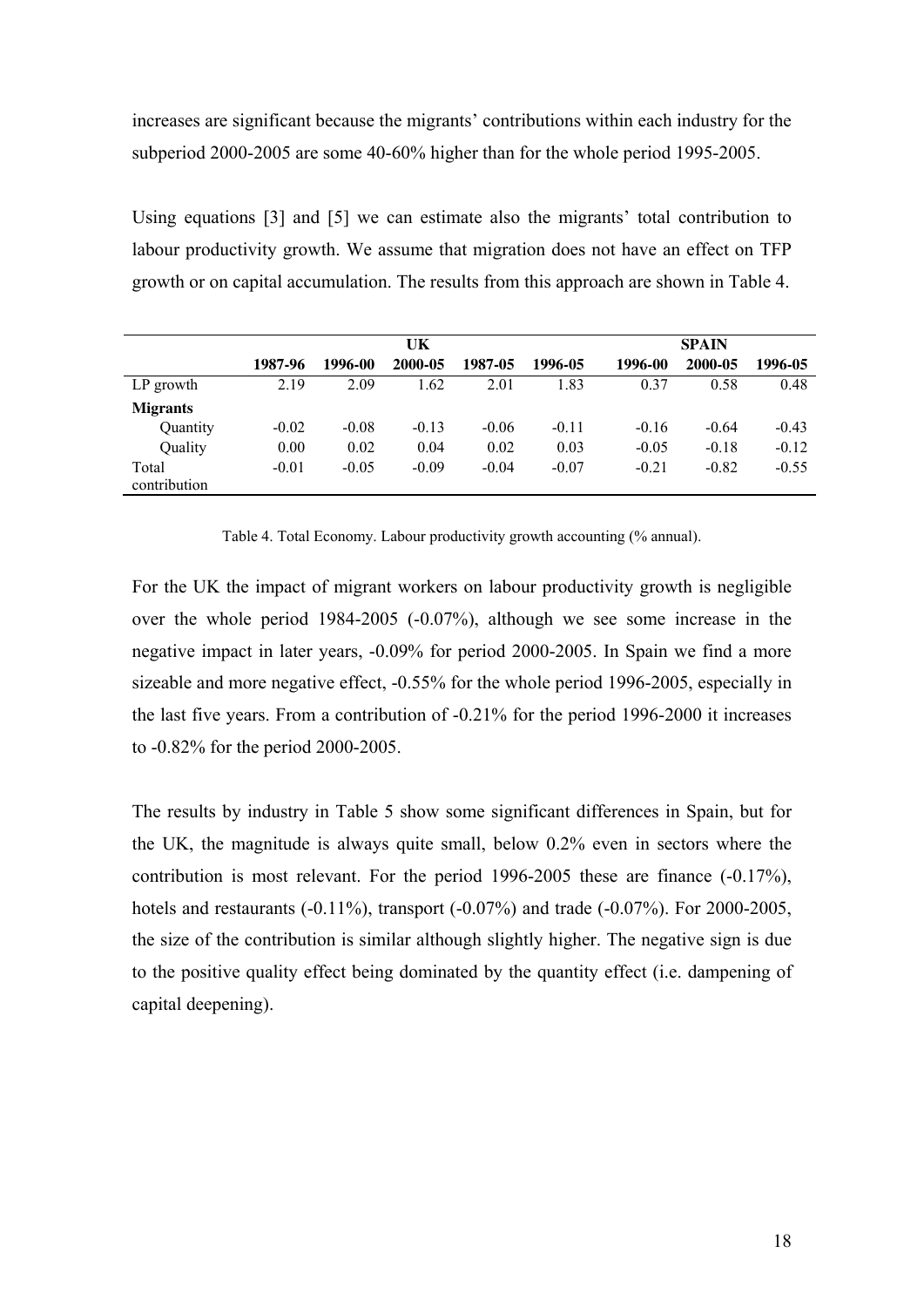|                                                      | Labour<br>Productivity |          | <b>Migrants</b> |              |
|------------------------------------------------------|------------------------|----------|-----------------|--------------|
| UK 1996-2005                                         |                        | Quantity | Quality         | <b>Total</b> |
| Agriculture                                          | 3.93                   | $-0.05$  | 0.02            | $-0.03$      |
| Manufacturing                                        | 3.41                   | $-0.06$  | 0.03            | $-0.03$      |
| Construction                                         | 1.25                   | $-0.02$  | 0.02            | 0.00         |
| Trade                                                | 2.65                   | $-0.11$  | 0.03            | $-0.07$      |
| Hotels and restaurants                               | 0.99                   | $-0.19$  | 0.08            | $-0.11$      |
| Finance, insurance, real state and business services | 1.51                   | $-0.20$  | 0.03            | $-0.17$      |
| Transport and communication                          | 4.63                   | $-0.13$  | 0.06            | $-0.07$      |
| Community, social and personal services              | $-0.01$                | $-0.03$  | 0.03            | 0.00         |
| UK 2000-2005                                         |                        |          |                 |              |
| Agriculture                                          | 4.32                   | $-0.06$  | 0.03            | $-0.03$      |
| Manufacturing                                        | 4.38                   | $-0.12$  | 0.05            | $-0.06$      |
| Construction                                         | 2.29                   | $-0.04$  | 0.04            | 0.00         |
| Trade                                                | 3.26                   | $-0.09$  | 0.03            | $-0.06$      |
| Hotels and restaurants                               | 1.17                   | $-0.26$  | 0.11            | $-0.15$      |
| Finance, insurance, real state and business services | 1.02                   | $-0.24$  | 0.04            | $-0.19$      |
| Transport and communication                          | 1.81                   | $-0.13$  | 0.06            | $-0.07$      |
| Community, social and personal services              | $-0.12$                | $-0.04$  | 0.04            | 0.01         |
| <b>SPAIN 1996-2005</b>                               |                        |          |                 |              |
| Agriculture                                          | 0.12                   | $-0.95$  | $-0.13$         | $-1.07$      |
| Manufacturing                                        | 0.93                   | $-0.29$  | $-0.09$         | $-0.38$      |
| Construction                                         | $-1.71$                | $-0.59$  | $-0.25$         | $-0.84$      |
| Trade                                                | 0.84                   | $-0.22$  | $-0.08$         | $-0.30$      |
| Hotels and restaurants                               | $-1.35$                | $-0.70$  | $-0.26$         | $-0.95$      |
| Finance, insurance, real state and business services | 0.01                   | $-0.42$  | $-0.06$         | $-0.47$      |
| Transport and communication                          | 1.62                   | $-0.39$  | $-0.07$         | $-0.46$      |
| Community, social and personal services              | 0.57                   | $-0.19$  | $-0.14$         | $-0.33$      |
| <b>SPAIN 2000-2005</b>                               |                        |          |                 |              |
| Agriculture                                          | $-0.95$                | $-1.36$  | $-0.18$         | $-1.54$      |
| Manufacturing                                        | 1.34                   | $-0.44$  | $-0.14$         | $-0.58$      |
| Construction                                         | $-0.22$                | $-0.95$  | $-0.39$         | $-1.35$      |
| Trade                                                | 0.51                   | $-0.32$  | $-0.11$         | $-0.43$      |
| Hotels and restaurants                               | $-1.33$                | $-1.05$  | $-0.37$         | $-1.42$      |
| Finance, insurance, real state and business services | 0.89                   | $-0.59$  | $-0.08$         | $-0.67$      |
| Transport and communication                          | 0.58                   | $-0.58$  | $-0.10$         | $-0.68$      |
| Community, social and personal services              | 0.30                   | $-0.29$  | $-0.20$         | $-0.49$      |

Table 5 Labour productivity growth accounting across industries (% annual).

In Spain the migrants' contribution to labour productivity is always negative and quite sizeable: between -0.38% and -1.07% depending on the industry for the whole period 1996-2005 and between -0.43% and -1.54% for the period 2000-2005. The industries with the poorest performance (agriculture, construction and hotels and restaurants) are characterized by negative contributions from migrant workers. The share of migrant labour and productivity seem to be closely (inversely) related across Spanish industries,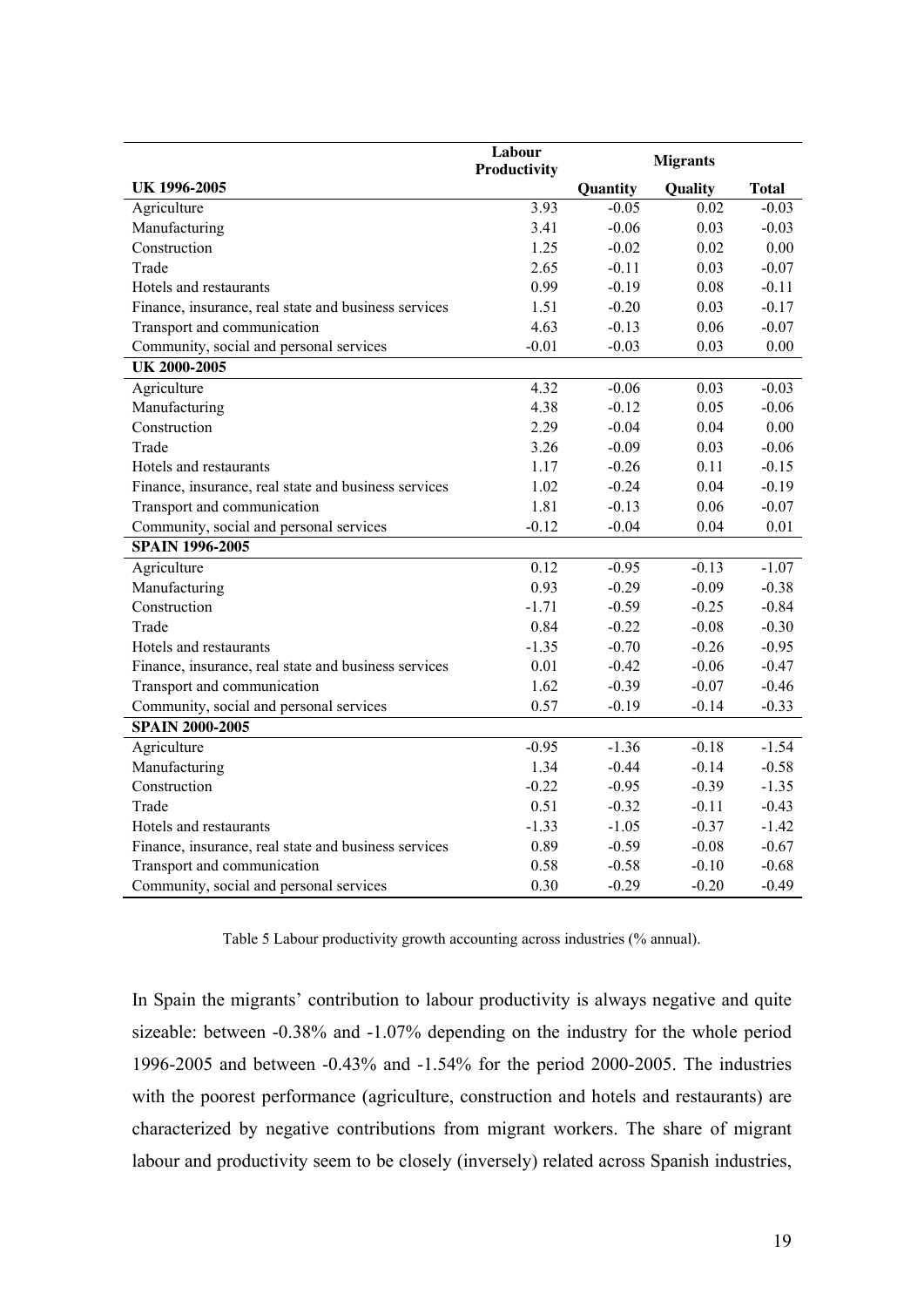even more so in the last five years. The negative contribution of migrants increases in every industry during the last period 2000-2005.

Thus, using the growth accounting methodology to analyze the contribution that migrant labour makes to value added growth suggests that the impact is very sector dependent and is much larger in Spain than in the UK. In Spain we find a significant and negative relationship between the share of migrant workers and productivity. This may in part be indicative of industry life cycle pressures, where in mature industries, cost cutting forces firms to pay as little as possible for labour, e.g. agriculture.

Table 6 summarizes the main results obtained from this and the previous section. It highlights both, the importance of Spanish migrant's demography on total per capita income growth as compare to the UK, and the negative impact of migration on productivity in the two countries.

| a) growth rates                 |              |         | b) percentage points            |              |            |  |  |
|---------------------------------|--------------|---------|---------------------------------|--------------|------------|--|--|
|                                 | <b>SPAIN</b> | UK      |                                 | <b>SPAIN</b> | <b>UK</b>  |  |  |
| Per capita GDP growth           | 2,49         | 2,39    | Per capita GDP growth           | <b>100</b>   | <b>100</b> |  |  |
| <b>Contribution of migrants</b> |              |         | <b>Contribution of migrants</b> |              |            |  |  |
| Age                             | 0,07         | 0,03    | Age                             | 2,73         | 1,15       |  |  |
| Activity                        | 0,35         | 0,02    | Activity                        | 14,24        | 0,97       |  |  |
| Employment                      | $-0,03$      | 0,00    | Employment                      | $-1,31$      | 0,06       |  |  |
| Productivity                    | $-0.55$      | $-0,07$ | Productivity                    | $-22,10$     | $-2,92$    |  |  |
| <b>Total</b>                    | $-0,16$      | $-0,02$ | <b>Total</b>                    | $-6,44$      | $-0,75$    |  |  |

Table 6. Total Effect of Migration on per capita Income. 1996-2005

The first result is the reflection of migration being a new and rapid growing phenomenon in Spain, while in the UK has developed along a much longer time span. The lesson to be learnt from the contrasting experiences of the two countries is that the positive impact of migration *via* demographic changes will most probably vanish in the near future. Concerning productivity performance, in both countries the impact of migration has been negative, but much more pronounced in Spain than in the UK. In the case of Spain, the negative impact has been the result of the combined quantity and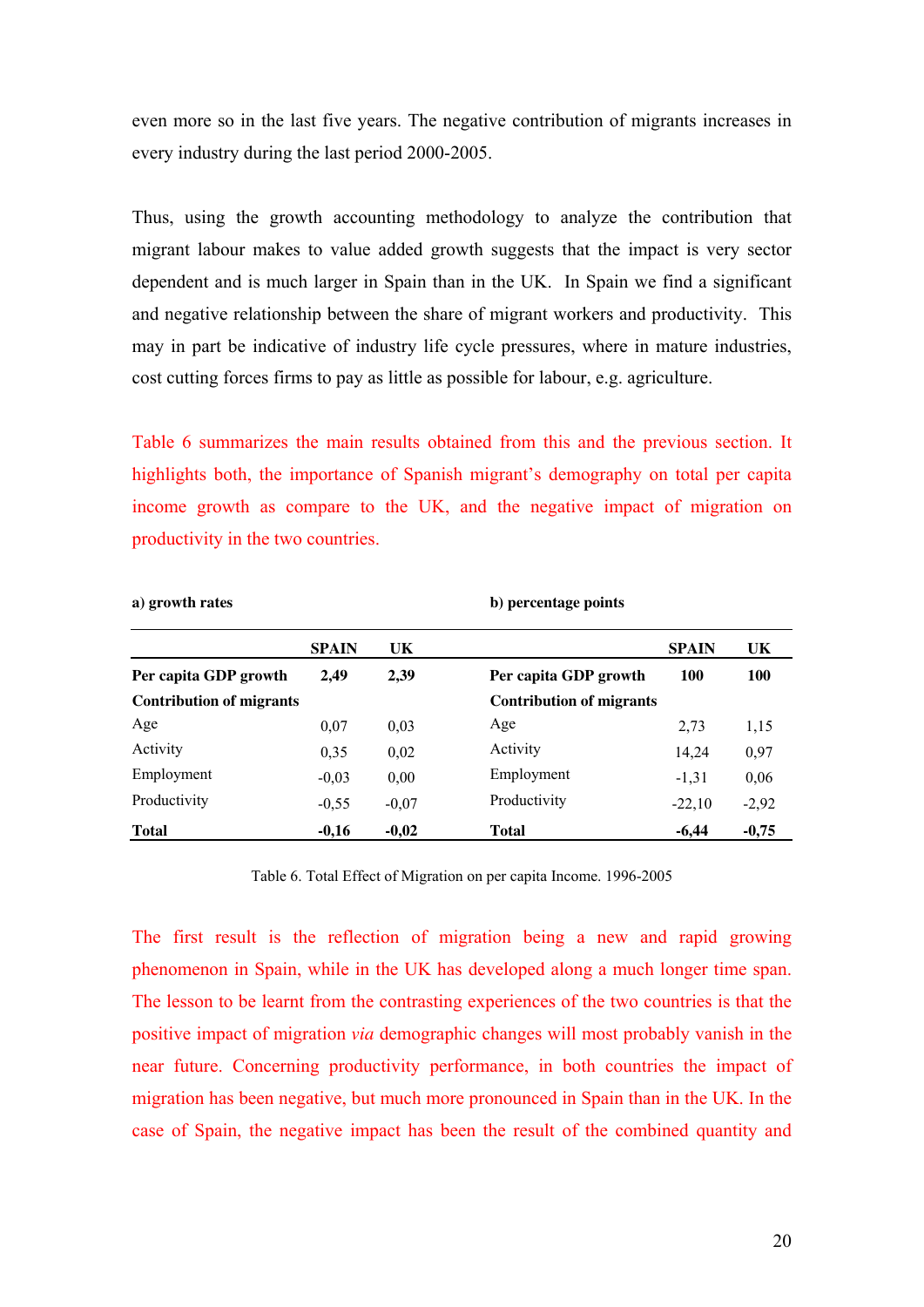quality effects, while in the UK the negative quantity effect has been much lower as well as compensated by a positive quality effect.

#### **5 Econometric estimation of the impact of migration on productivity**

In contrast to growth accounting methodologies econometric studies allow for additional factors thought to influence productivity to be added directly to the specification. However, a certain form of production technology has to be assumed and the parameters of the model are forced to be equal across units (firms/industries) and/or over time. We first estimate the Cobb Douglas production function, since its log linear form allows for straightforward estimation, where the coefficients reflect output elasticities of inputs. This is defined as:

$$
\ln(Y_{it}) = \ln A_{it} + \beta_1 \ln K_{it} + \beta_2 \ln L_{it} + \varepsilon_{it}
$$
\n
$$
\tag{6}
$$

In the case of constant returns to scale these sum to one and equal the cost shares of inputs. Additional regressors can be added to estimate their effect on total factor productivity, *A* and the error term may include dynamic components in addition to industry specific fixed effects, for example an autoregressive component in our General Method of Moments (GMM) estimation. In our analysis we use the log of share of migrants of the people employed in each industry as an additional regressor to capture the productivity impact of migrant labour on TFP. We estimate this standard specification by using Ordinary Least Squares (OLS), fixed effects and first differenced regressions.

In the context of production function estimation, a major issue is how to obtain consistent estimates of the coefficients as estimating production functions involves several well known potential problems. It has long been recognised that inputs are endogenous<sup>9</sup>, that productivity shocks are persistent and that inputs may be dependent on past or current shocks. In our case there are no obvious "external" instruments for migrant labour input to resolve potential endogeneity. GMM methodology that uses a

<u>.</u>

<sup>&</sup>lt;sup>9</sup> For plant level analysis various solutions have been suggested, see for example Olley and Pakes 1996, Levinsohn and Petrin 2003, for an overview see Griliches and Mairesse 1995.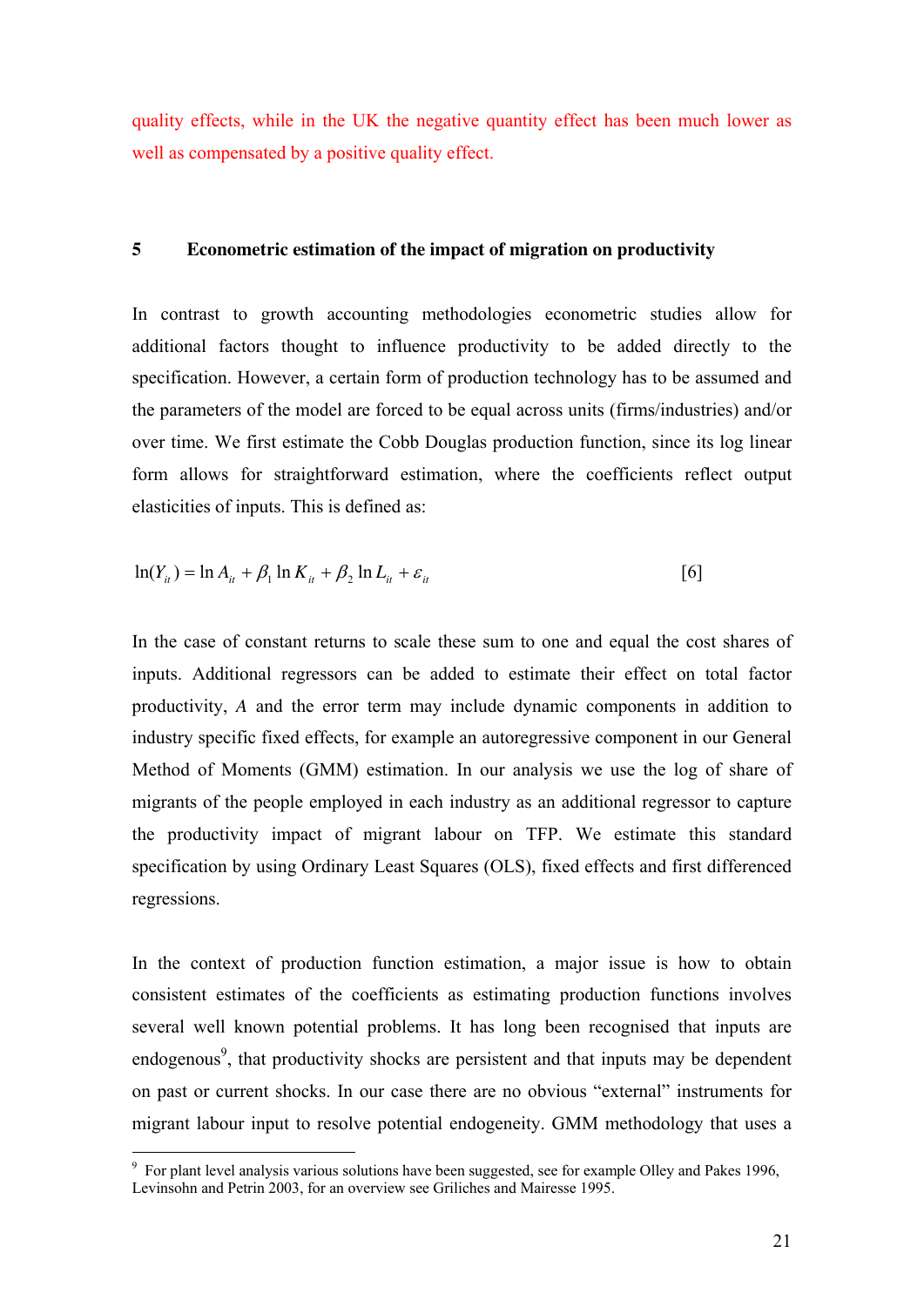set of lagged levels as instrument for differences proposed by Arellano and Bond (1991) is widely used to solve this problem. Blundell and Bond (2000) suggest using lagged differences as additional instruments for levels which produces consistent estimates as long as certain additional moment conditions are satisfied (the GMM system method). In addition to the standard regressions we experiment with a dynamic specification by using these methods. As in Blundell and Bond (2000) we assume the error term is AR(1) process and for the actual estimation use a specification where lagged output and inputs are included as regressors. The migrant labour share as well as the other inputs are instrumented in a similar fashion to lagged output. The actual coefficients of interest are calculated as minimum distance estimators from a transformed model where lagged output and input variables and migrant share are included as regressors.<sup>10</sup>

A limitation of our data is that the number of units observed is not very large and therefore the instrument matrix becomes large compared to the number of observations, which introduces several potential problems to the estimates and tests used (Roodman 2006). In these data the number of instruments becomes much larger than the number of units. There are also well known problems of using GMM in finite samples.

In order to explore a more flexible functional form, we also estimate a Translog production function by using migrant and native labour input as separate inputs. This enables us to obtain estimates of the elasticity of substitution between migrant and native labour input. Estimated coefficients from Cobb-Douglas have a straightforward interpretation as they represent output elasticities and in the presence of constant returns to scale also cost shares of the inputs. The Translog production function, on the other hand, is very flexible and can be derived as an approximation of any production function (Taylor's expansion). $^{11}$ 

The Translog production function is defined as (Christensen et al 1973):

$$
\ln(Y) = \beta_0 + \sum_i \beta_i \ln(X_i) + \sum_i \sum_j \beta_{ij} \ln(X_i) \ln(X_j) + \varepsilon
$$
 [7]

-

 $10$  For both estimations we use Roodman's (2006) xtabond2 procedure in Stata.

<sup>&</sup>lt;sup>11</sup> For applications of Translog function, see e.g. Hitt and Snir 1999 and Heyer, Pelgrin and Sylvain 2004, for a discussion on the use in the context of substitution of different types of labour, see Hamermesh and Grant 1979.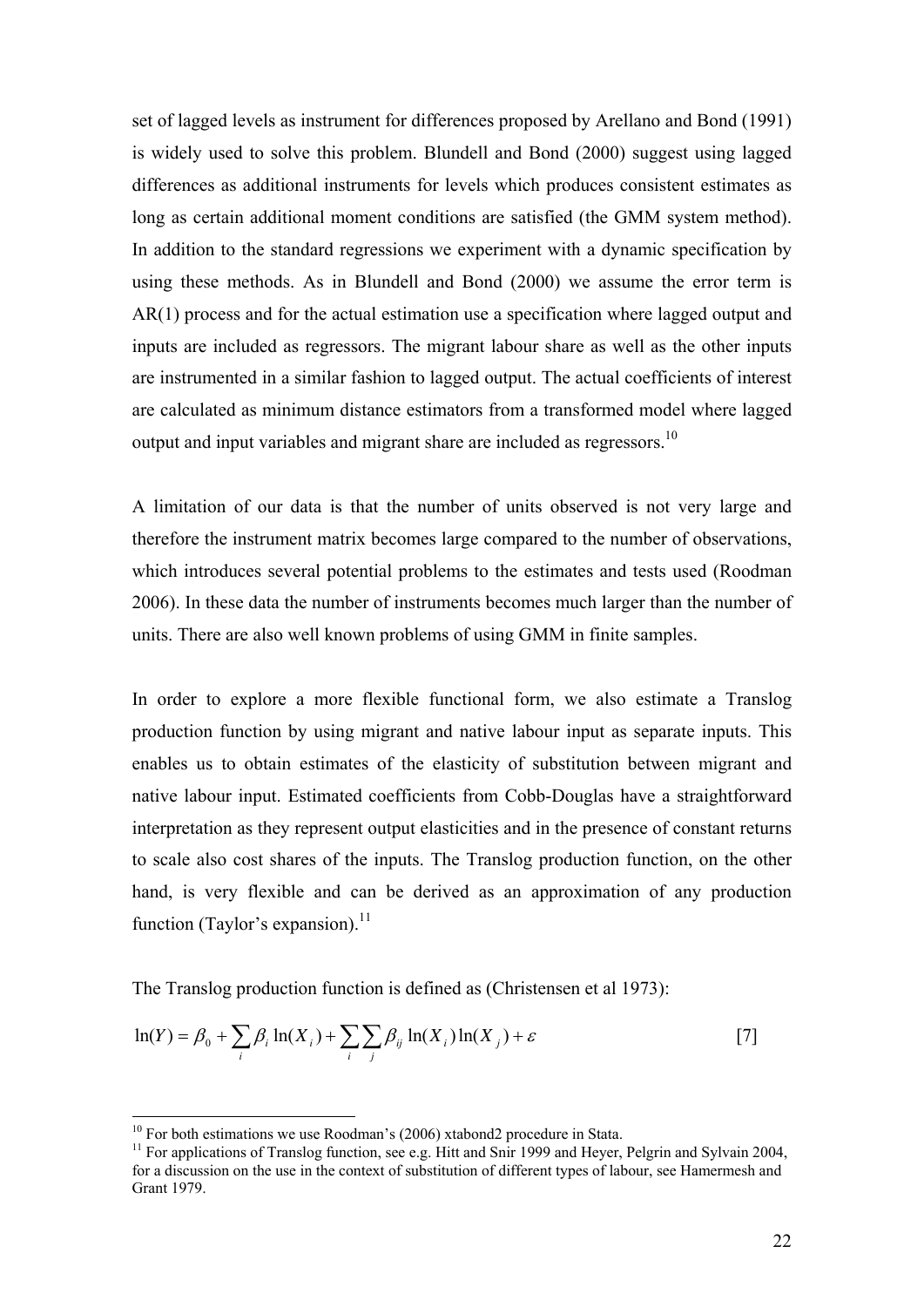Where *Y* is output,  $X_i$  are inputs (in our case capital, native labour and migrant labour) and  $\varepsilon$  error term.

We are interested in the substitutability of inputs in production. By definition, inputs are substitutes if a decrease in the price of an input leads to decrease of the use of another input. Similarly, if decline in the price of a factor decreases the demand for another factor, these factors are complements. Several measures of substitutability have been developed (for a discussion see e.g. Blackorby and Russell 1989). The measure we apply is the Allen (partial) elasticity of substitution (AES). AES measures the percentage change in the demand for a factor relative to change in the price of the other input given that other factors adjust to their optimal levels.

Unlike in the Cobb-Douglas production function, the AES is not constrained to be one in the Translog neither does it constrain the elasticity of substitution to be the same for all units. The elasticity of substitution is calculated as a function of the parameters of the production function. We use industry data rather than company data which may have implications for the coefficients and elasticities estimated. The elasticity of substitution in the case of the Translog production function depends on the values of the inputs and outputs and therefore is different for each observation. The AES is positive when the inputs are substitutes, negative when they are complements. When the AES is 0 the inputs are neither substitutes nor complements.

Because the values and therefore the standard deviation are actually different for each data point it is not clear what would be the right overall measure of substitution. Thus we estimate the Translog function and calculate the elasticities of substitution at different data points and examine the distribution rather than attempt to produce a single measure.

The composition of migrant labour is likely to be different from the native workforce and will develop differently. Thus, we calculate a separate labour composition index for each group and use it to adjust the labour input for the Translog estimation. Changes in labour composition for the UK are calculated at industry level as in equation [3] but the different types of labour include all combinations of gender, three age and three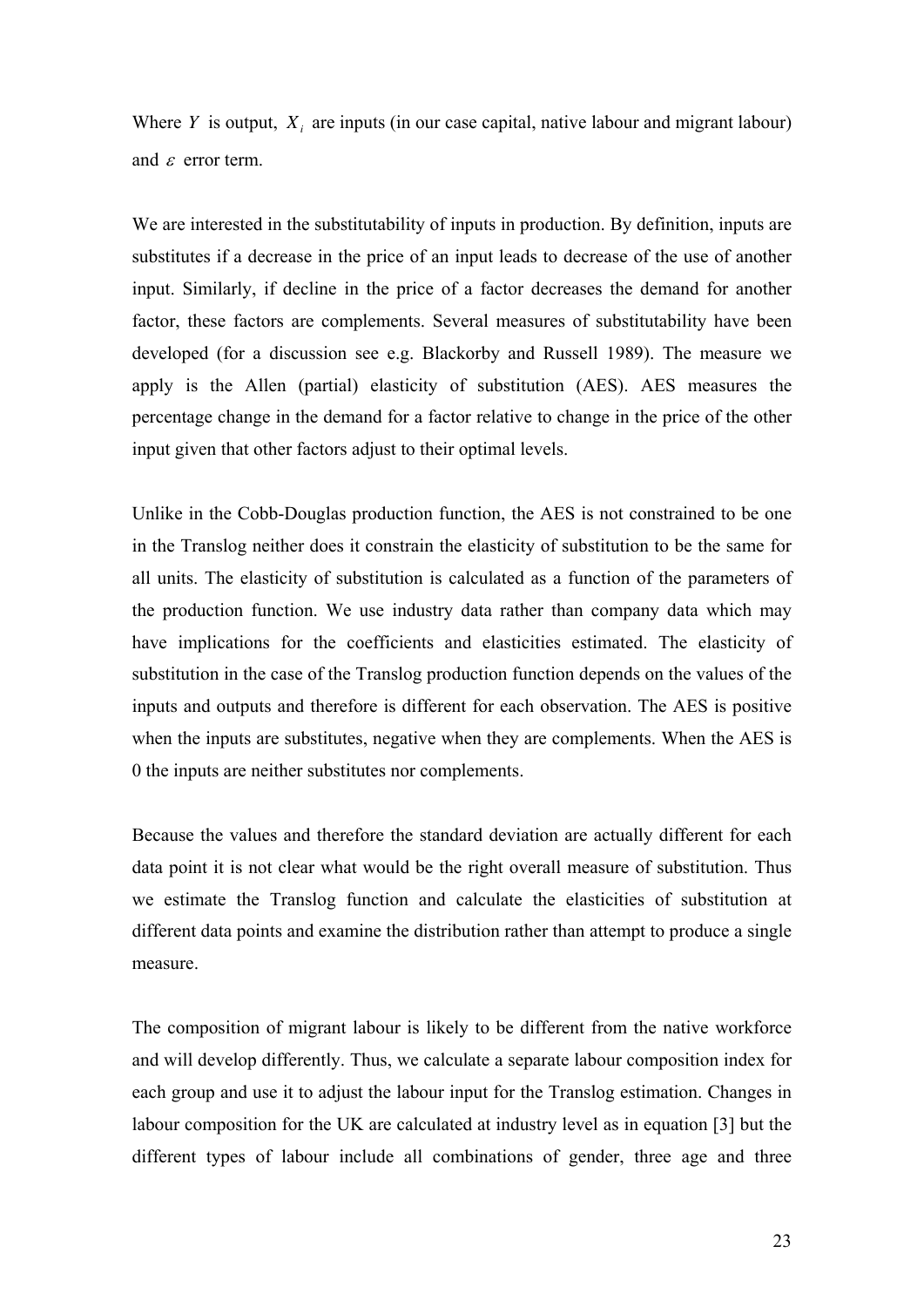education groups and the composition changes are calculated separately for migrants and non-migrants. Sample sizes limit disaggregation, so employment shares have been calculated at a seven industry breakdown and relative wages used for calculating wage shares separately for services. Total relative wages have been used for other industries and pre -1992 when the LFS did not include a wage information, wages from 1992 have been used. Trends of shares of different gender-age education-groups before 1992 have been used to extend the data backwards owing to sample limitations in the pre-1992 LFS.

For Spain, only shares by education groups were available and the labour composition index is based on these, rather that division by gender, sex and education. Relative wages for Spain for natives and migrants with different levels of education were only available for 2002 and have been applied to the whole period. Information on the levels of labour and capital services were also available<sup>12</sup> in 1997 in 26 market industries. An index of capital services has been used to extend the capital service levels to cover the whole period studied. Labour services in 1997 were split into migrant and non-migrant services by using information on labour composition and shares of hours of migrants and natives (for Spain, shares from 2000 were used). The composition index described above and changes in hours were used to construct a full series of labour services.

We first estimate Cobb-Douglas specification<sup>13</sup> using standard regression methods. Different combinations of measures of input and output are used:

- hours unadjusted for labour composition and capital stock
- capital and labour services levels (excludes non market services)
- capital and labour service indices (only used in fixed effects and first difference estimations) $^{14}$

For each specification we test the hypothesis that there are constant returns to scale, or that the sum of the coefficients equals one. The results of the Cobb Douglas specification are presented in table 7.

<u>.</u>

<sup>&</sup>lt;sup>12</sup> Estimates based on EUKLEMS source data.

<sup>&</sup>lt;sup>13</sup> We also estimated Cobb Douglas specification by assuming migrant and native labour as separate inputs. The results implied similar conclusions and quality adjustment does not seem to have a large impact on the migrant labour output elasticity. These results are available on request.

<sup>&</sup>lt;sup>14</sup> Cross industry differences are not meaningful for indices. Capital and labour service indices are also available for non-market industries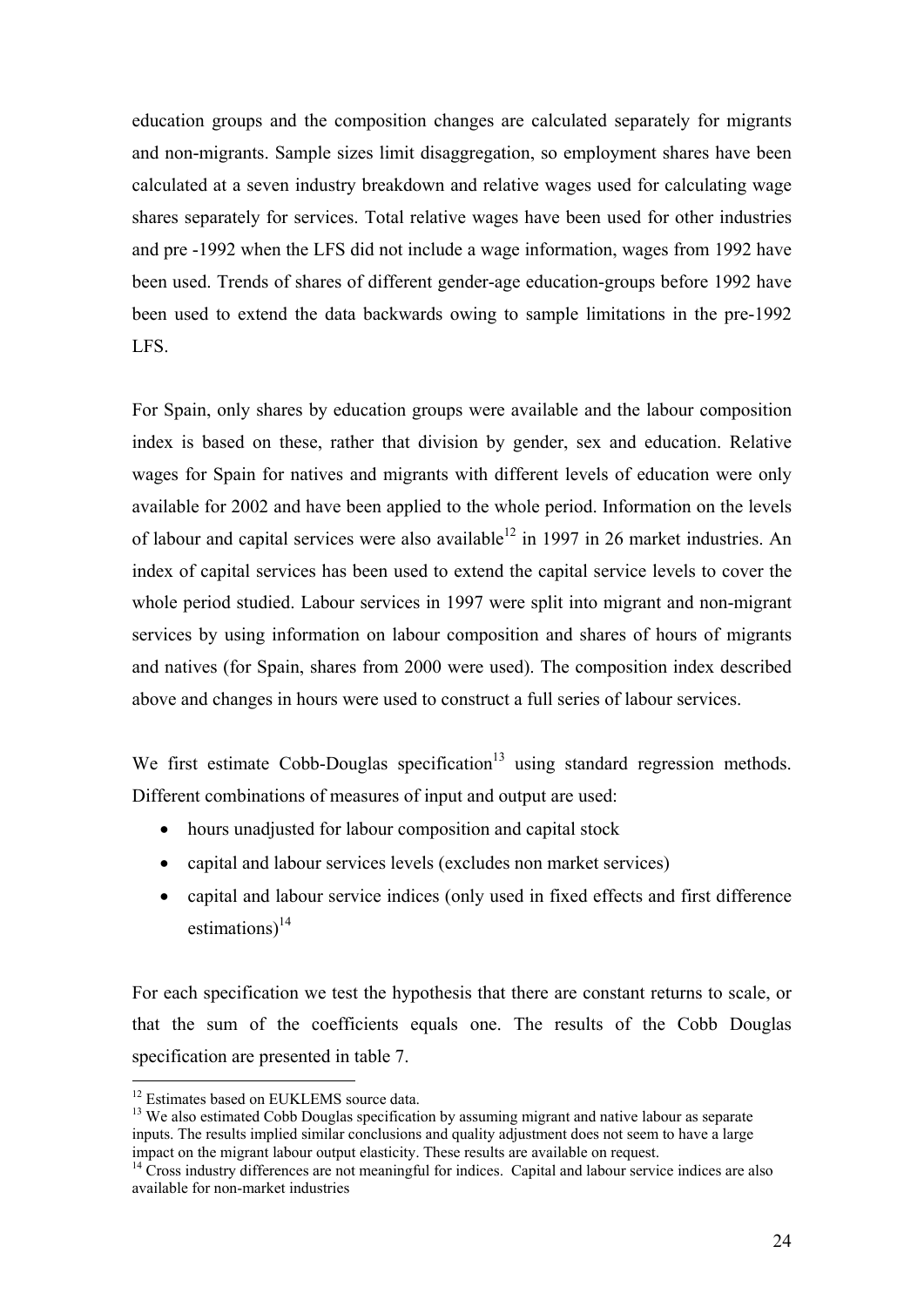For the UK, the specifications based on levels give us reasonable estimates of output elasticity and constant returns to scale cannot be rejected in any of the OLS specifications. Using different combinations of variables makes little difference so we report estimations with capital stock and unadjusted hours and capital and labour services (levels or index depending on specification). The coefficient on the migrant share variable is small and not statistically significant and it is negative in first difference estimation for specifications with capital and labour levels. For specification with unadjusted hours and capital stock estimation also fixed effects estimate is negative. For estimation with indices where all 30 industries are included the coefficients are positive but insignificant.

Our findings suggest that for the UK, migrant labour is generally associated with higher productivity when levels of productivity and the use of migrant labour are examined, although the effect is not strong. Within industries, changes in migrant share do not have a significantly positive effect. Clearly variation within an industry observed during the period of analysis is not enough to capture the contribution of migrant share if indeed there is any.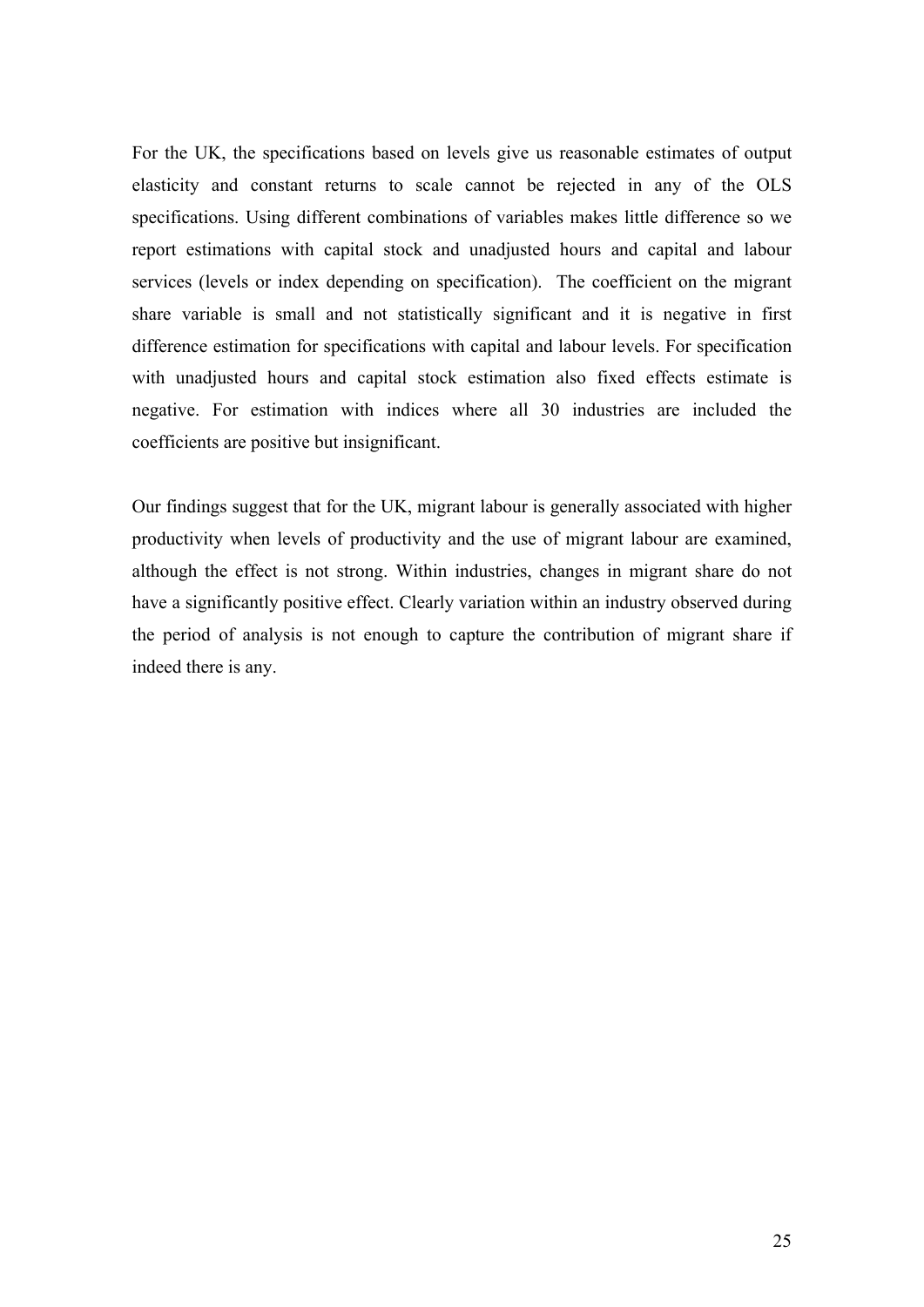|                      |            | UK           |              |              | <b>Spain</b> |              |
|----------------------|------------|--------------|--------------|--------------|--------------|--------------|
| <b>Variable</b>      | <b>OLS</b> | <b>Fixed</b> | <b>First</b> | <b>OLS</b>   | Fixed        | <b>First</b> |
|                      |            | effects      | differences  |              | effects      | differences  |
| In(capital services) | $0.428***$ | $0.571***$   | $0.328***$   | $0.372***$   | $0.278*$     | $0.431***$   |
|                      | (0.057)    | (0.13)       | (0.092)      | (0.097)      | (0.15)       | (0.077)      |
| In(labour services)  | $0.473***$ | $-0.00520$   | $0.157**$    | $0.544***$   | $0.413*$     | $0.201**$    |
|                      | (0.061)    | (0.11)       | (0.074)      | (0.087)      | (0.21)       | (0.079)      |
| ln(migrant share)    | 0.0782     | 0.0354       | $-0.00401$   | $-0.0632***$ | $-0.00295$   | $-0.00169**$ |
|                      | (0.13)     | (0.022)      | (0.0063)     | (0.022)      | (0.0022)     | (0.00069)    |
| Constant             | $-1.376**$ | 0.374        | 0.0164       | $-1.807***$  | $-0.0158$    | $0.0365***$  |
|                      | (0.60)     | (0.82)       | (0.010)      | (0.60)       | (0.88)       | (0.0097)     |
| <b>Obs</b>           | 572        | 572          | 546          | 260          | 260          | 234          |
| R-squared            | 0.92       | 0.76         | 0.32         | 0.91         | 0.73         | 0.30         |

|                   |             | UK         |              |             | <b>Spain</b> |             |
|-------------------|-------------|------------|--------------|-------------|--------------|-------------|
| <b>Variable</b>   | <b>OLS</b>  | Fixed      | <b>First</b> | <b>OLS</b>  | <b>Fixed</b> | First       |
|                   |             | effects    | differences  |             | effects      | differences |
| ln(capital stock) | $0.402***$  | $0.662***$ | $0.461***$   | $0.416***$  | $0.268*$     | $0.343***$  |
|                   | (0.039)     | (0.15)     | (0.11)       | (0.054)     | (0.13)       | (0.088)     |
| ln(total hours)   | $0.483***$  | 0.0534     | $0.135**$    | $0.475***$  | $0.409**$    | $0.363***$  |
|                   | (0.053)     | (0.086)    | (0.062)      | (0.062)     | (0.16)       | (0.13)      |
| ln(migrant share) | 0.0848      | $-0.0128$  | $-0.00900$   | $-0.0428$   | $-0.00255$   | $-0.252$    |
|                   | (0.16)      | (0.057)    | (0.15)       | (0.027)     | (0.0022)     | (0.16)      |
| Constant          | $-2.246***$ | $-2.112$   | $0.0276**$   | $-2.655***$ | $-0.558$     | $0.0185**$  |
|                   | (0.76)      | (1.33)     | (0.012)      | (0.79)      | (1.05)       | (0.0068)    |
| Obs               | 660         | 660        | 630          | 300         | 300          | 270         |
| R-squared         | 0.90        | 0.74       | 0.28         | 0.88        | 0.78         | 0.33        |

|                               |                      | UK                       | Spain                |                          |  |  |
|-------------------------------|----------------------|--------------------------|----------------------|--------------------------|--|--|
| Variable                      | <b>Fixed effects</b> | <b>First differences</b> | <b>Fixed effects</b> | <b>First differences</b> |  |  |
| In(index of capital services) | $0.513***$           | $0.291***$               | $0.305**$            | $0.395***$               |  |  |
|                               | (0.13)               | (0.086)                  | (0.11)               | (0.075)                  |  |  |
| In(index of labour services)  | 0.0436               | $0.158**$                | $0.345**$            | $0.278***$               |  |  |
|                               | (0.11)               | (0.068)                  | (0.15)               | (0.100)                  |  |  |
| ln(migrant share)             | 0.0360               | 0.0382                   | $-0.00285$           | $-0.257*$                |  |  |
|                               | (0.040)              | (0.15)                   | (0.0021)             | (0.15)                   |  |  |
| Constant                      | $2.121***$           | $0.0209*$                | $1.590**$            | $0.0149**$               |  |  |
|                               | (0.45)               | (0.012)                  | (0.60)               | (0.0071)                 |  |  |
| <b>Obs</b>                    | 660                  | 630                      | 300                  | 270                      |  |  |
| R-squared                     | 0.72                 | 0.26                     | 0.77                 | 0.31                     |  |  |

Robust standard errors in parentheses; \*\*\* p<0.01, \*\* p<0.05, \* p<0.1 All estimations include year dummies.

Table 7. Estimates of Cobb Douglas production function

For Spain the coefficients of migrant share are negative (though not always significant), which would suggest that low productivity sectors or sectors experiencing negative productivity shocks use more migrant labour. The coefficient in the OLS levels specification is more negative and significant than in the other specifications when service levels data are used. This also implies that the levels of productivity are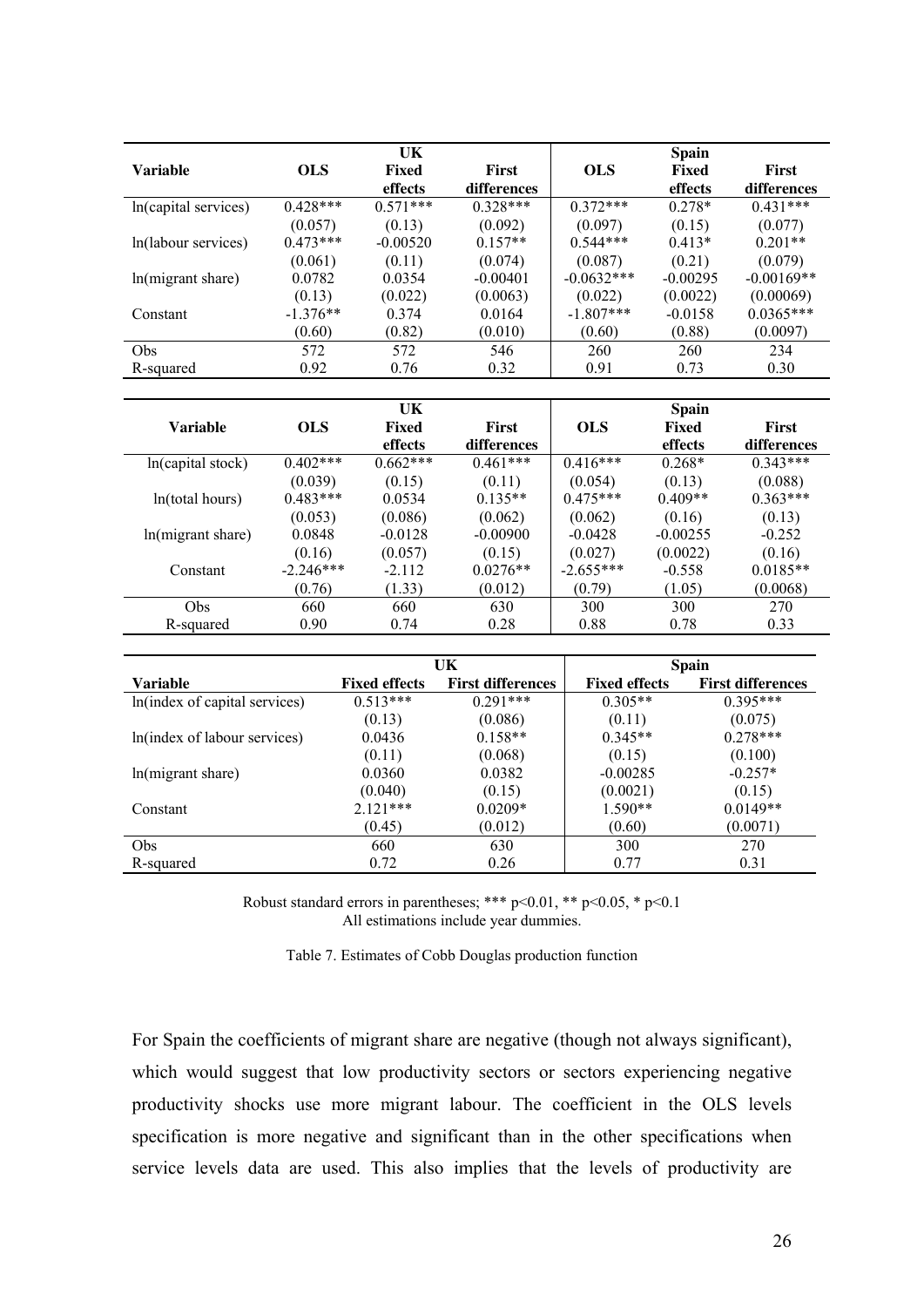significantly lower in those sectors that use migrant labour. For the OLS coefficients the hypothesis of constant returns to scale is accepted, but for FE and FD estimates it is rejected.

System GMM estimates for UK and Spain from the dynamic specification are presented in table  $8^{15}$ . The number of instruments is large compared to the number of units which weakens the credibility of the estimates; moreover, the instruments do not pass the Sargan test for validity of instruments. The coefficients for labour input are smaller than in the OLS and FD estimations and the coefficients for migrant share do not reveal patterns significantly different from the standard estimations. The large size of the autoregressive coefficient suggests that the data are highly persistent.

|                     |                 | UK                   |                 | <b>Spain</b>      |  |  |  |
|---------------------|-----------------|----------------------|-----------------|-------------------|--|--|--|
| Variable            | Capital and     | <b>Capital stock</b> | Capital and     | Capital stock and |  |  |  |
|                     | labour services | and hours            | labour services | hours             |  |  |  |
| AR coefficient      | $0.997***$      | $0.998***$           | $1.016***$      | $1.015***$        |  |  |  |
|                     | (0.002)         | (0.002)              | (0.003)         | (0.003)           |  |  |  |
| Capital             | $0.366***$      | $0.480***$           | $0.484***$      | $0.361***$        |  |  |  |
|                     | (0.041)         | (0.049)              | (0.095)         | (0.070)           |  |  |  |
| Labour              | $0.125***$      | $0.106***$           | 0.082           | $0.251***$        |  |  |  |
|                     | (0.033)         | (0.032)              | (0.076)         | (0.066)           |  |  |  |
| Migrant share       | 0.003           | 0.005                | $-0.000$        | $-0.001$          |  |  |  |
|                     | (0.008)         | (0.008)              | (0.002)         | (0.002)           |  |  |  |
| <b>Observations</b> | 546             | 600                  | 234             | 270               |  |  |  |
| Sargan test p value | 0.000           | 0.000                | 0.004           | 0.002             |  |  |  |

Robust standard errors in parentheses; \*\*\*  $p<0.01$ , \*\*  $p<0.05$ , \*  $p<0.1$ All estimations include year dummies.

Table 8. System GMM estimates of Cobb Douglas production function.

As in the case of the UK, GMM estimates for Spain show significant persistence. The capital coefficient is realistic but the coefficients of labour input are small especially for labour services. The coefficient of migrant share is negative as in the OLS estimations but not significant. The instruments did not pass the Sargan test for overidentifying restrictions and according to the Arellano-Bond test there is still remaining autocorrelation in the errors. GMM estimations therefore do not provide significant improvements on the standard methods.

<u>.</u>

<sup>&</sup>lt;sup>15</sup> We also calculated standard GMM estimates, but the coefficients were similarly unrealistic in the sense that the labour input coefficients were very small. Migration coefficients were similar but the AR coefficient was smaller in the Spanish case.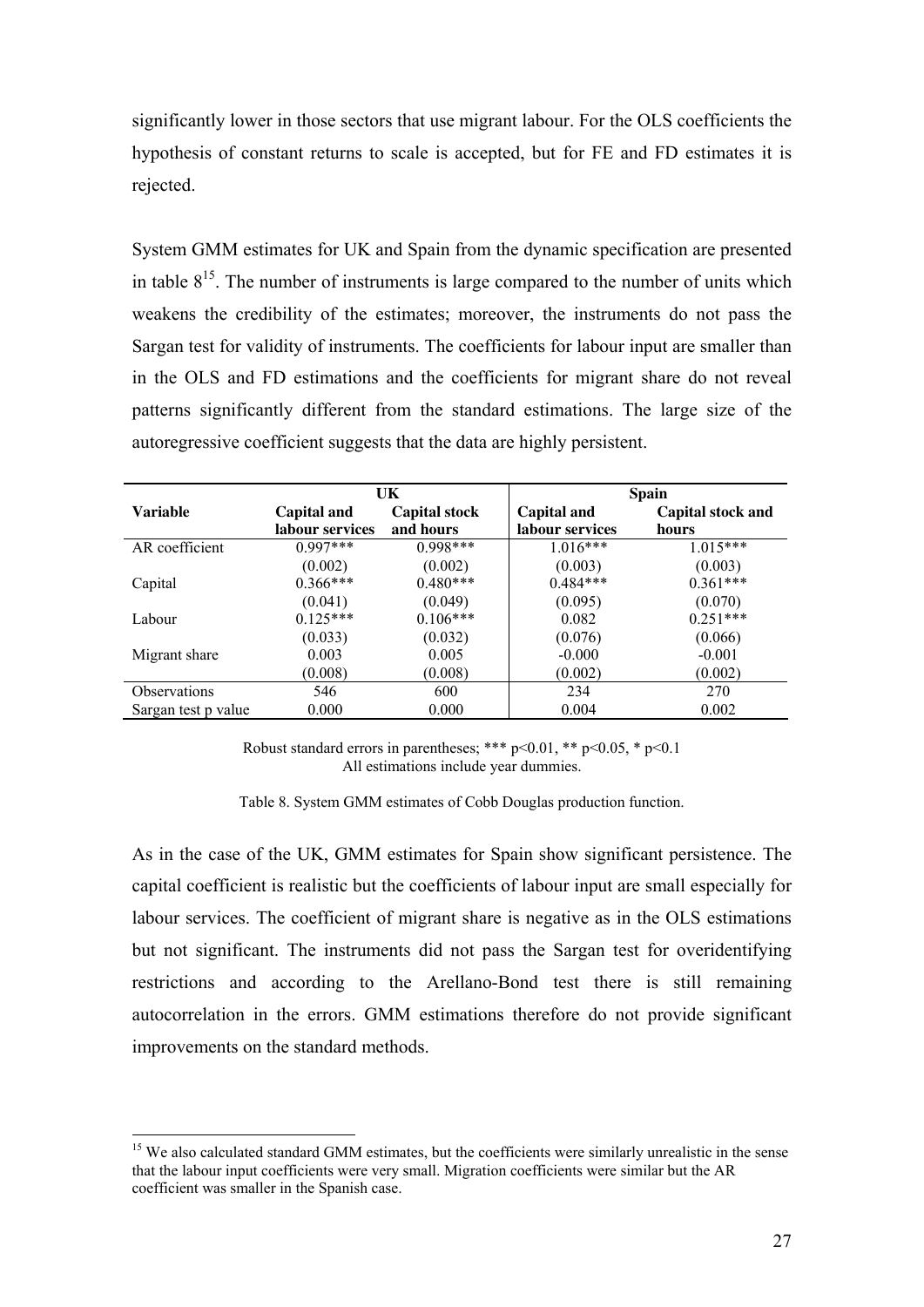In the UK, the use of migrant labour seems to be weakly related to overall productivity. This may be indicative of migrant labour being rather similar to the native labour. We do not see any significant evidence that changes in productivity are related to contemporanous changes in the use of migrant labour. If migrants are hired in response to productivity shocks this does not appear to occur simultaneously. In Spain, on the other hand, there is a clearly negative association between the use of migrant labour and productivity for levels of labour and capital services. This negative relationship also occurs within industries though the coefficients are generally less significant. This seems to imply that a decline in productivity is associated with increasing share of migrant workers. These results are in line with the ones obtained from the growth accounting exercise in the previous section.

The Cobb Douglas specification is limiting in the sense that elasticity of substitution is constrained to one. Thus we estimate a Translog specification (full results in the appendix) and test the hypothesis that all interaction terms are zero. In all specifications except fixed effects for unadjusted hours and capital stock this hypothesis is rejected, showing that the Cobb Douglas functional form does not adequately describe the relationship between inputs and output.<sup>16</sup>

The coefficients themselves in the Translog specification are not easily interpreted and therefore we calculate output elasticities for each input, presented in the appendix, and elasticities of substitution between migrant and native labour from the existing sample and examine the distribution. We then correlate the elasticities with migrant share (tables 9 and 10).

The median output elasticity in the UK for migrant labour input is positive (except in the FE specification of capital stock and unadjusted hours) but there are also implausible negative values in the lowest percentiles. On the other hand, the output elasticity of capital in FE specification using service levels is negative. This suggests that at least coefficient estimates in FE specifications are incorrect.

<u>.</u>

<sup>&</sup>lt;sup>16</sup> GMM estimates for Translog specification were unsatisfactory in the same way as in the Cobb Douglas case we do not report them here, but these results are available on request.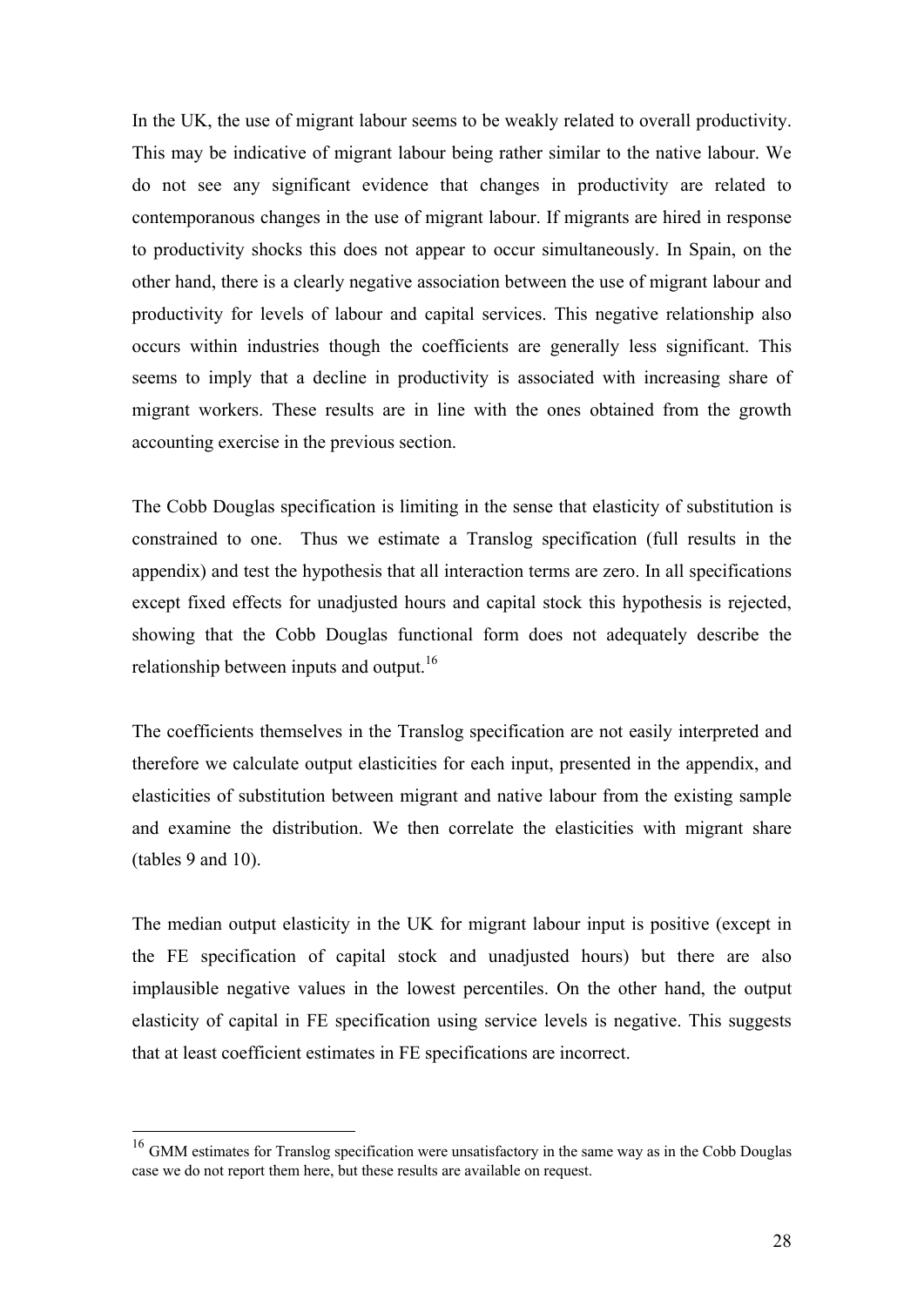Median elasticities of substitution between migrants and natives in the UK are negative in most specifications but the median is close to zero while there are larger absolute values in both ends of the distribution. This suggests that migrant and native labour inputs are complements but there is clearly variation between industries and time periods. Complementarity between migrants and natives is not altogether unrealistic as the immigration system (with the exception of EU nationals) in the UK is selective and biased towards immigrants with skills in shortage and highly skilled individuals. With such a system migrants are likely to be selected on the basis of their complementing the native labour, rather than replacing them.

In Spain, the median output elasticity for migrant labour input is negative for the OLS coefficients in unadjusted hours and capital stock specification and larger than the output elasticity of native labour for OLS service levels specification. In the fixed effects specifications the output elasticities for migrants are realistic, but for labour and capital services the coefficient of native labour services is negative. In this case, the fixed effects estimation for unadjusted hours and capital stock seems to provide more realistic coefficient estimates for Spain.

|        | UK                      |               |                  |          |                         | <b>Spain</b>  |                  |          |
|--------|-------------------------|---------------|------------------|----------|-------------------------|---------------|------------------|----------|
|        | <b>OLS</b>              | <b>OLS</b>    | FE               | FE hrs&  | <b>OLS</b>              | <b>OLS</b>    | FE               | FE hrs&  |
|        | <b>Service</b><br>level | Hrs&<br>stock | service<br>level | stock    | <b>Service</b><br>level | Hrs&<br>stock | service<br>level | stock    |
|        |                         |               |                  |          |                         |               |                  |          |
| $1\%$  | $-0.152$                | $-0.079$      | $-0.194$         | $-0.011$ | $-3.846$                | $-1.420$      | $-2.799$         | $-1.098$ |
| $5\%$  | $-0.029$                | $-0.011$      | $-0.045$         | $-0.003$ | $-0.047$                | $-0.013$      | $-0.148$         | $-0.458$ |
| 10%    | $-0.014$                | $-0.006$      | $-0.020$         | 0.000    | $-0.022$                | 0.000         | $-0.051$         | $-0.127$ |
| 25%    | $-0.005$                | $-0.002$      | $-0.006$         | 0.002    | $-0.008$                | 0.001         | $-0.018$         | $-0.040$ |
| $50\%$ | $-0.002$                | $-0.000$      | $-0.002$         | 0.004    | $-0.001$                | 0.002         | $-0.005$         | $-0.010$ |
| 75%    | 0.000                   | 0.000         | $-0.000$         | 0.009    | 0.000                   | 0.006         | $-0.001$         | $-0.003$ |
| 90%    | 0.007                   | 0.004         | $-0.000$         | 0.019    | 0.000                   | 0.012         | 0.000            | $-0.001$ |
| 95%    | 0.038                   | 0.013         | $-0.000$         | 0.066    | 0.000                   | 0.032         | 0.003            | $-0.001$ |
| 99%    | 0.165                   | 0.092         | 0.370            | 0.125    | 3.898                   | 0.697         | 7.967            | 8.708    |

Table 9. Distribution of elasticities of substitution of migrant and native labour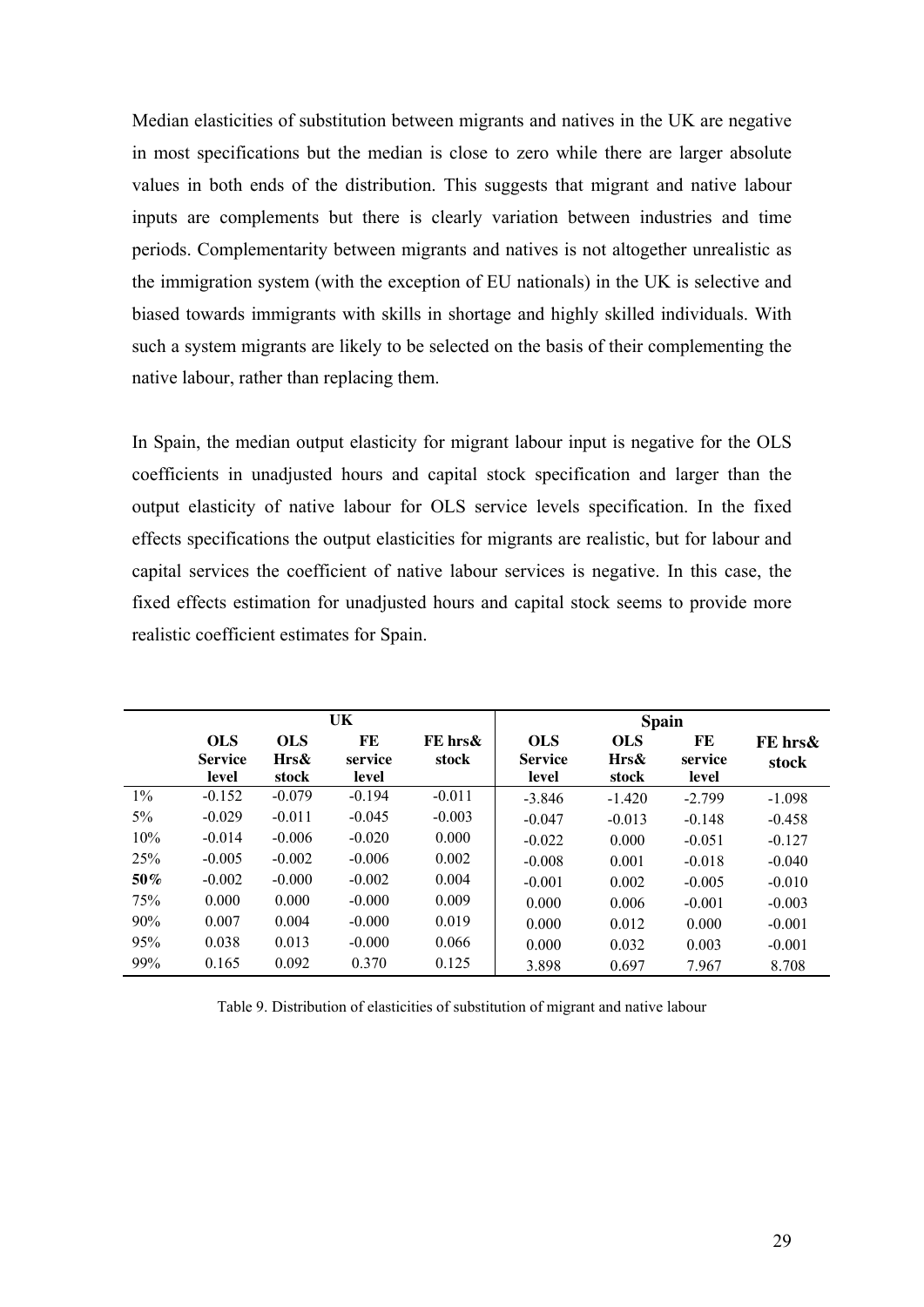|              | <b>Estimation method</b>        | <b>Elasticity of substitution</b><br>migrant/native | <b>Output elasticity of</b><br>migrant labour input |
|--------------|---------------------------------|-----------------------------------------------------|-----------------------------------------------------|
| UK           | OLS Capital and labour services | $0.0872*$                                           | $-0.8036*$                                          |
|              | OLS Capital stock and hours     | $0.0977*$                                           | $-0.8147*$                                          |
|              | FE Capital and labour services  | 0.0263                                              | 0.0077                                              |
|              | FE Capital stock and hours      | $-0.1058*$                                          | $0.2161*$                                           |
| <b>Spain</b> | OLS Capital and labour services | $-0.0358$                                           | $0.4285*$                                           |
|              | OLS Capital stock and hours     | 0.1057                                              | $-0.5044*$                                          |
|              | FE Capital and labour services  | 0.0182                                              | $0.1958*$                                           |
|              | FE Capital stock and hours      | 0.0050                                              | $0.4170*$                                           |

Table 10. Correlations between elasticities and migrant share \* significant at 95% level

Elasticities of substitution for Spain have medians small in absolute value with higher absolute values at both ends of the distribution, which was the case in the UK. For the fixed effects results, the elasticities of substitution are generally negative with some highly negative values at the lower end of the distribution. Thus, it seems that also in Spain migrant and native labour are complements in many industries. This conclusion partly contradicts previous results obtained by Carrasco, Jimeno and Ortega (2007) where they find a substitution relationship between migrants and non-migrants. However, they also warn that their finding is most likely overstated by the fact that migrants work in sectors less attractive for nationals.

We correlate the output elasticities and elasticities of substitution with migrant share and find that the output elasticities are negatively correlated with migrant share for some of the estimates (both OLS for the UK, OLS capital stock and hours estimates for Spain). This seems counterintuitive as industries which benefit most from using migrant labour are most likely to use them extensively. For Spain the fixed effects estimates which seem more realistic are positively correlated with the output elasticity. The correlation of the elasticity of substitution with the migrant share is positive (though not strong) for all estimates except the fixed effects estimation for unadjusted hours and capital stock for the UK and OLS for labour and capital services for Spain. Thus, even though overall migrants and natives are complements industries that use migrants to substitute natives tend to have higher levels of migrant labour input. For Spain, however, none of these correlations is statistically significant.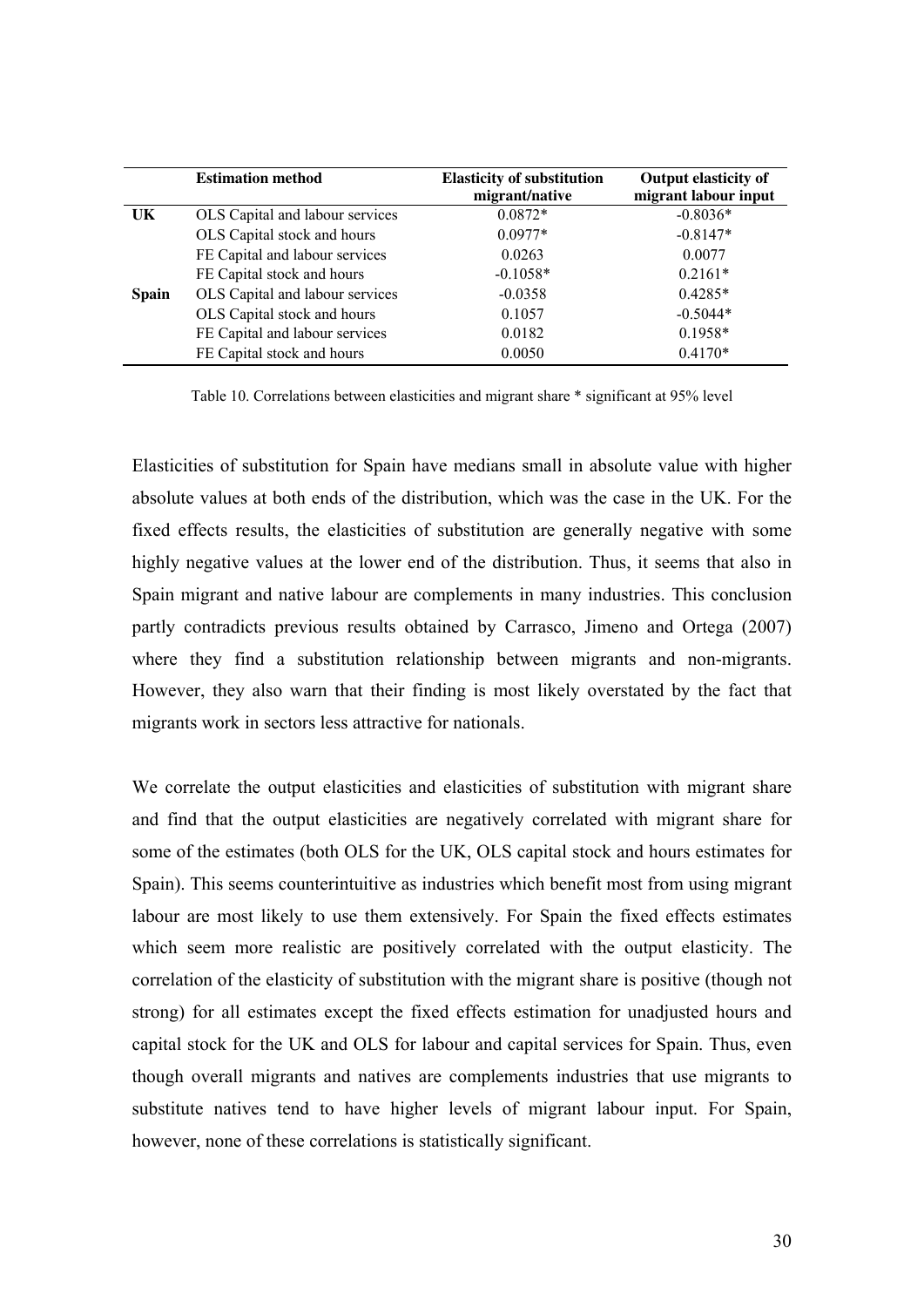#### **6 Conclusions**

The UK and Spain have distinctly different histories of immigration – a long established tradition in the UK and a very new phenomenon in the Spanish case. Its novelty has had a profound impact on Spanish labor demographics, rejuvenating the labor force and increasing activity rates, thus contributing to per capita income growth. By contrast, the UK labor market has not experienced as significant changes in the most recent period analysed here These different experiences suggest that, most likely, the links between productivity and the use of migrant labour have different patterns in these countries.

The growth accounting results show that migration is playing an increasingly important role in the economic performance of Spain. It has fostered GVA growth during recent years (contributing to the Spanish growth miracle) but, at the same time, it explains a great part of the poor evolution of labour productivity. Also noteworthy are the big differences across industries. For the UK the impact is always much smaller and there is no evidence of any negative effect on labour productivity. Spain and the UK seem to be two stories of migration quite different both quantitatively and qualitatively in their impact on productivity growth.

Estimating a Cobb-Douglas production function, using the migrant share of labour as an additional regressor, shows that, in Spain, the use of migrant labour is clearly linked with lower productivity, confirming the growth accounting outcome. In the UK, however, it is often positively but not statistically significantly linked with the share of migrants. It is not however, possible to infer to what extent the negative relationship in Spain indicates causality. Using GMM estimation method for a dynamic specification of the production function did not change the essential result and this estimation method does not seem well suited for these data.

The Translog production function provides a more flexible way to estimate the relationship between inputs and output, not constraining the elasticity of substitution between inputs to be one or to be equal in all units of observation. However, in some specifications some of the output elasticities are negative for most observations which is unrealistic. Thus, the more flexible functional form does not completely solve the problem of estimating production functions consistently.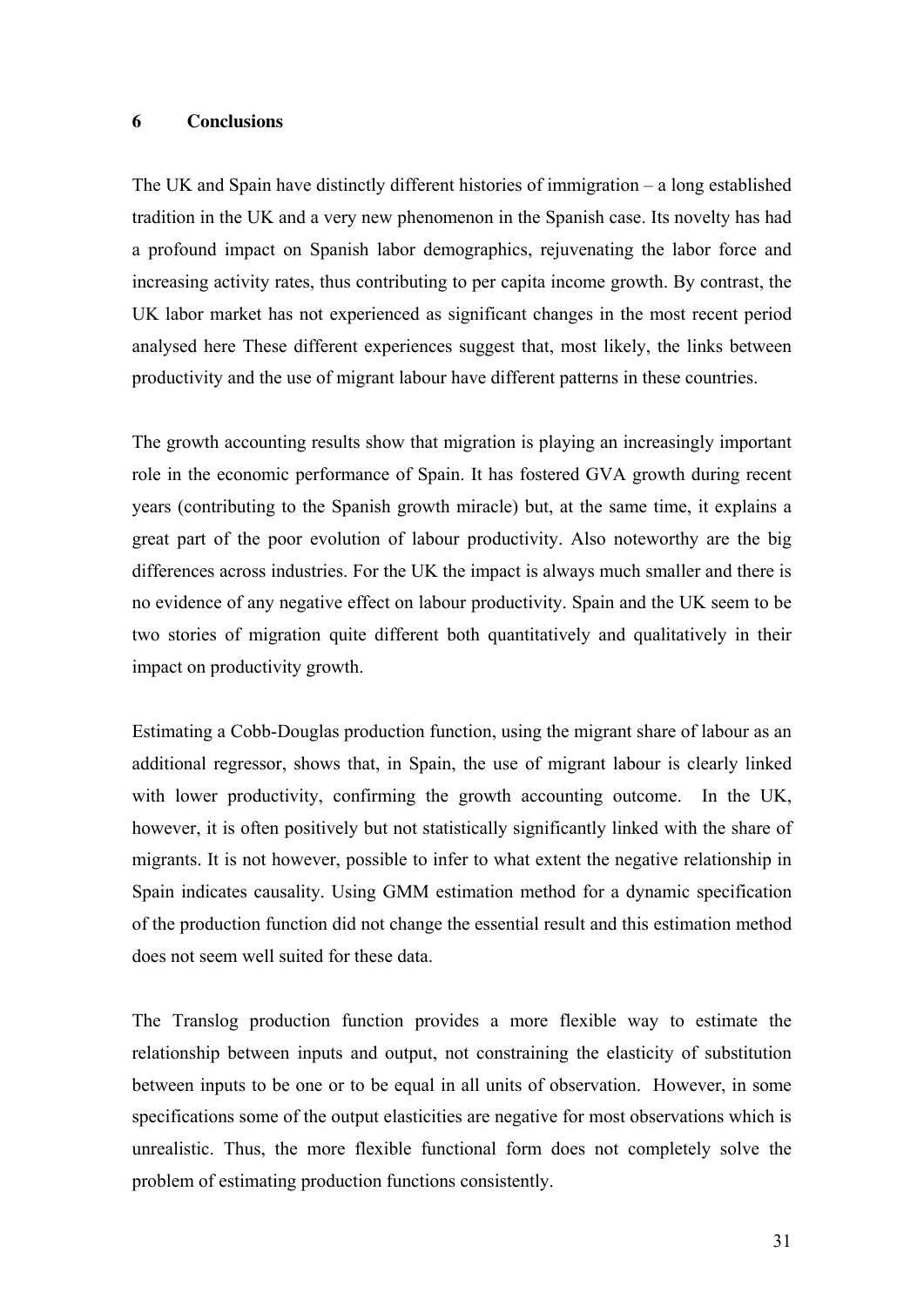The elasticity of substitution between migrant and native labour has a median close to zero in both countries. The preferred estimates suggest that in the majority of industries, migrant and native labour are complements in both countries although the absolute values of the elasticity are small. Intuitively in the case of the UK this may be result of selective migration policies. For Spain it probably reflects the fact that migrants are not competing for the same type of jobs/sectors than nationals but, instead, they are mostly being hired in sectors by which there is not national's supply of labour.

Our results provide evidence that immigrant labour input is used by different industries in these countries and to some extent this is linked to productivity differences. The growth accounting findings show how this varies significantly by industrial sector. In the econometric estimation, better methods to control for endogeneity have to be used to explore whether for example changes in productivity lead to increased use of migrant labour.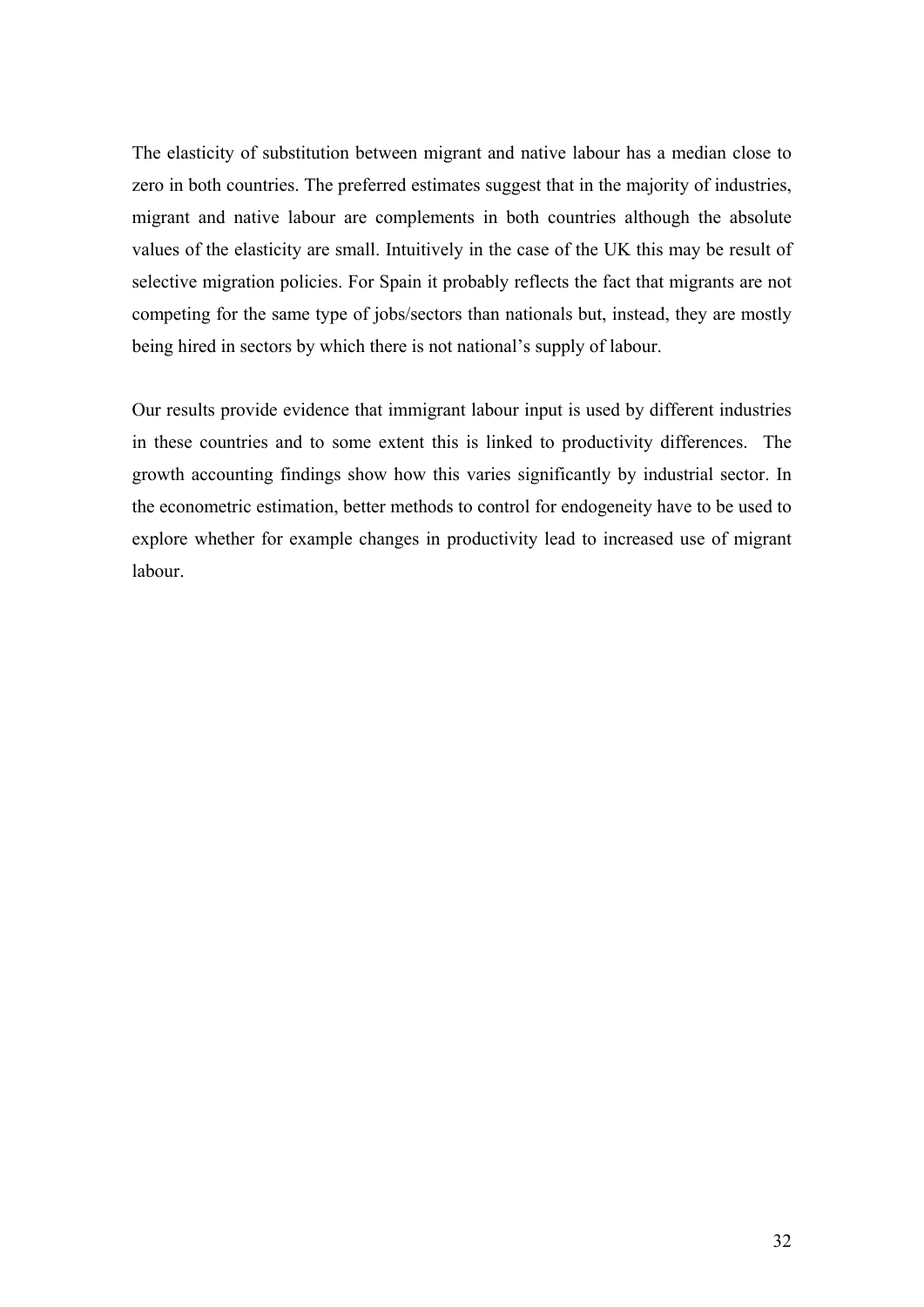#### **References**

Angrist, Joshua & Kugler, Adriana, 2003. "Protective or Counter-Productive? Labor Market Institutions and the Effect of Immigrations on EU Natives", Economic Journal, 113, pp. F302-F331.

Blackorby, Charles and R. Robert Russell, 1989. "Will the Real Elasticity of Substitution Please Stand Up? (A Comparison of the Allen/Uzawa and Morishima Elasticities)." The American Economic Review, Vol. 79, No. 4 (Sep., 1989), pp. 882- 888.

Blundell, Richard & Bond, Stephen R, 2000. "GMM Estimation with Persistent Panel Data: An Application to Production Functions." Econometric Reviews. 2000; 19(3): 321-40.

Borjas, George, 1999. "The Economic Analysis of Immigration," in Handbook of Labor Economics, Volume 3A, edited by Orley Ashenfelter and David Card, North-Holland, 1999, pp. 1697-1760.

Borjas, George, 2003. "The Labour Demand Cure IS Downwards Sloping: Reexamining the Impact of Immigration on the Labour Market," Quarterly Journal of Economics, Vol 188, pp. 1335-1374.

Card, David, 1990. "The Impact of the Mariel Boatlift on the Miami Labor Market." Industrial and Labor Relations Review, 43(2), pp. 245-57.

Card, David, 2001. "Immigrant Inflows, Native Outflows, and the Local Labor Market Impacts of Higher Immigration." Journal of Labor Economics, 19(1), pp. 22-64.

Card, David & DiNardo, John, 2000. "Do Immigrant Inflows Lead to Native Outflows?", American Economic Review, 90(2), pp. 360-67.

Card, David, 2005. "Is the New Immigration Really So Bad?" Economic Journal, Vol 115, pp. F300-F323.

Carrasco, R., Jimeno, J.F. and C. Ortega, 2007: El efecto de la inmigración sobre las condiciones de los trabajadores autóctonos en el mercado de trabajo. Evidencia para España in Dolado, J.J. and P. Vázquez, eds.

Christensen, Laurits R, Jorgenson, Dale W & Lau, Lawrence J, 1973. "Transcendental Logarithmic Production Frontiers", Review of Economics and Statistics, 55(1), pp. 28- 45.

Costello, D., 1993, "A cross-country, cross-industry comparison of productivity growth. *Journal of Political Economy* 101 (2), 207-222

Dolado, J.J. and P. Vázquez, eds., 2007, Ensayos sobre los efectos económicos de la inmigración en España, Fundación de Estudios de Economía Aplicada, FEDEA, Madrid.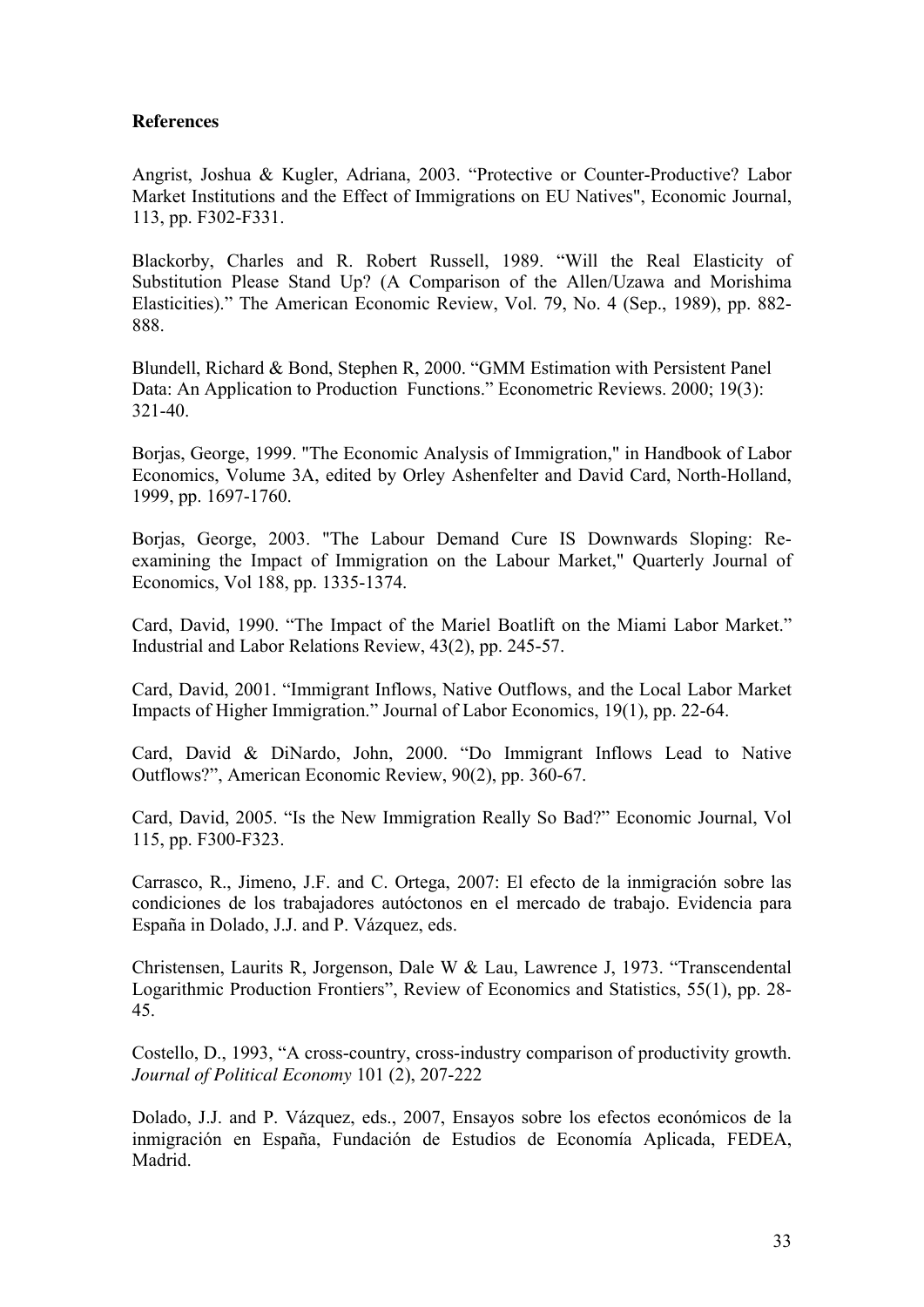Friedberg, Rachel M & Hunt, Jennifer, 1995. "The Impact of Immigrants on Host Country Wages, Employment and Growth," Journal of Economic Perspectives, American Economic Association, vol. 9(2), pages 23-44, Spring.

Griliches Zvi & Jacques Mairesse, 1995. "Production Functions: The Search for Identification," NBER Working Papers 5067, National Bureau of Economic Research, Inc.

Grossman, Jean Baldwin, 1982. "The Substitutability of Natives and Immigrants in Production." Review of Economics and Statistics. 64(4), pp. 596-603.

Hamermesh, Daniel S & Grant, James, 1979. "Econometric studies of labor-labor substitution and their implications for policy." Journal of Human Resources, XIV(4), pp. 518–542.

Hatton, Timothy J. 2005, "Explaining trends in UK immigration", Journal of Population Economics, 18; 719-740.

Heyer Eric & Florian Pelgrin & Arnaud Sylvain, 2004. "Translog ou Cobb-Douglas? Le rôle des durées d'utilisation des facteurs," Working Papers 04-19, Bank of Canada.

Hitt Lorin M. and Eli M. Snir "The Role of Information Technology in Modern Production: Complement or Substitute to Other Inputs," *Mimeo* 

Huntoon, Laura, 1998, "Immigration to Spain: implications for a unified European Union Immigration Policy", International Migration Review, 32 (2); 423-450.

Jorgenson, Dale W, Gollop, Frank M & Fraumeni, Barbara M, 1987. "Productivity and U.S. economic growth" Harvard Economic Studies, vol. 159, Cambridge, Mass.: Harvard University Press, 1987; 567.

Levinsohn James and Amil Petrin, "Estimating Production Functions Using Inputs to Control for Unobservables," April 2003, pp. 317-342. *Review of Economic Studies* .

Manacorda, M, Manning, Alan & Wadsworth, Jonathan, 2006. "The Impact of Immigration on the Structure of Male Wages: Theory and Evidence from Britain" Centre for Economic Performance Discussion Papers 754.

Marimon, R., and Zilibotti, F., 1998, "`Actual' versus `virtual' employment in Europe. Is Spain different?" *European Economic Review* 42, 123-153.

Mattoo, Aaditya, Maskus, Keith E & Chellaraj, Gnanaraj, 2005. "The contribution of skilled immigration and international graduate students to U.S. innovation." The World Bank, Policy Research Working Paper Series: 3588.

Moen, Jarle, 2005. "Is Mobility of Technical Personnel a Source of R&D Spillovers?" Journal of Labor Economics, 23(1), pp. 81-114.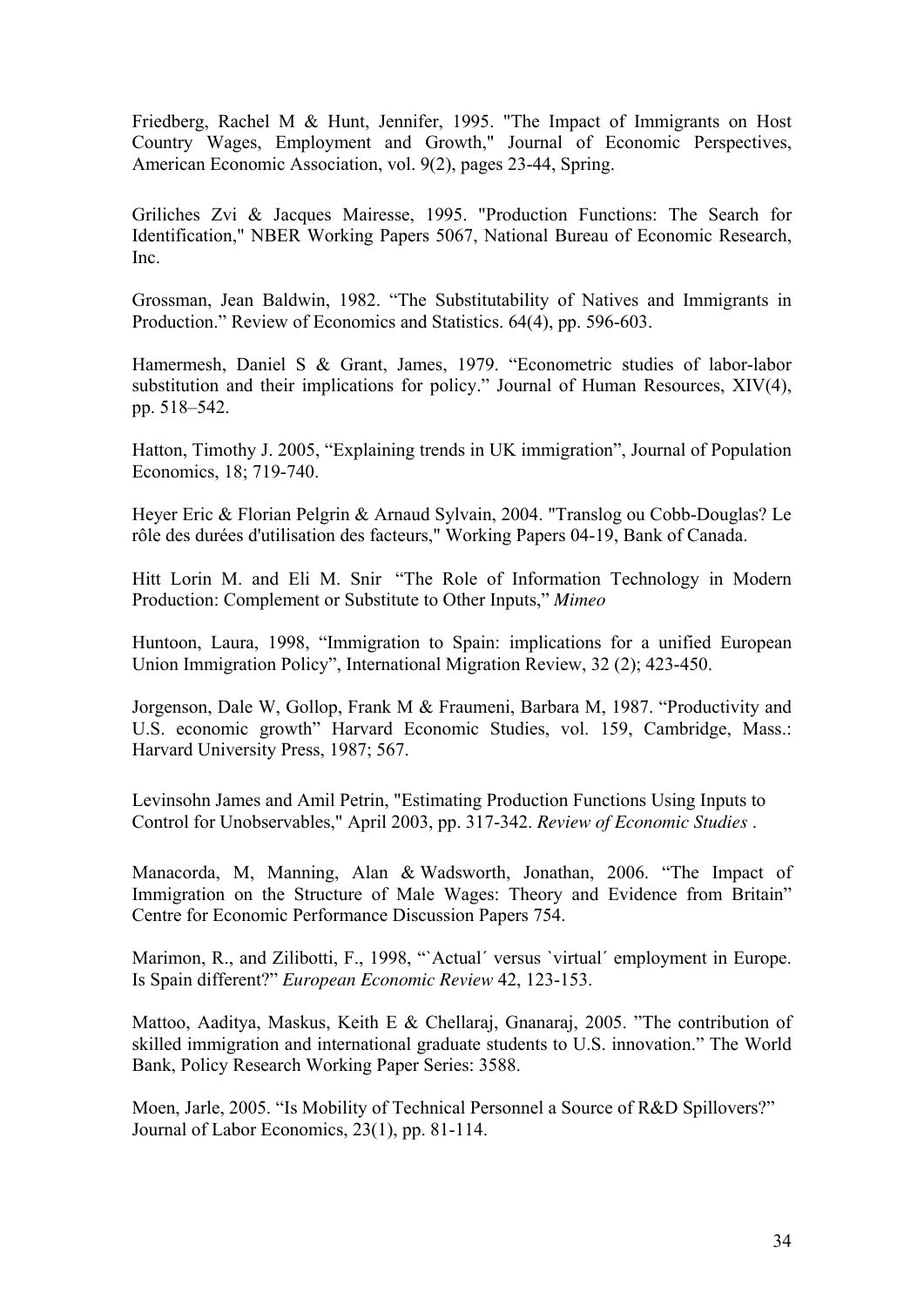Office for National Statistics. Social and Vital Statistics Division and Northern Ireland Statistics and Research Agency. Central Survey Unit, *Quarterly Labour Force Survey files, 1992-2005* [computer files]. Colchester, Essex: UK Data Archive [distributor].

Office of Population Censuses and Surveys. Social Survey Division, *Annual Labour Force Survey files, 1984-1991* [computer files]. Colchester, Essex: UK Data Archive[distributor].

Olley G. Steven and Ariel Pakes, 1996. "The Dynamics of Productivity in the Telecommunications Equipment Industry" *Econometrica*, Vol. 64, No. 6 (Nov., 1996), pp. 1263-1297.

Ottaviano, Gianmarco I.P. & Peri, Giovanni, 2006. "Rethinking the Effects of Immigration on Wages," NBER Working Papers 12497.

Roodman, David, 2006. "How to Do xtabond2: An Introduction to "Difference" and "System" GMM in Stata," Working Papers 103, Center for Global Development.

Salt, John and Jane Millar, 2006 Foreign labour in the UK: current patterns and trends Labour Market Trends, vol 114, no 10, percentage point 335-355.

Stockman, A., 1988, "Sectoral and national aggregate disturbances to industrial output in seven European countries", *Journal of Monetary Economics* 21, 387-409.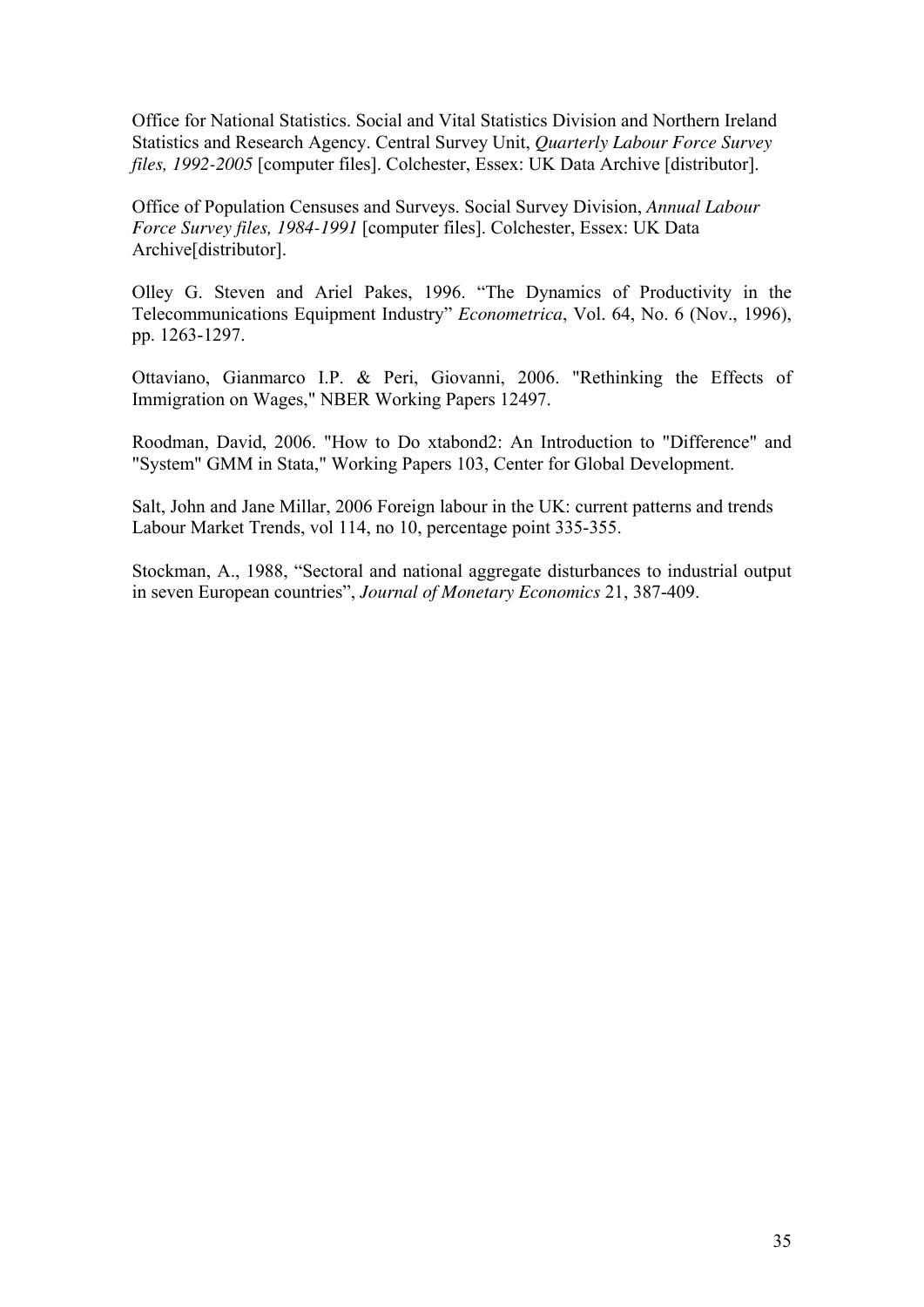#### **APPENDIX**

|                                                   | UK             |                                    |            |            | <b>Spain</b>   |            |            |            |  |
|---------------------------------------------------|----------------|------------------------------------|------------|------------|----------------|------------|------------|------------|--|
|                                                   | <b>OLS</b>     | <b>OLS</b>                         | FE         | FE hrs&    | <b>OLS</b>     | <b>OLS</b> | FE         | FE hrs&    |  |
|                                                   | <b>Service</b> | Hrs&                               | service    | stock      | <b>Service</b> | Hrs&       | service    | stock      |  |
|                                                   | level          | stock                              | level      |            | level          | stock      | level      |            |  |
| Percentile<br>Output elasticity of migrant labour |                |                                    |            |            |                |            |            |            |  |
| $1\%$                                             | $-0.37552$     | $-0.56139$                         | $-0.06557$ | $-0.14316$ | $-0.08316$     | $-0.20080$ | $-0.01505$ | $-0.02099$ |  |
| 5%                                                | $-0.28089$     | $-0.39532$                         | 0.00496    | $-0.12966$ | 0.05196        | $-0.16971$ | $-0.00177$ | 0.00669    |  |
| 10%                                               | $-0.16344$     | $-0.25395$                         | 0.02716    | $-0.11062$ | 0.09588        | $-0.15655$ | 0.00556    | 0.01245    |  |
| 25%                                               | 0.05944        | $-0.02557$                         | 0.05875    | $-0.04885$ | 0.13050        | $-0.13340$ | 0.01760    | 0.01755    |  |
| $50\%$                                            | 0.14457        | 0.09817                            | 0.09126    | $-0.03410$ | 0.16071        | $-0.10805$ | 0.02862    | 0.02200    |  |
| 75%                                               | 0.23400        | 0.23443                            | 0.12291    | $-0.01602$ | 0.20014        | $-0.08959$ | 0.03636    | 0.02636    |  |
| 90%                                               | 0.37454        | 0.37735                            | 0.15786    | 0.00462    | 0.23858        | $-0.06104$ | 0.04655    | 0.03004    |  |
| 95%                                               | 0.45272        | 0.51183                            | 0.17473    | 0.01545    | 0.24641        | $-0.00875$ | 0.05404    | 0.03216    |  |
| 99%                                               | 0.69746        | 0.83500                            | 0.19455    | 0.03744    | 0.25894        | 0.08253    | 0.06686    | 0.03518    |  |
| <b>Output elasticity of capital</b>               |                |                                    |            |            |                |            |            |            |  |
| $1\%$                                             | 0.07178        | 0.04010                            | $-0.69722$ | 0.32737    | $-0.26989$     | $-0.15716$ | 0.28882    | $-0.09929$ |  |
| $5\%$                                             | 0.08897        | 0.10473                            | $-0.55053$ | 0.41059    | $-0.06953$     | $-0.09345$ | 0.42074    | $-0.06924$ |  |
| 10%                                               | 0.18335        | 0.13528                            | $-0.48759$ | 0.48155    | 0.17038        | $-0.00601$ | 0.46602    | $-0.03751$ |  |
| 25%                                               | 0.28210        | 0.19325                            | $-0.41396$ | 0.59103    | 0.31997        | 0.13459    | 0.48508    | 0.02593    |  |
| 50%                                               | 0.35930        | 0.34436                            | $-0.36266$ | 0.69083    | 0.52810        | 0.34183    | 0.50072    | 0.14148    |  |
| 75%                                               | 0.45530        | 0.44975                            | $-0.30278$ | 0.82344    | 0.83625        | 0.54680    | 0.51463    | 0.24621    |  |
| 90%                                               | 0.53620        | 0.57552                            | $-0.16455$ | 0.98588    | 1.04186        | 0.72274    | 0.52886    | 0.50861    |  |
| 95%                                               | 0.65289        | 0.64488                            | $-0.03974$ | 1.18384    | 1.14417        | 0.95931    | 0.53651    | 0.65829    |  |
| 99%                                               | 0.82603        | 0.87365                            | 0.03525    | 1.49494    | 1.27962        | 1.32244    | 0.54719    | 1.05266    |  |
|                                                   |                | Output elasticity of native labour |            |            |                |            |            |            |  |
| $1\%$                                             | $-0.37971$     | $-0.48709$                         | 0.32750    | $-0.32928$ | $-0.15754$     | $-0.42147$ | $-0.14608$ | $-0.07644$ |  |
| $5\%$                                             | $-0.22462$     | $-0.27496$                         | 0.35248    | $-0.25059$ | $-0.03681$     | $-0.10706$ | $-0.13253$ | 0.35600    |  |
| $10\%$                                            | $-0.07380$     | $-0.12797$                         | 0.37939    | $-0.21203$ | 0.06065        | 0.27483    | $-0.12755$ | 0.45660    |  |
| 25%                                               | 0.27046        | 0.27436                            | 0.48179    | $-0.12643$ | 0.11686        | 0.57085    | $-0.11180$ | 0.66026    |  |
| $50\%$                                            | 0.37537        | 0.43889                            | 0.59054    | 0.06169    | 0.14372        | 0.69086    | $-0.09262$ | 0.73706    |  |
| 75%                                               | 0.49744        | 0.59829                            | 0.72477    | 0.17300    | 0.17073        | 0.83119    | $-0.07434$ | 0.80158    |  |
| 90%                                               | 0.79455        | 0.83289                            | 0.82387    | 0.37180    | 0.18800        | 0.88267    | $-0.05678$ | 0.91913    |  |
| 95%                                               | 0.95383        | 1.09815                            | 0.87789    | 0.49989    | 0.20451        | 0.90550    | $-0.04477$ | 0.96465    |  |
| 99%                                               | 1.01791        | 1.24627                            | 0.93672    | 0.67733    | 0.23254        | 0.94158    | 0.07536    | 1.00182    |  |

Table 11. Distribution of output elasticities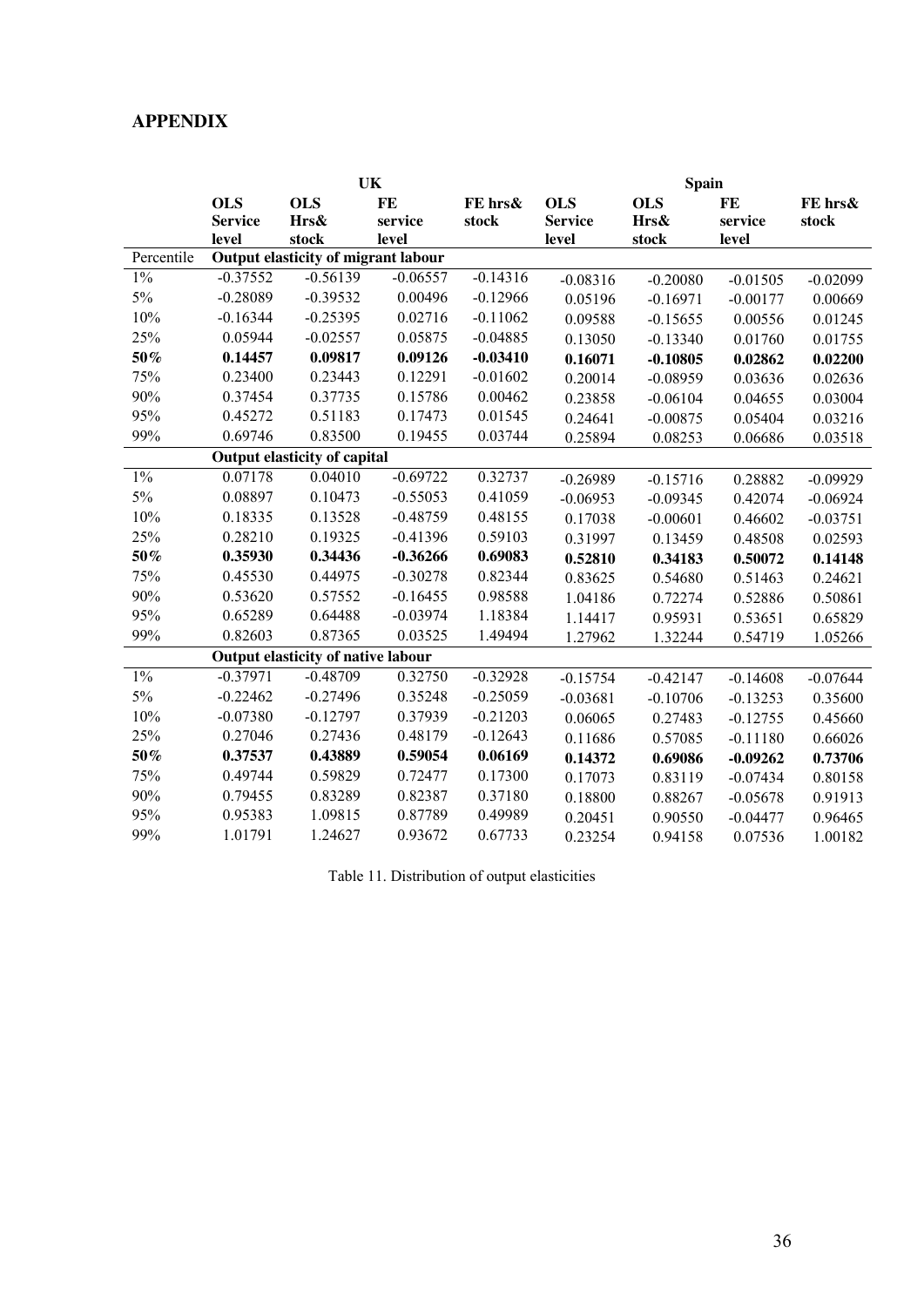|                                                         | <b>UK</b>   |                      |                          | <b>Spain</b> |                      |                          |  |
|---------------------------------------------------------|-------------|----------------------|--------------------------|--------------|----------------------|--------------------------|--|
|                                                         | <b>OLS</b>  | <b>Fixed effects</b> | <b>First differences</b> | <b>OLS</b>   | <b>Fixed effects</b> | <b>First differences</b> |  |
| In(capital services)                                    | 1.398***    | $-0.218$             | $-0.416$                 | $3.524***$   | 0.591                | 0.468                    |  |
|                                                         | (0.46)      | (0.59)               | (0.43)                   | (0.77)       | (0.54)               | (0.46)                   |  |
| In(migrant labour services)                             | $-2.073***$ | $-0.376$             | 0.0716                   | $-0.0171$    | $-0.0688*$           | $-0.0157*$               |  |
|                                                         | (0.36)      | (0.32)               | (0.081)                  | (0.25)       | (0.034)              | (0.0089)                 |  |
| In(native labour services)                              | $3.139***$  | $2.121***$           | $0.659**$                | 0.551        | 0.0273               | $0.0175*$                |  |
|                                                         | (0.37)      | (0.53)               | (0.31)                   | (0.46)       | (0.038)              | (0.0088)                 |  |
| In(migrant labour services)*In(migrant labour services) | $-0.216***$ | $-0.0320$            | $0.0153**$               | 0.00411      | $0.00483**$          | 0.000292                 |  |
|                                                         | (0.045)     | (0.029)              | (0.0068)                 | (0.0068)     | (0.0020)             | (0.00039)                |  |
| ln(native labour services)*ln(migrant labour services)  | $0.528***$  | 0.0830               | $-0.0399**$              | 0.0332       | $-0.0126**$          | $-0.000940$              |  |
|                                                         | (0.096)     | (0.071)              | (0.016)                  | (0.021)      | (0.0053)             | (0.0010)                 |  |
| ln(capital services)*ln(migrant labour services)        | 0.0572      | 0.00815              | 0.00990                  | $-0.00598$   | $0.0210***$          | $0.00258**$              |  |
|                                                         | (0.051)     | (0.029)              | (0.0071)                 | (0.021)      | (0.0058)             | (0.0012)                 |  |
| In(capital services)*ln(native labour services)         | $-0.227***$ | $-0.168***$          | $-0.141***$              | $-0.0397$    | $-0.0173***$         | $-0.00321**$             |  |
|                                                         | (0.063)     | (0.041)              | (0.031)                  | (0.044)      | (0.0060)             | (0.0014)                 |  |
| In(native labour services)*In(native labour services)   | $-0.223***$ | $-0.0690$            | $0.0678***$              | $-0.0122$    | $0.00651***$         | 0.000397                 |  |
|                                                         | (0.062)     | (0.042)              | (0.018)                  | (0.0089)     | (0.0023)             | (0.00048)                |  |
| ln(capital services)*ln(capital services)               | 0.0100      | $0.107***$           | $0.0957***$              | $-0.169***$  | $-0.00248$           | 0.00488                  |  |
|                                                         | (0.026)     | (0.033)              | (0.034)                  | (0.053)      | (0.029)              | (0.023)                  |  |
| Constant                                                | $-9.827***$ | $-2.779$             | $0.0196*$                | $-13.64***$  | 0.444                | $0.0149**$               |  |
|                                                         | (2.18)      | (3.28)               | (0.011)                  | (3.02)       | (2.46)               | (0.0067)                 |  |
| Observations                                            | 572         | 572                  | 546                      | 260          | 260                  | 234                      |  |
| R-squared                                               | 0.96        | 0.85                 | 0.39                     | 0.88         | 0.75                 | 0.27                     |  |
| Number of NR                                            |             | 26                   |                          |              | 26                   |                          |  |
| Robust standard errors in parentheses                   |             |                      |                          |              |                      |                          |  |

\*\*\* p<0.01, \*\* p<0.05, \* p<0.1

Table 12 Results of estimation of Translog production function (year dummies suppressed)